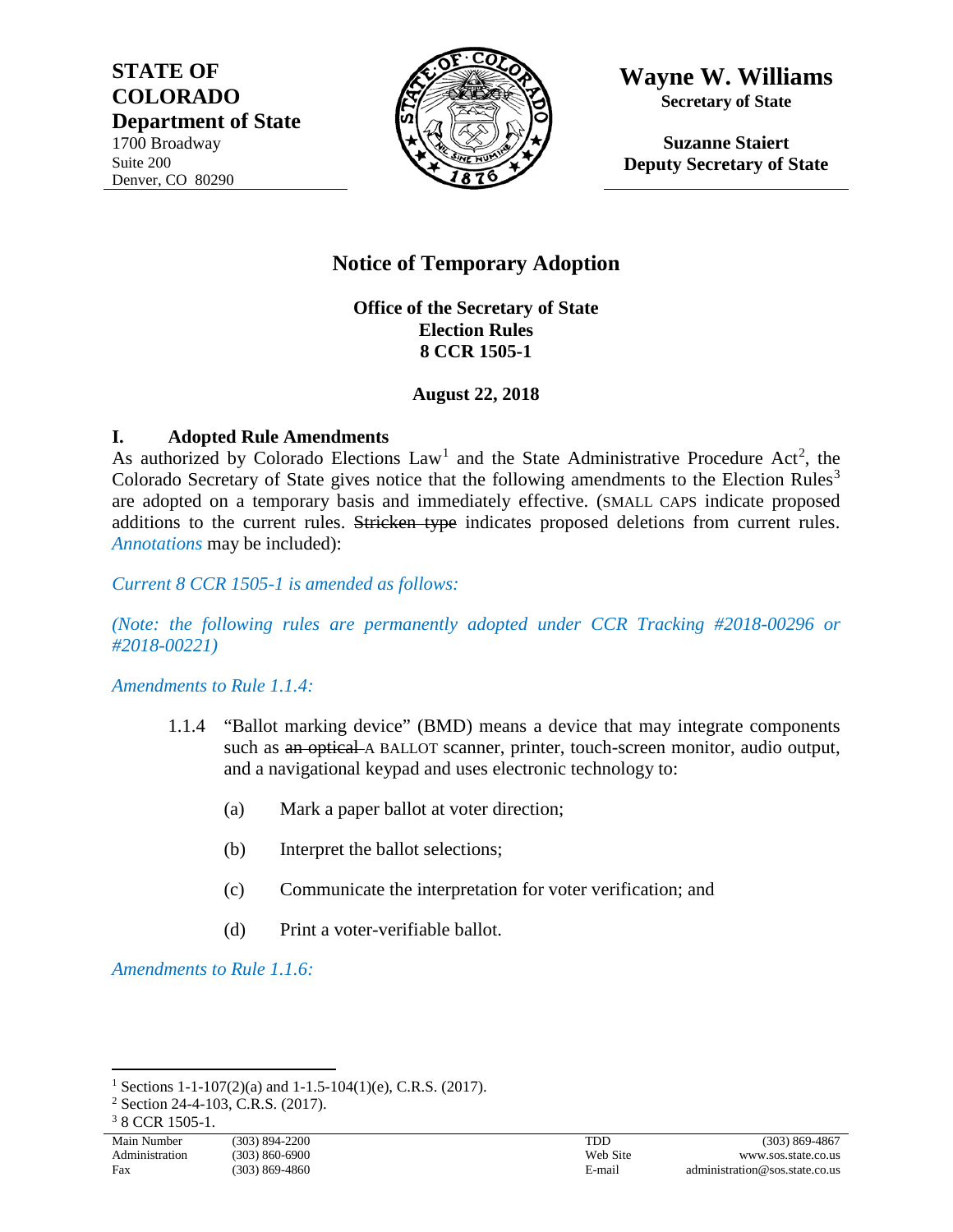1.1.6 "Blank ballot" means a ballot on which the voter has made no marks in any voting position, has marked with an unreadable marker, or has consistently marked outside of the "read" area of the optical BALLOT scanner.

*Current Rule 1.1.31 is amended and recodified as New Rule 1.1.7:*

1.1.31 1.1.7 "Optical scanner or ballot BALLOT scanner" means an optical or digital ballot scanner.

*[Not shown: renumbering Current Rules 1.1.7-1.1.23 to Rules 1.1.8-1.1.24]*

*Amendments to Rule 1.1.24:*

- 1.1.24 1.1.25 "Electronic ballot" means a non-paper ballot such as on a touch screen or through audio feedback. After a voter casts an electronic ballot, the voter's choices must be:
	- (a) Marked and printed on a paper ballot for subsequent counting by an optical A BALLOT scanner; or
	- (b) Digitally recorded and counted by the touch screen device, commonly referred to as a Direct Recording Electronic (DRE) device.

*[Not shown: renumbering Current Rules 1.1.25-1.1.30 to Rules 1.1.26-1.1.31]*

*[Current Rule 1.1.31 is amended and recodified as New Rule 1.1.7 as shown above. No changes to Current Rules 1.1.32-1.1.42]*

*Amendments to Rule 1.1.43:*

1.1.43 "Trusted build" means the write-once installation disk or disks for software and firmware for which the Secretary of State has established the chain-of-custody to the building of the  $\frac{disk(s)}{DISKS}$ , which is then used to establish or re-establish the chain-of-custody of any component of a voting system that contains firmware or software. The trusted build is the origin of the chain-of-custody for any software and firmware component of the voting system.

*Amendments to Rule 2.1 and New Rule 2.1.6:*

2.1 Submission of voter registration forms APPLICATIONS

*[No changes to Current Rules 2.1.1 through 2.1.5]*

2.1.6 THE EFFECTIVE DATE OF A VOTER REGISTRATION APPLICATION COMPLETED THROUGH THE ONLINE VOTER REGISTRATION SYSTEM IS THE DATE AND TIME THE APPLICANT SUBMITS IT.

*Amendments to Rule 2.2:*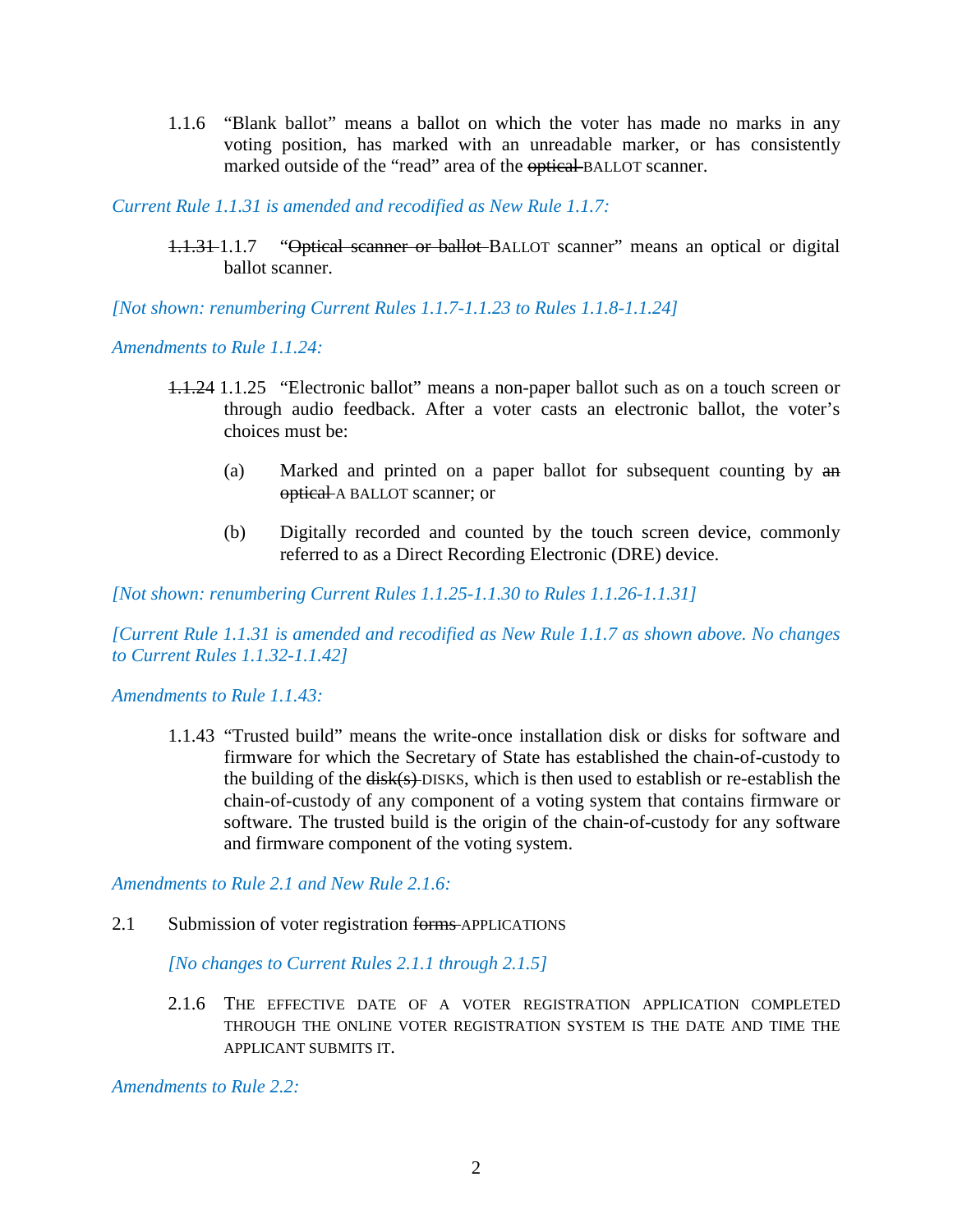- 2.2 For purposes of precinct caucus lists the elector's duration of residency WITHIN A PRECINCT is based upon the date the elector moved to his or her current residence address, as provided by the elector in his or her application. [Section 1-3-101, C.R.S.]ON THE EFFECTIVE DATE SHOWN IN SCORE.
	- 2.2.1 In SCORE, the county clerk must enter the date provided by the elector that he or she moved to his or her current residence address.
	- 2.2.2 If the elector submits an application and does not include the date he or she moved, the county clerk must use the date the application is received or postmarked, whichever is earlier, as the date moved. If the elector submits the application during the 22 days before election day and does not provide the date he or she moved, the county clerk must use as the date moved the twenty-second day before election day based upon the affidavit.

#### *Amendments to Rule 2.8:*

- 2.8 Registration of HOMELESS electors who have no fixed permanent home
	- 2.8.1 For the purpose of voter registration residence, an elector who has no fixed permanent home A HOMELESS ELECTOR must identify a specific location within a precinct that the applicant considers his or her home base IN ACCORDANCE WITH SECTION 1-2-102(1)(A)(II), C.R.S.
		- (a) A home base is a location the applicant returns to regularly and intends to remain, and a place where he or she can receive messages and be contacted.
		- (b) A home base may include a homeless shelter, a homeless provider, a park, a campground, a vacant lot, a business address, or any other physical location.
	- $\left(\frac{c}{2}, 2.8.2\right)$  For an elector whose home is in foreclosure, the elector may register to vote or remain registered to vote at the foreclosed address until the elector establishes a new permanent residence.
	- 2.8.2 If the home base does not include a mailing address, the applicant must provide a mailing address in accordance with section 1-2-204(2)(f), C.R.S.
	- 2.8.3 A post office box or general delivery at a post office is not a home base.

*Renumbering Rule 2.18, temporarily adopted on 5/16/18 under CCR Tracking #2018-00215, as New Rule 2.9. (New Rule 2.9 is permanently adopted under CCR Tracking 2018-00221):*

#### 2.18-2.9 REGISTERED ELECTORS ABSENT FROM THE STATE

2.18.1 2.9.1 A REGISTERED ELECTOR WHO IS ABSENT FROM THE STATE BUT WHO MAINTAINS COLORADO RESIDENCY IS ELIGIBLE TO BE REGISTERED AND TO VOTE WITHOUT HOLDING A PROPERTY INTEREST IN A FIXED HABITATION IN THE STATE.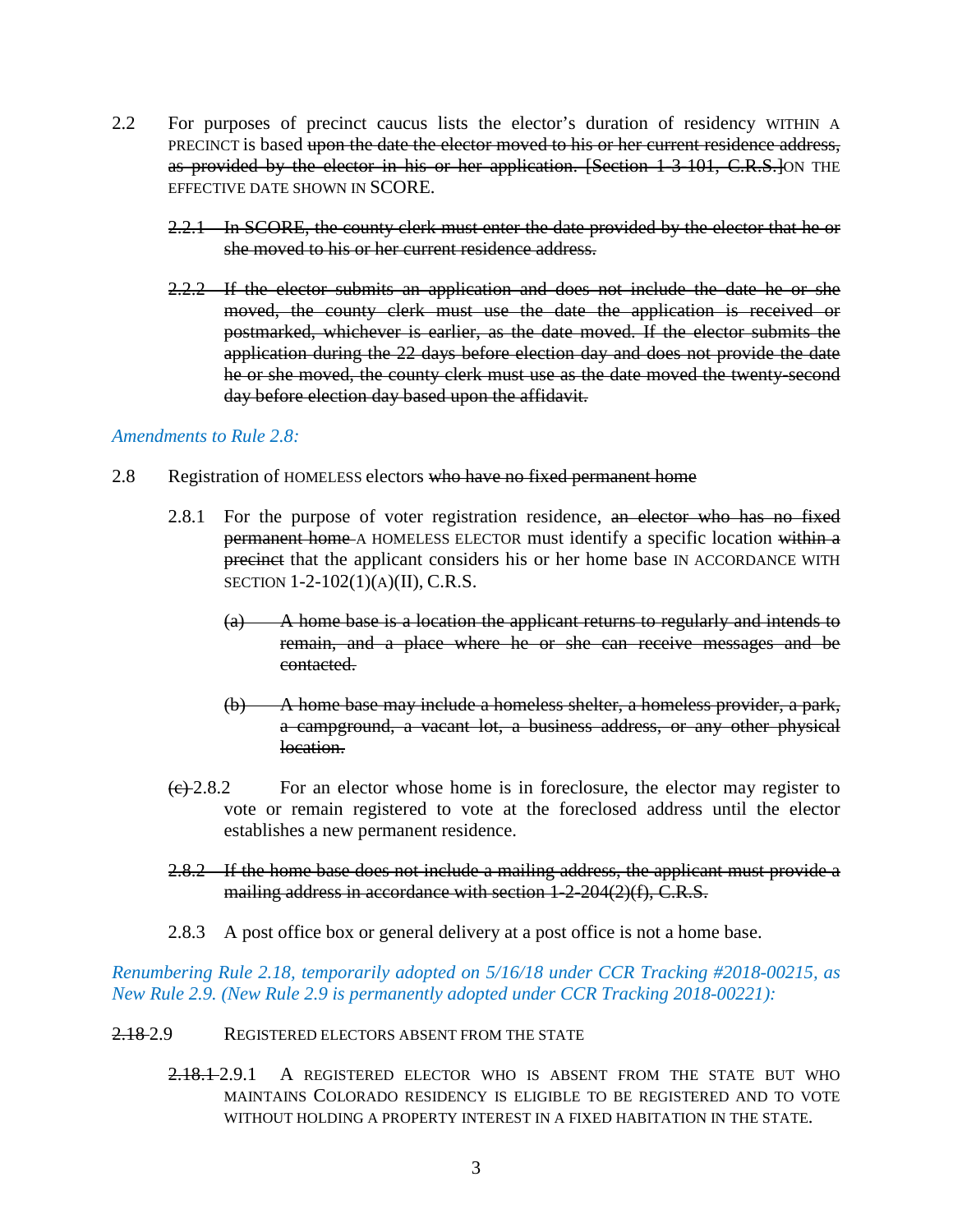2.18.2 2.9.2 AN ABSENT ELECTOR'S VOTER REGISTRATION ADDRESS IS THE ELECTOR'S LAST RESIDENCE ADDRESS OR THE ADDRESS THE ELECTOR INTENDS TO RETURN TO IN THE STATE.

*[Note shown: Current Rules 2.9-2.17 are renumbered as Rules 2.10-2.18]*

*[Cross reference update in Current Rule 2.16.2(1):]*

- 2.16.2.2.17.2 All individuals who access the SCORE system must sign a SCORE Acceptable Use Policy (AUP) before the county provides a SCORE username.
	- (1) The Secretary of State will audit the county AUP records for each county selected for annual inspection of its voting system maintenance records under Rule 20.8.5 20.9.5.

*[Note: maintain Rule 2.19, concerning registration of electors who are confined in a county jail or detention facility, temporarily adopted on 7/31/18 under CCR Tracking #2018-00375. New Rule 2.19 is permanently adopted under CCR tracking #2018-00221.]*

*New Rule 2.20:*

2.20 THE COUNTY CLERK MUST SEND THE COUNTY'S PRECINCT SHAPE FILES OR MAPS TO THE SECRETARY OF STATE ANNUALLY, NO LATER THAN MARCH 1. IF THE COUNTY CLERK ADJUSTS PRECINCT BOUNDARIES UNDER SECTION 1-5-103, C.R.S., THE COUNTY MUST SEND THE SECRETARY OF STATE UPDATED PRECINCT SHAPE FILES OR MAPS WITHIN 30 DAYS.

*Amendments to Rule 4.7.1 concerning congressional term limits declaration:*

4.7.1 The Secretary of State must make the Congressional Term Limits Declaration available to every candidate for United States House of Representatives or the United States Senate, provided in Article XVIII, Section 12a of the Colorado Constitution. The Secretary of State will offer the Congressional Term Limits Declaration to these candidates when the candidate files a candidate affidavit SUBMITS A CANDIDATE ACCEPTANCE FORM with the Secretary of State. Any failure of the Secretary of State to offer the Congressional Term Limits Declaration to a candidate will have no effect on the candidate's candidacy.

*Amendments to Rules 4.8 concerning ballot format and printing:*

*New Rule 4.8.3:*

4.8.3 IF THERE IS A QUALIFIED WRITE-IN CANDIDATE ON THE BALLOT, THE CLERK MUST INCLUDE "WRITE-IN" BEFORE OR DIRECTLY BELOW THE SPACE FOR WRITING IN A CANDIDATE.

*[Not shown: renumbering Current Rules 4.8.3-4.8.6 to Rules 4.8.4-4.8.7]*

*Amendments to Rule 7.1.1 concerning mail ballot plans:*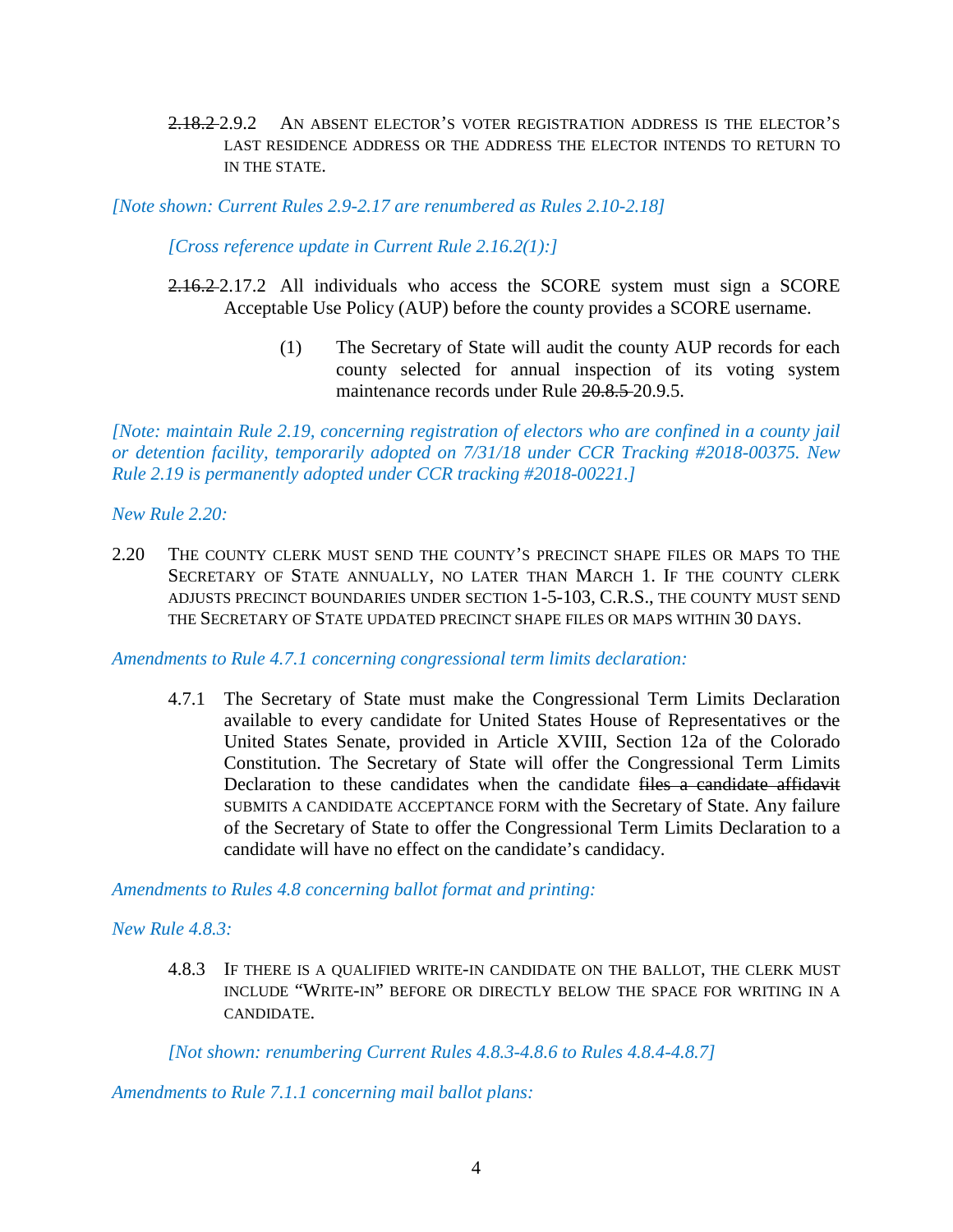7.1.1 The county clerk must submit a mail ballot plan to the Secretary of State by email no later than 90 days before every election. The county clerk must submit with the mail ballot plan the voter instructions and secrecy sleeve, IF APPLICABLE, that the clerk intends to use in the election.

## *Rule 7.2.7 is repealed:*

7.2.7 A county must issue a mail ballot to any eligible elector who requests one in person at the county clerk's office or the office designated in the county's mail ballot plan beginning 32 days before an election.

## *[Not shown: renumbering Current Rules 7.2.8-7.2.17 to Rules 7.2.7-7.2.16]*

## *Cross reference updates:*

7.2.12 7.2.11 If an unaffiliated voter selects a mail ballot preference for a major or minor political party that is not participating or that prohibits unaffiliated voters from voting in its primary election, the county clerk must send the voter the mail ballot packet described in Rule 7.2.10–7.2.9. The packet must include a notice explaining why the voter is receiving the packet or provide an alternative method for the voter to obtain this information.

## *Rule 7.3 is repealed:*

## 7.3 Absentee voting

- 7.3.1 An elector may request that the county clerk mail his or her ballot to an address other than the elector's address of record by submitting an application in accordance with section 1-7.5-116, C.R.S.
- 7.3.2 The county clerk must mail the ballot to the address provided until the elector indicates otherwise.

## *[Not shown: renumbering all of Current Rule 7.4 to Rule 7.3]*

## *Renumbering Rule 7.17, temporarily adopted on 7/31/18 under CCR Tracking #2018-0000375, as New Rule 7.4. (New Rule 7.4 is permanently adopted under CCR Tracking 2018-00221):*

- 7.17-7.4 BEGINNING IN THE 2018 GENERAL ELECTION, THE COUNTY CLERK MUST MAKE EFFORTS TO COORDINATE WITH THE SHERIFF OR HIS OR HER DESIGNEE AT EACH COUNTY JAIL OR DETENTION CENTER TO FACILITATE VOTING FOR ALL CONFINED ELIGIBLE ELECTORS.
	- 7.17.1-7.4.1 THE COUNTY CLERK MUST DESCRIBE THE FOLLOWING IN ITS MAIL BALLOT PLAN:
		- (A) HOW THE COUNTY CLERK WILL PROVIDE EACH COUNTY JAIL OR DETENTION CENTER VOTER INFORMATION MATERIALS CONSISTENT WITH MATERIALS PROVIDED TO NON-CONFINED ELIGIBLE ELECTORS, INCLUDING AT A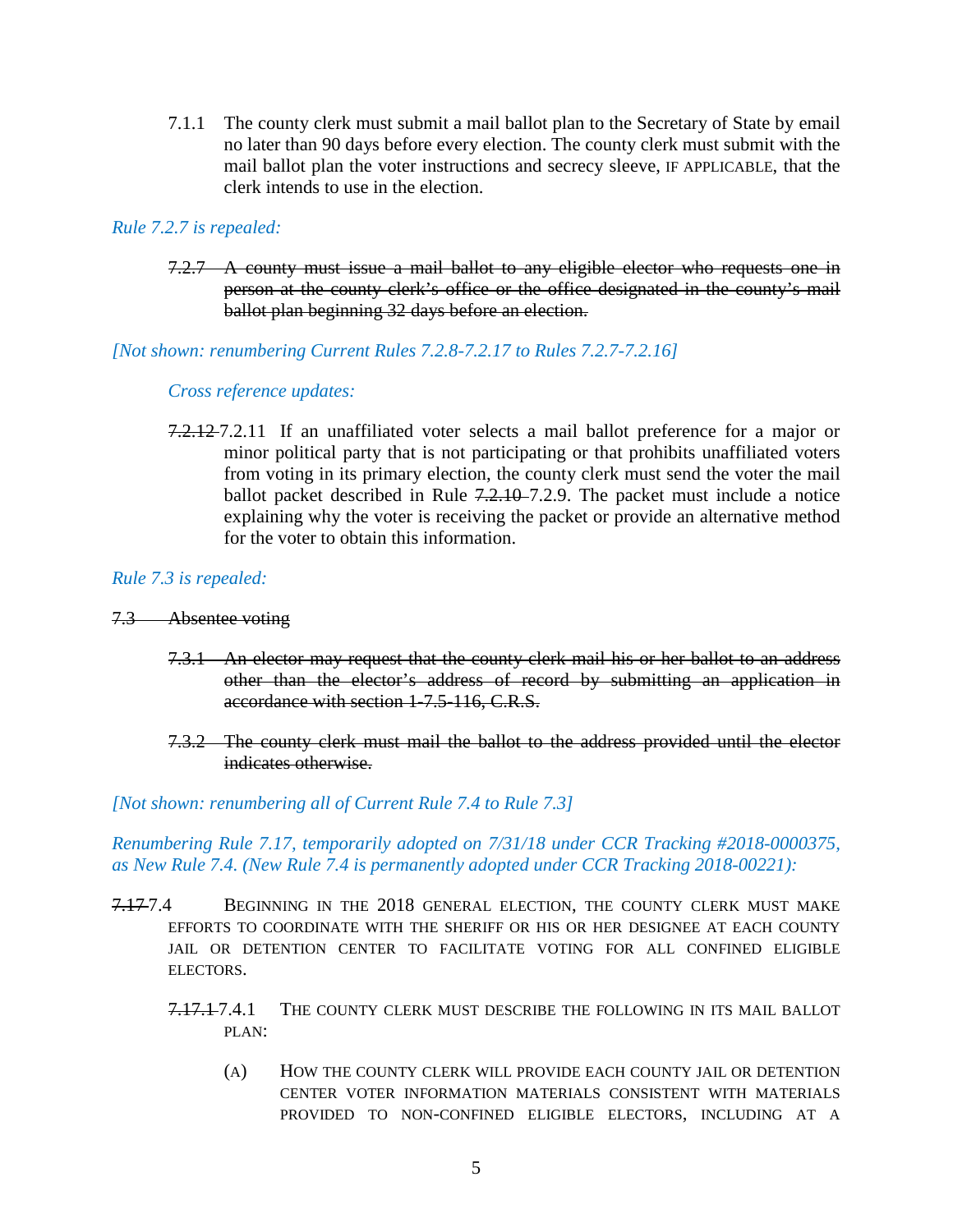MINIMUM A LIST OF ACCEPTABLE FORMS OF IDENTIFICATION UNDER SECTION 1-1-104(19.5), C.R.S., AND THE INFORMATION REQUIRED BY SECTIONS 1-40-124.5 AND 1-40-125, C.R.S.

(B) THE PROCESS BY WHICH THE COUNTY CLERK AND THE SHERIFF OR HIS OR HER DESIGNEE WILL FACILITATE VOTER REGISTRATION, AND DELIVERY AND RETRIEVAL OF MAIL BALLOTS FOR CONFINED ELIGIBLE ELECTORS.

#### *Amendments to Rule 7.5.5:*

- 7.5.5 The county clerk may request a waiver from the Secretary of State for remote drop off locations IN THE COUNTY'S MAIL BALLOT PLAN OR AMENDED MAIL BALLOT PLAN, exempting them from the ballot collection requirements in Rule 7.5.4. If the Secretary of State grants the waiver:
	- (a) The county clerk must arrange for the collection of ballots by bipartisan teams of election judges from all exempt drop-off locations as often as necessary, but at least:
		- (1) Once each week after the initial mailing of non-UOCAVA ballots until the Friday before election day; and
		- (2) On the Friday and Monday before election day and on election day at 7:00 p.m. MT.
	- (b) The county clerk must post a notice on each exempt drop box of the dates and approximate times ballots will be collected.
	- (c) If the Secretary of State determines that the county failed to collect ballots from a remote drop-off location as often as necessary, the Secretary of State may revoke or modify the waiver.

#### *Amendments to Rule 7.5.8:*

7.5.8 After election judges verify the elector's eligibility and signature, the county clerk must dissociate and segregate the mail ballot return envelope from the secrecy sleeve, IF APPLICABLE, and a voted ballot in a manner that ensures no person is able to determine how an individual voted.

#### *Amendments to Rule 7.5.13:*

- 7.5.13 Unaffiliated voters in a primary election. If an election judge is unable to determine, before opening the envelope, which party's ballot the elector returned as outlined in Rule 7.2.10 7.2.9, the county must separate the elector's ballot from the envelope in the following manner:
	- (a) An election judge must remove the ballot<del>, enclosed in its secrecy sleeve,</del> from the mail ballot return envelope and pass it to a bipartisan team of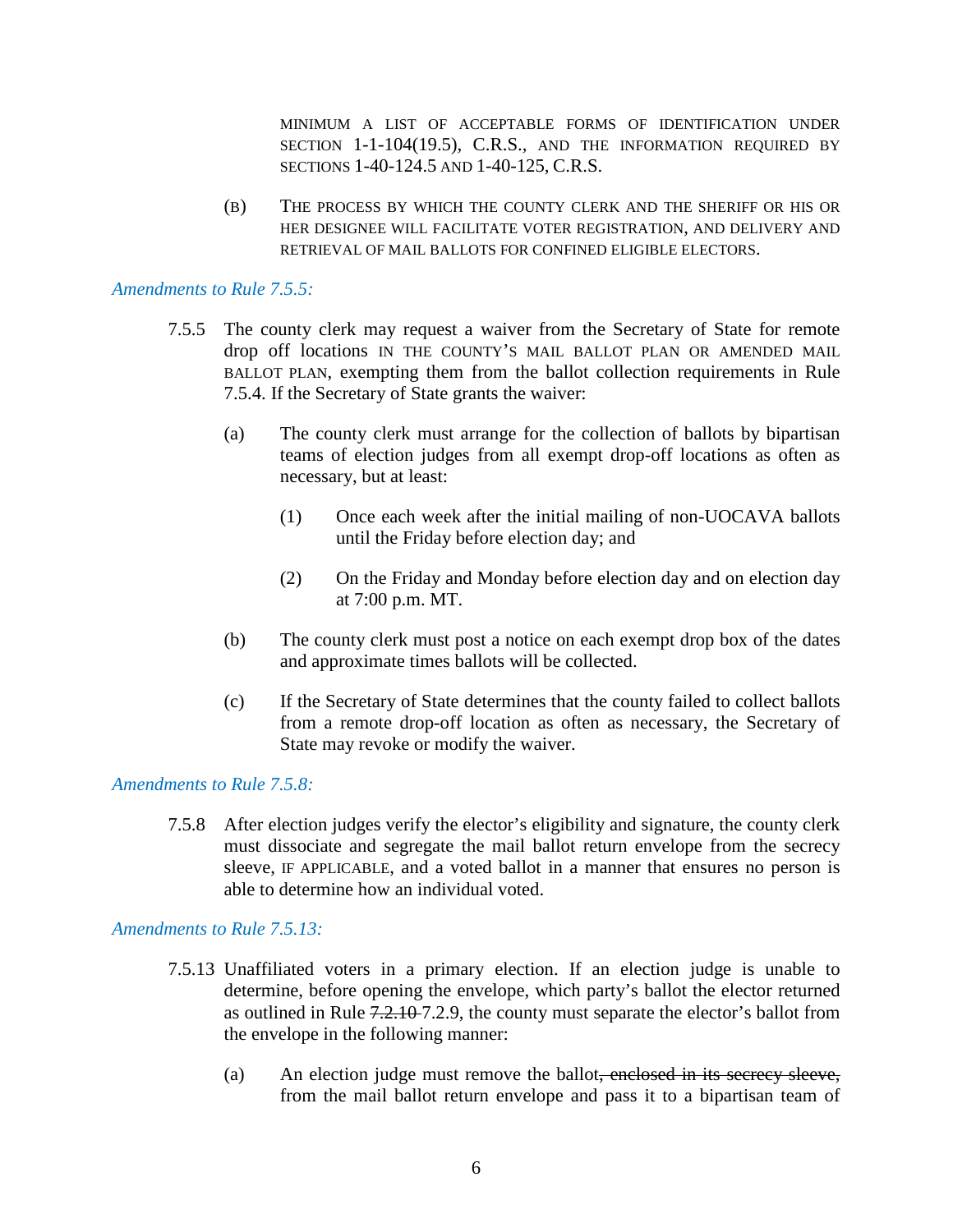judges without allowing the team of judges to determine the identity of the elector.

- (b) The bipartisan team of election judges must remove the ballot from its secrecy sleeve, review the ballot, and audibly report to the first election judge which political party's election the elector voted in.
- (c) The first election judge must record in SCORE which political party's election the elector voted in, or document the proper party information for later recording in SCORE.

*New Rule 7.7.5 (temporary adopted on 4/25/2018 under CCR Tracking #2018-00179; temporarily re-adopting to extend the rule until it becomes permanently effective as adopted under CCR Tracking #2018-00221):*

7.7.5 THE COUNTY CLERK MUST ACCEPT ANY COMPLETED CURE FORM FOR A MISSING OR DISCREPANT SIGNATURE, OR A MISSING ID, THAT THE COUNTY RECEIVES BY 11:59 PM MT ON THE EIGHTH DAY AFTER THE ELECTION.

*Cross reference updates:*

- 7.11.3 Every voter service and polling center designated by the county clerk must meet the minimum security procedures for transmitting voter registration data as outlined in section 1-5-102.9, C.R.S., and Rule 2.16 2.17.
- 8.7.4 Watchers must remain outside the immediate voting area while an elector is voting. The six-foot limit in Rule 1.1.28 1.1.29 applies only to voting.
- 10.6.2 A county must submit the state portion of the abstract and the ENR upload required by Rule 11.10.5 11.9.5 to the Secretary of State in the format approved by the Secretary of State. The state portion of the abstract must include: (a) The summary of votes cast for each state race and each ballot question or issue; and (b) The total number of ballots counted in the election.

*Amendments to Rule 10.13.3 concerning counting ballots during a recount:*

- 10.13.3 Ballots must be reviewed for voter intent using the standards in Rule 18.
	- (a) Every overvote, undervote, blank vote, ambiguous mark, and write-in vote in the race(s) RACES or measure(s) MEASURES subject to the recount must be reviewed in accordance with the Voter Intent Guide.
	- (b) The judges conducting the voter intent review may resolve the intent differently than the judges in the election.

*Amendments to Rule 11.2.3 concerning voting system inventory:* 

11.2.3 The designated election official must file the A COMPLETE VOTING SYSTEM inventory, NOTING WHICH EQUIPMENT WILL BE USED FOR THE ELECTION with the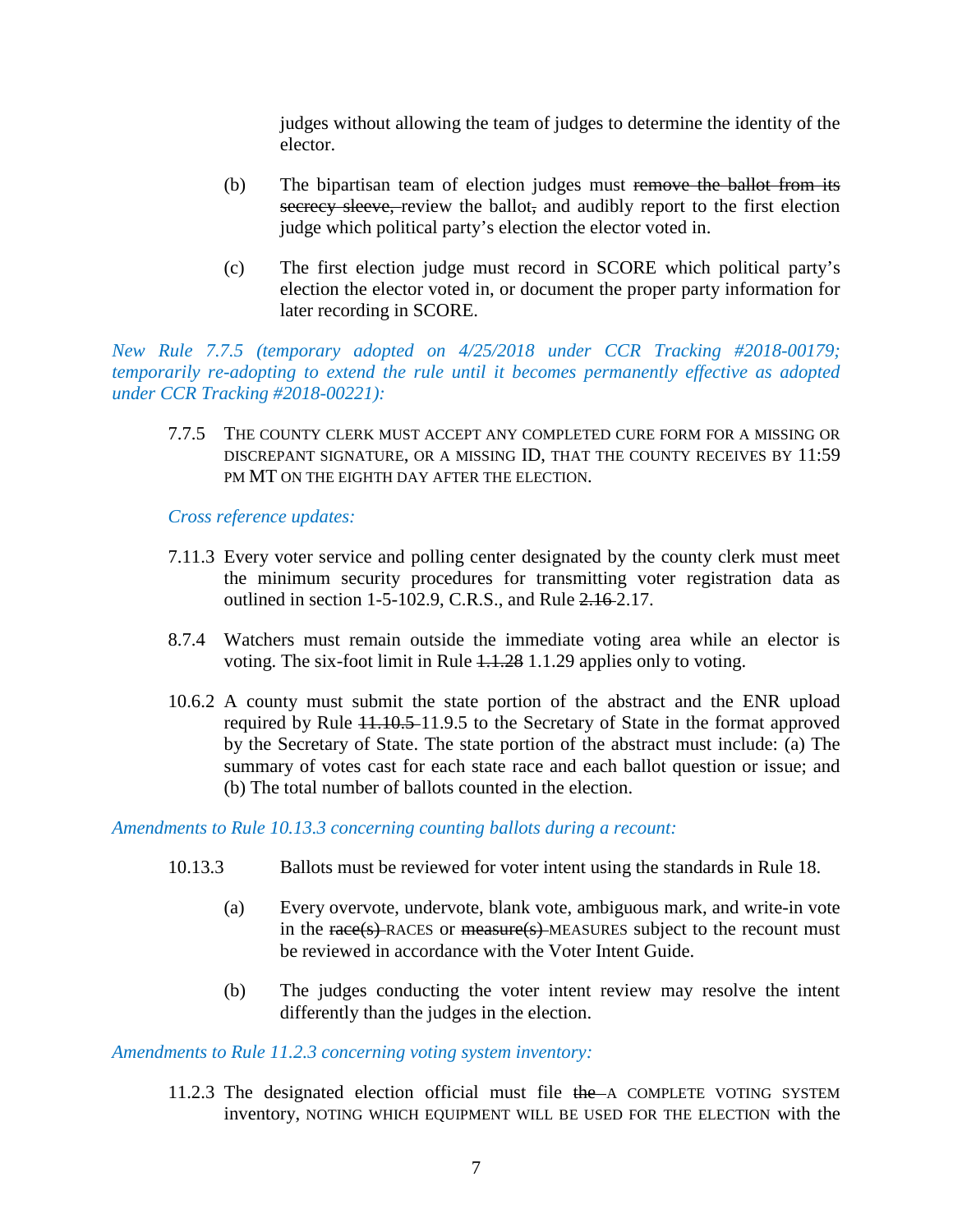Secretary of State no later than ten days before the election for use in the Logie and Accuracy Test and the Post-Election Audit.

#### *Amendments to Rule 11.3.1(a) concerning hardware diagnostic test:*

- (a) The designated election official must perform the Hardware Diagnostic Test before the election on each device that the designated election official will use in the election, including spare or back up devices. The test must include the following devices and provide the following information:
	- (1) All input and output devices;
	- (2) Communications ports;
	- (3) System printers;
	- (4) System modems when applicable;
	- (5) System screen displays;
	- (6) Boot performance and initializations;
	- (7) Firmware loads;
	- (8) Software loads;
	- $(9)$  (7) Display of firmware or software hash value (MD5 or SHA-1) when possible;
	- $(10)(8)$  Confirmation that screen displays are functioning; and
	- $(11)(9)$  Date, time and calibration of systems., IF APPLICABLE; AND
	- (10) SCANNER CALIBRATION, IF APPLICABLE.

*Cross-reference update:*

- 11.3.2 Logic and Accuracy Test
	- (c) Preparing for the Logic and Accuracy Test
		- (1) The county must prepare a test deck of ballots that includes every ballot style and, where applicable, precinct. The county test deck must include a sufficient number of ballots to mark every vote position for every contest including write-in candidates, allow for situations where a contest permits an elector to vote for two or more positions, and include overvotes and undervotes for each contest. The county test deck must include at least one write-in vote for each qualified write-in candidate so that all qualified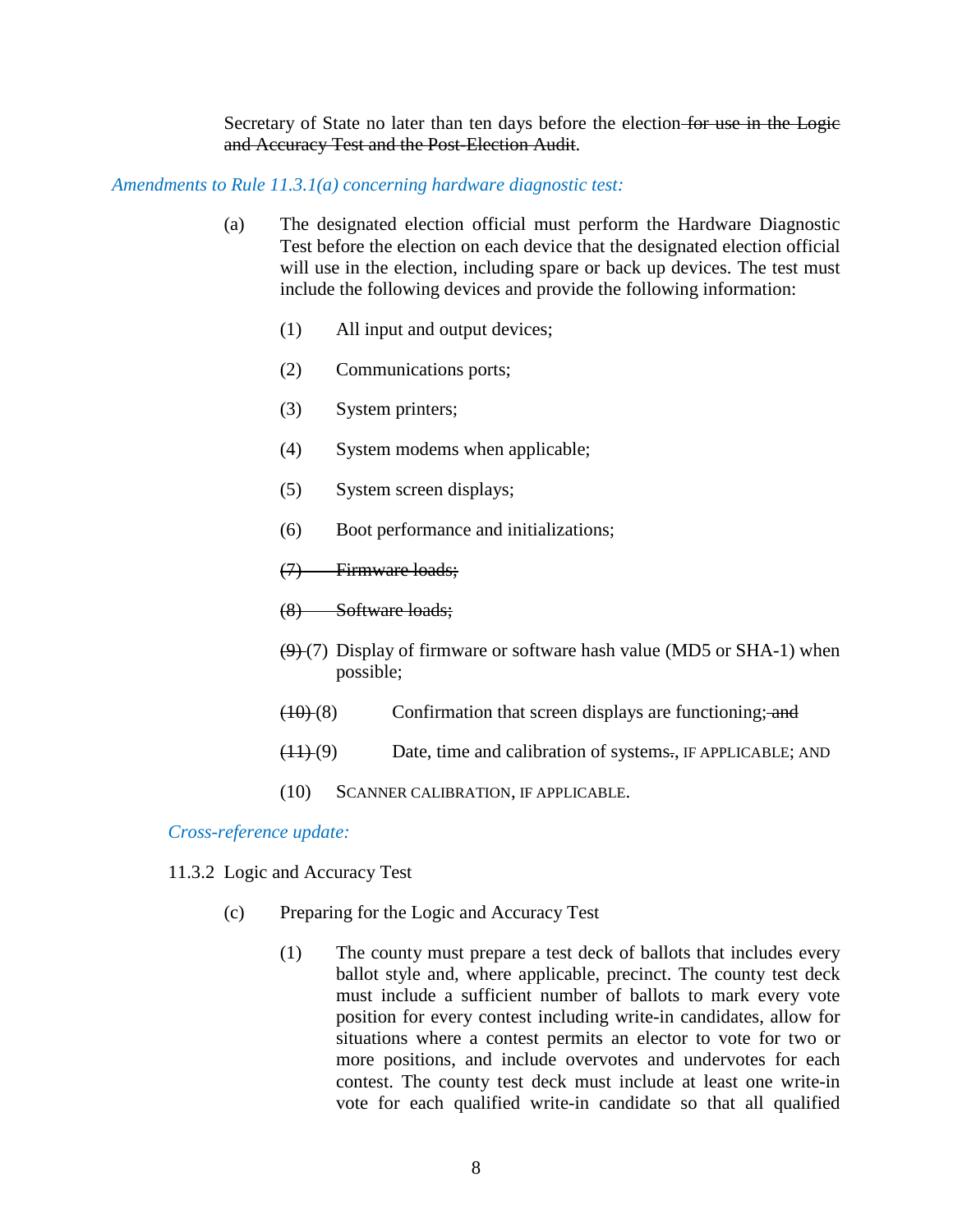write-in candidate names will appear in the LAT result uploaded to ENR as required by Rule 11.10.3-11.9.3.

*[No other changes to Current Rule 11.3.2(c)(1)]*

#### *Amendments to Rules 11.3.2(d) and (e) concerning logic and accuracy test:*

- (d) Conducting the Test
	- (1) The county and Testing Board must observe the tabulation of all test ballots, compare the tabulation with the previously retained records of the test vote count, and correct any discrepancies before the device is used in the election.
	- (2) The county must reset the public counter to zero on all devices and present zero tapes OR SUMMARY REPORT to the Testing Board for verification.
	- (3) The county must make an appropriate number of voting devices available and the Testing Board may witness the programming and/or downloading of memory devices necessary for the test.
	- (4) The Testing Board and designated election official must count the test ballots as follows,  $\frac{if}{f}$  AS applicable:
		- (A) Optical BALLOT Scanners:
			- (i) The Testing Board must test at least one central count optical BALLOT scanner and at least one optical BALLOT scanner used at a voter service and polling center, if applicable.
			- (ii) The Testing Board must randomly select the machines to test.
			- (iii) The Testing Board must count the board and county's test ballot batches separately and generate reports to verify that the machine count is identical to the predetermined tally.

#### *[No changes to Rules 11.3.2(d)(4)(B) and (C)]*

- (e) Completing the test
	- (1) The county must keep all test materials, when not in use, in a durable, secure box. Each member of the Testing Board must verify the seals and initial the chain-of-custody log maintained by the county clerk. If the records are opened for inspection, at least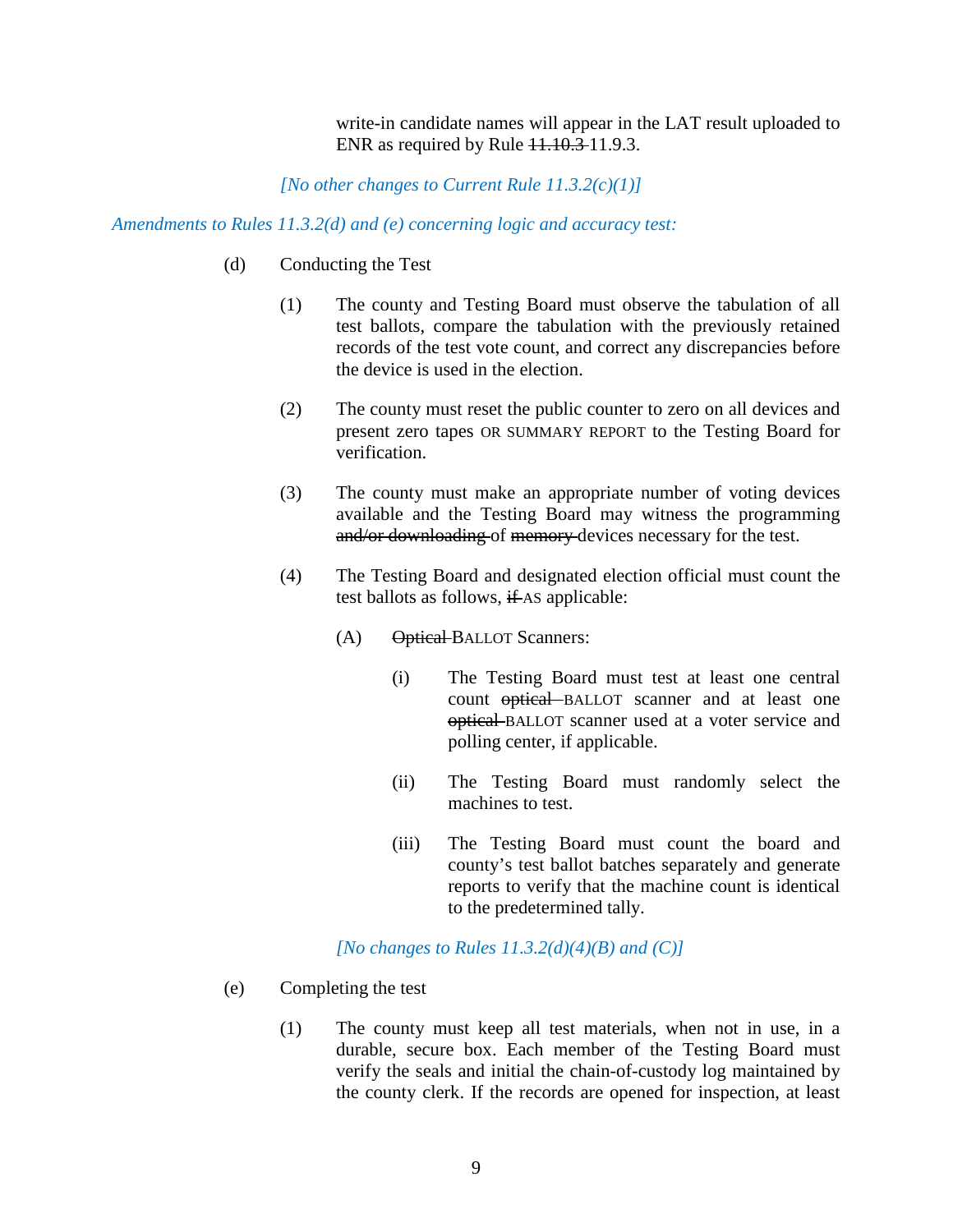two election officials must verify the seals and initial the chain-ofcustody log.

- (2) The county must upload the results from all tested scanners and DREs to the tabulation software, EXPORT, and save the tabulation results for the ENR test required under Rule  $11.10.311.9.3$ .
- (3) After testing, the Testing Board must watch the county reset and seal each voting device, IF APPLICABLE.
- (4) The Testing Board and the county clerk must sign a written statement attesting to the qualification of each device successfully tested, the number of the seal attached to the voting device at the end of the test, IF APPLICABLE, any problems discovered, and any other documentation necessary to provide a full and accurate account of the condition of a given device.
- (5) The county may not change the programming of any voting device after completing the logic and accuracy test for an election, except as required to conduct a recount or as authorized by the Secretary of State.

## *Amendments to Rule 11.4:*

- 11.4 The county must submit election setup records by regular mail TO THE SECRETARY OF STATE SO THAT THEY ARE RECEIVED no later than 5:00 p.m. on the seventh day before election day.
	- 11.4.1 Jurisdictions that contract with either a software service bureau ANOTHER COUNTY or an electronic vote counting equipment VOTING SYSTEM vendor may choose to have the OTHER COUNTY OR vendor deliver the election setup records.
	- 11.4.2 Election setup records must be in an electronic media format that is native to the jurisdiction's specific ballot creation and tabulation system. Acceptable media formats include tape, diskette, cartridge, CD-ROM, DVD-ROM, floppy, external hard drive, or flash media.
	- 11.4.3 The designated election official must include a point of contact and method of contact (phone, fax, email, etc.).
	- 11.4.4 Within 24 hours of receipt of the election setup records, the Secretary of State's office will contact the jurisdiction to confirm receipt.
	- 11.4.5 The Secretary of State's office will store the election setup records in a secured, fire proof, limited-access location.
	- 11.4.6 All parties must treat as confidential all escrowed materials and any other related information that comes into their possession, control, or custody.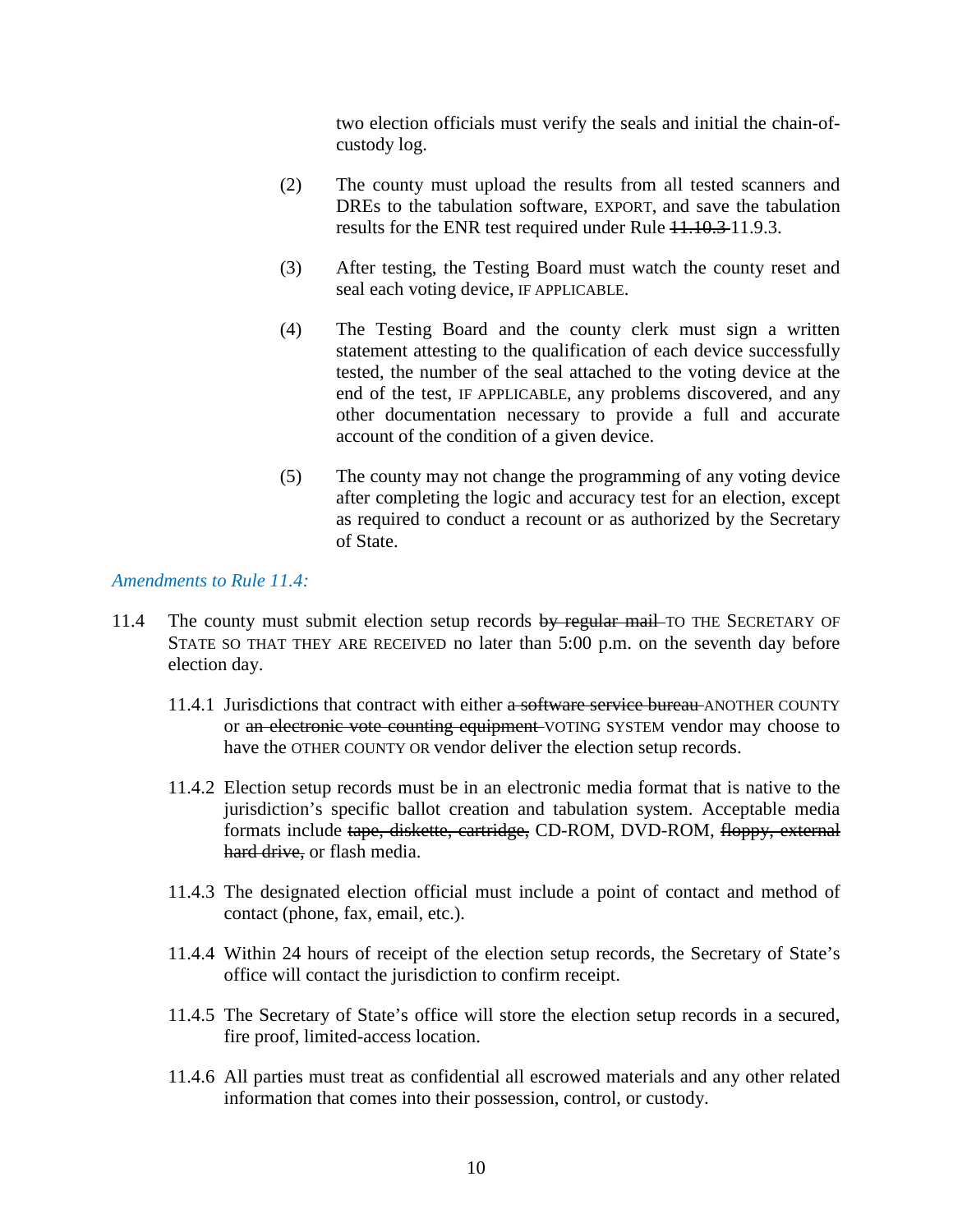## *[Current Rule 11.6 is amended and recodified as New Rule 11.10]*

## *Amendments to Rule 11.7:*

- 11.7 11.6 Rules Concerning Accessible Voting Systems. A political subdivision may not purchase or lease voting systems for use by people with disabilities unless the system is certified in accordance with the 2002 Voting System Standards promulgated by the Federal Election Commission BY THE SECRETARY OF STATE.
- *[Not shown: renumbering all of Current Rules 11.8-11.10 to Rules 11.7 to 11.9]*

*Amendments to Rules 11.8.1 and 11.8.3 concerning notice of voting system malfunction:*

- 11.8.1 11.7.1 The voting system provider must submit a software OR HARDWARE incident report to the Secretary of State no later than 72 hours after a software incident has occurred.
- 11.8.3 11.7.3 If the Secretary of State requires additional information the vendor or the designated election official must submit a report to the Secretary of State's office detailing the reprogramming, REPAIR, or any other actions necessary to correct a voting system malfunction.

*[No changes to Current Rules 11.8.3(a) through (g)]*

*Amendments to Rules 11.9.3(e) and (f) concerning purchases and contracts:*

11.9.3 11.8.3 In the case of electromechanical or electronic voting systems, devices or related components certified for use in Colorado on or after January 1, 2016, the Secretary of State will approve a political subdivision's application to purchase, lease, or use the voting system, device, or related component, after considering all relevant factors, including without limitation:

*[No changes to Rules 11.9.3(a) through (d)*]

- (e) The voting system's ability to support efficient risk-limiting audits, or the commitment of the voting system provider to develop such capability, in time for the 2017 coordinated election, as required by section 1-7-515.51-7-515, C.R.S.;
- (f) The voting system's compatibility, or the voting system provider's commitment to develop such compatibility on or before December 31, 2016, with dependent systems that are not directly related to the tabulation of votes and ballots, but are nevertheless utilized by designated election officials in conducting elections in Colorado, including:
	- (1) Ballot-on-demand systems,
	- (2) Election Night Reporting systems,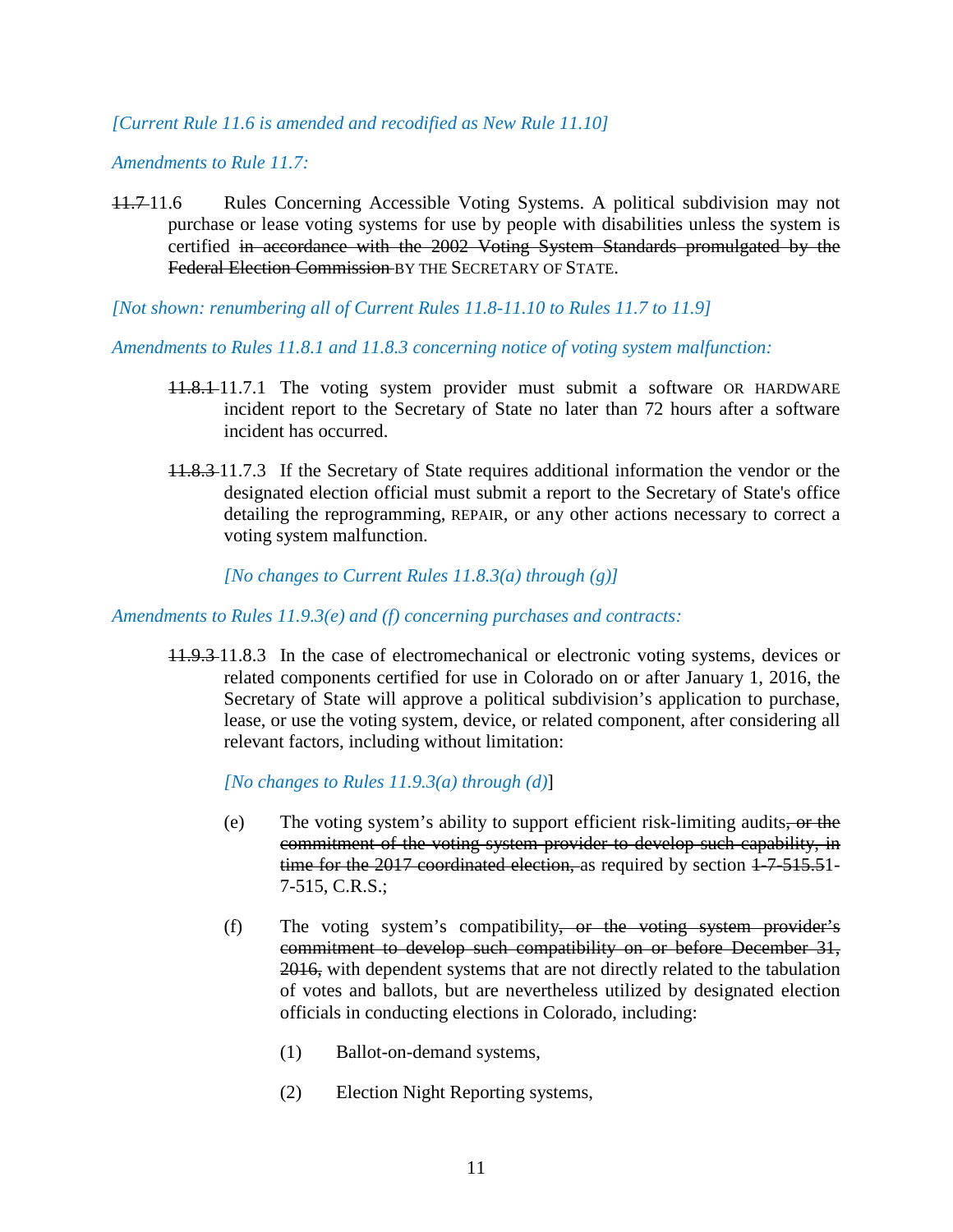- (3) Electronic ballot delivery systems, and
- (4) Election definition data exported from SCORE; AND
- (5) THE SECRETARY OF STATE'S RLA SOFTWARE.

*[No changes to Rules 11.9.3(g) through (q)*]

*Amendments to, including renumbering, Current Rules 11.9.4-11.9.8 concerning purchases and contracts:*

- 11.9.4 11.8.4 The Secretary of State will approve a county's application for the purchase, lease, or use of an electromechanical or electronic voting system, device, or related component, certified on or after January 1, 2016, only if:
	- (a) The voting system includes, and the county acquires, digital ballot resolution and adjudication capability;
	- (b) The voting system includes, and the county acquires, central count ballot scanners equipped with automatic document feeders capable of scanning multiple ballots rather than a single ballot at a time;
	- (c) The voting system integrates all components of the election management system, including the data management application, if any, into a single user interface that is operable or accessible from the same server or workstation;
	- (d) The voting system is capable of supporting efficient risk-limiting audits, or the commitment of the voting system provider to develop such capability, on or before December 31, 2016, in the manner required by Rule 21.4.14 21.4.12;
	- (e) The voting system is compatible, or the voting system provider commits to develop such compatibility on or before December 31, 2016, with dependent systems that are not directly related to the tabulation of votes and ballots, but are nevertheless utilized by designated election officials in conducting elections in Colorado, including:
		- (1) Ballot-on-demand systems,
		- (2) Election Night Reporting systems,
		- (3) Electronic ballot delivery systems, and
		- (4) Election definition data exported from SCORE;, AND
		- (5) THE SECRETARY OF STATE'S RLA SOFTWARE;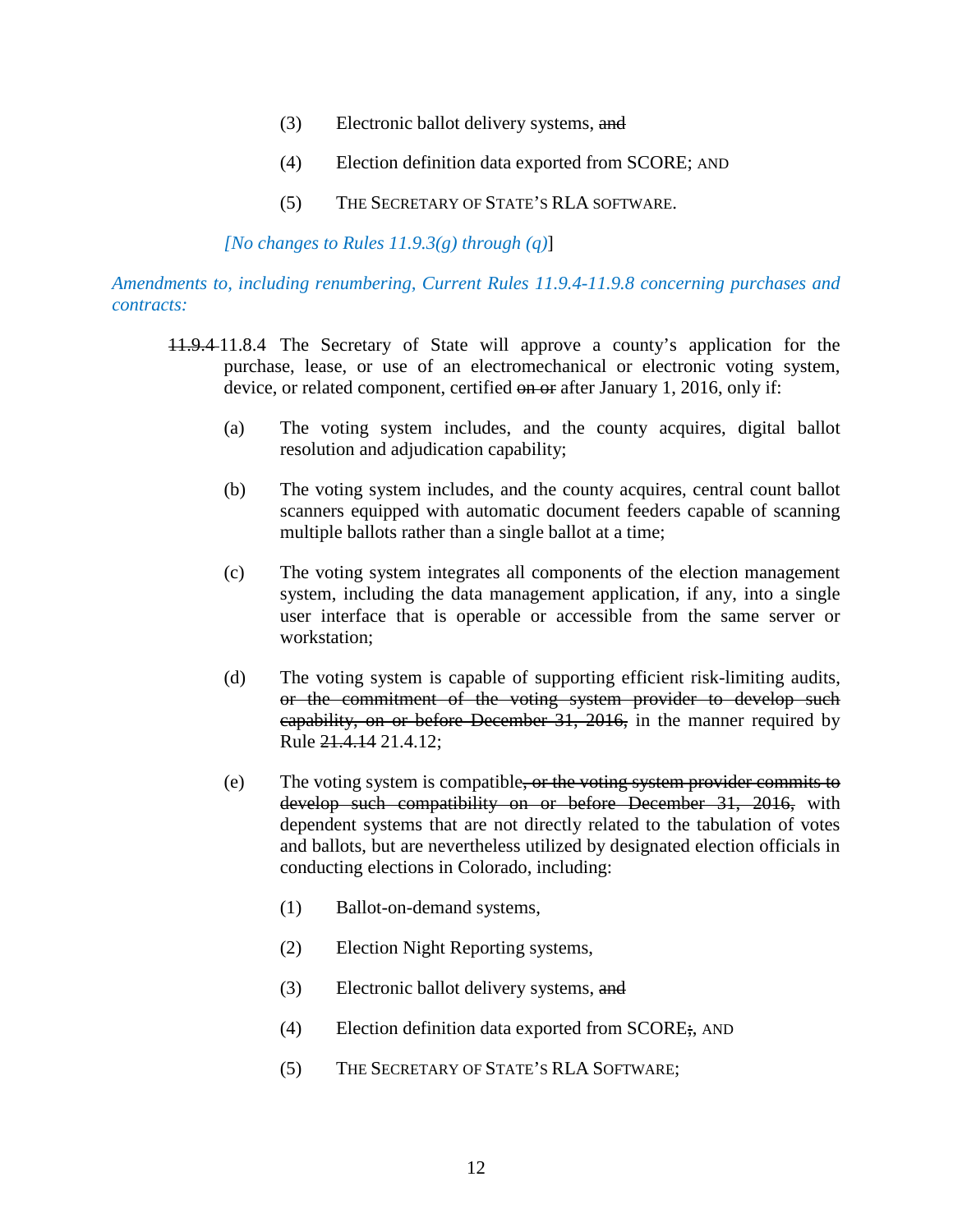- (f) The voting system provider's software and hardware license agreements expressly permit political subdivisions that purchase, lease, or use the system to loan or borrow voting devices and related components to or from one another, without charge, as exigencies and other circumstances warrant, and as approved by the Secretary of State; and
- (h) The voting system provider's software and hardware license agreements expressly permit the Secretary of State, or political subdivisions that license the hardware and software applications necessary to program elections and voting devices, to perform those services without charge for other political subdivisions that are licensed to use the voting system.
- 11.9.5 11.8.5 Due to their unsuitability for risk-limiting audits, the Secretary of State will not approve a county's application to purchase, lease or use a ballot scanner certified for use on or after January 1, 2016, that is not equipped with an automatic document feeder, whether intended for use by voters at polling locations, or by election judges at central count locations.
- 11.9.6 11.8.6 A political subdivision's contract to purchase or lease a voting system under Rule  $11.9.1$  -11.8.1 must provide for user training and preventative maintenance.
- 11.9.7 11.8.7 The Secretary of State will only approve a political subdivision's application to purchase or lease a voting system or component if the voting system or component allows the designated election official to conduct elections in accordance with Colorado law, as amended.
- 11.9.8 11.8.8 The Secretary of State will maintain a list of all certified electromechanical or electronic voting systems, devices and related components, purchased, leased, or used by Colorado political subdivisions. The list will include, at minimum, the name of the jurisdiction, the name and version of the voting system, the date of acquisition, and the serial number(s)NUMBERS of voting devices.

#### *Not shown: renumbering all of current Rule 10.10 to New Rule 10.9.*

#### *Cross-reference updates:*

11.10.1 11.9.1 A data entry county must upload a results data file to ENR containing the election results on the dates and times specified in Rules 11.10.3 11.9.3 through 11.10.5 11.9.5. The county must program its election database so that the results file exported from the voting system is formatted in accordance with the following requirements:

*[No changes to Current Rule 11.10.1(a)]*

*Amendments to Rules 11.10.1(b) concerning Election Night Reporting:*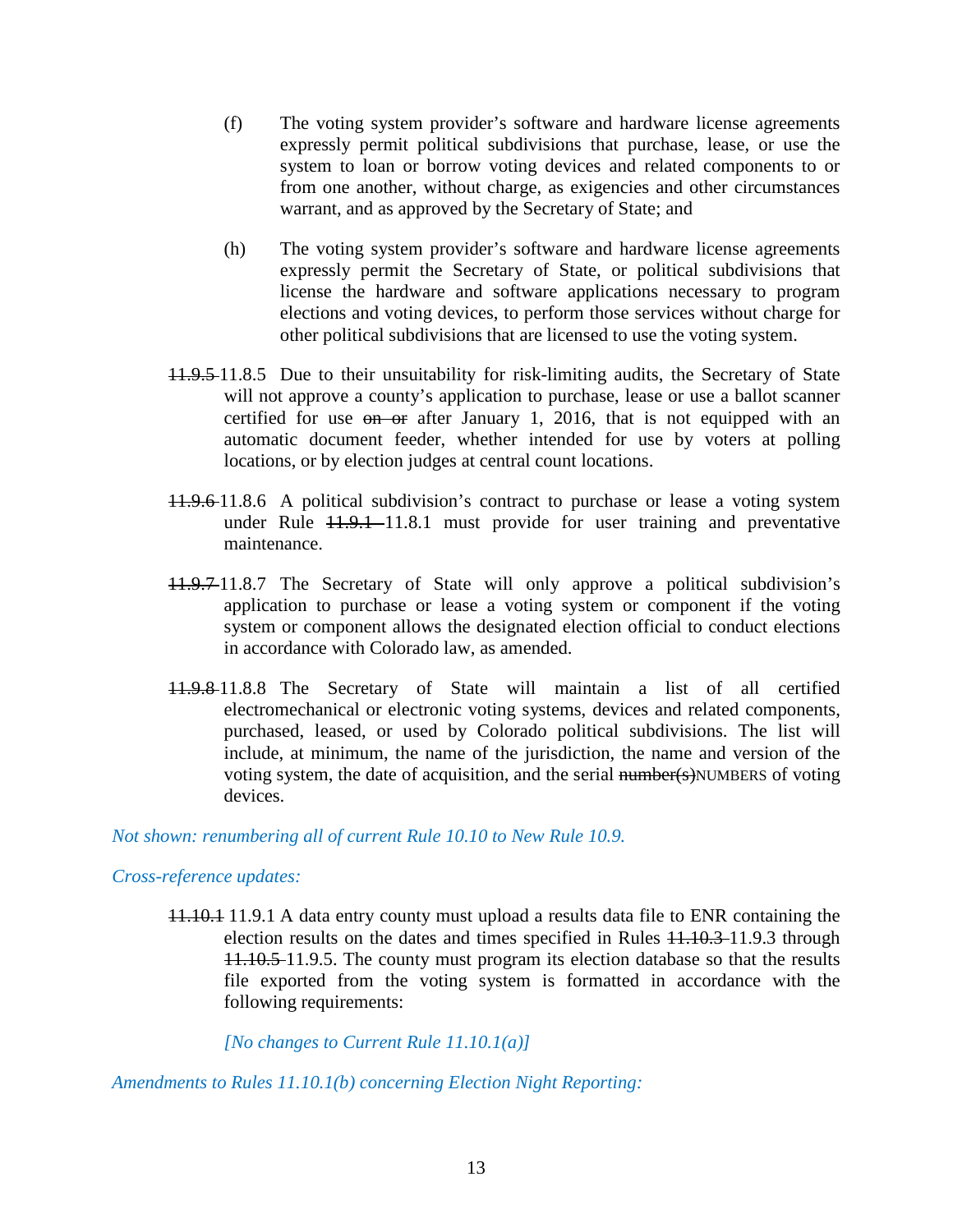- (b) Contest order: Except as otherwise provided in subsections  $(1) (4)$  of this Rule, the results file must list the contests in the same order as they are certified for the ballot.
	- (1) For primary elections, the results file must list the contests in the order prescribed by section 1-5-403(5), C.R.S., WITH RESULTS FOR EACH CONTEST grouped in ascending alphabetical order of the abbreviated names of the participating major political parties, followed by the abbreviated names of participating minor political parties and qualified political organizations (e.g., "United States Senator – DEM," "United States Senator – REP," "United States Senator – GRN," "United States Senator – LIB," "United States Senator – UNI,").
	- (2) The results file must list ballot measures in the order certified by the Secretary of State, followed by the ballot measures certified by other participating political subdivisions in the order and using the numbering conventions specified in Rule 4.5.2(e).
	- (3) A county using the Dominion, Hart, or Sequoia–CLEAR BALLOT voting system must include and populate the contest sequence number field in its results files to define the order of contests on the ballot as required by this Rule.
	- (4) A county using the ES&S or Premier voting system must include and populate the contest ID field in its results file to define the order of contests as required by this Rule.

*[No changes to Current Rules 11.10.1(c)-(e)]*

*Current Rule 11.6 is amended and recodified as New Rule 11.10:*

11.6 11.10 Methods of submission are REPORTS OR MATERIALS REQUIRED BY THIS RULE MAY BE SUBMITTED TO THE VOTING SYSTEMS TEAM:

11.6.1 11.10.1 By regular mail DELIVERY to:

Colorado Secretary of State Attn: Voting Systems 1700 Broadway – Suite 200 Denver, CO 80290

11.6.2 11.10.2 By email to:

voting.systems@sos.state.co.us

11.6.3 11.10.3 By Fax to:

303-869-4861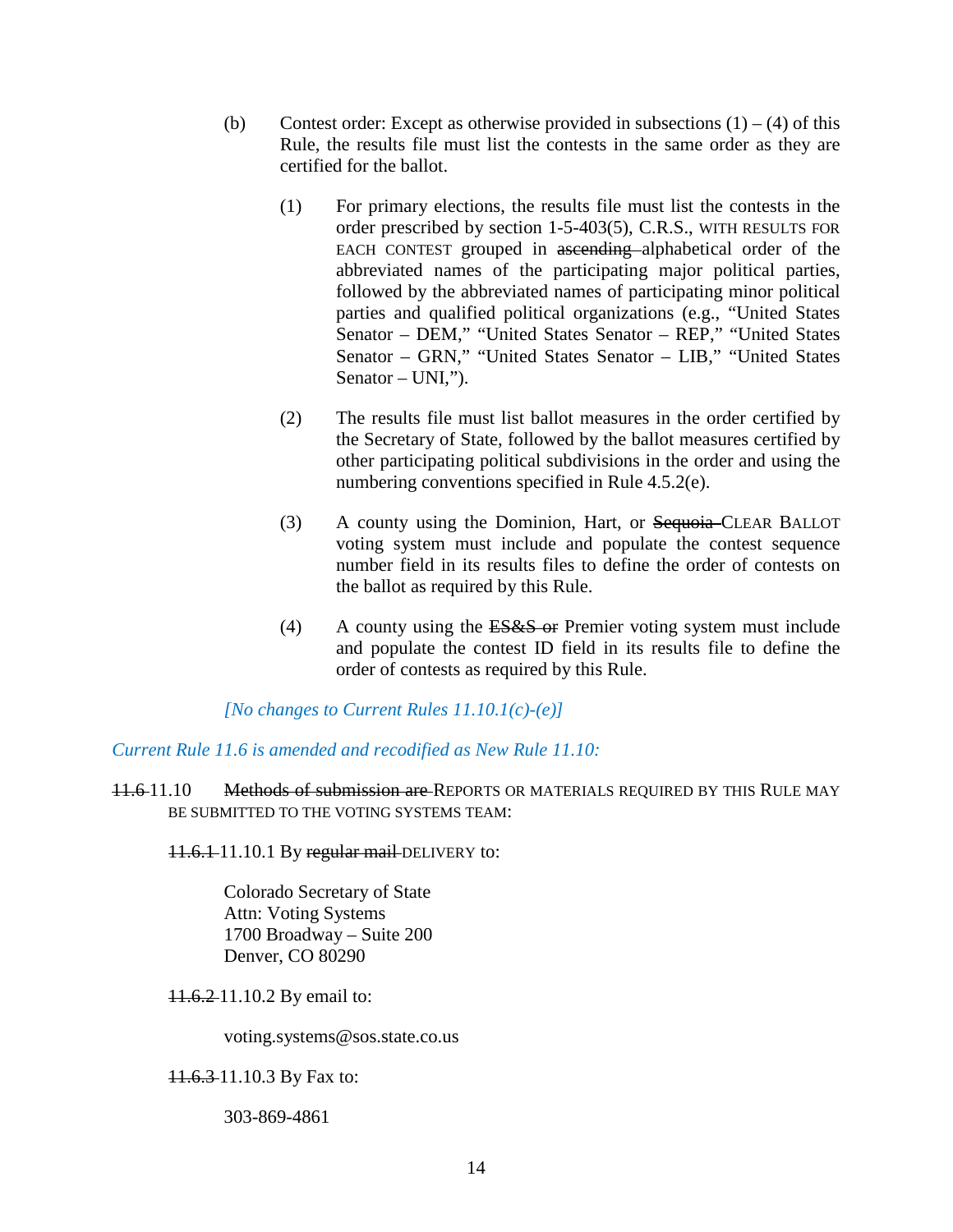#### *Amendments to Rules 14.1.2 and 14.5.5 concerning Voter Registration Drives:*

- 14.1.2 A VRD organizer must file amendments to the Statement of Intent and Training Acknowledgment Form with the Secretary of State no later than three business days after the  $ehange(s)$ -CHANGE occurs. Amendments may be made by fax, email, mail or in person.
- 14.5.5 The VRD organizer may appeal a fine and has 30 days following receipt of notification to submit a written response setting forth the reason(s) that REASONS the VRD organizer is appealing the fine. The VRD organizer may request, within the 30 days, a hearing with the Secretary of State to dispute the fine.

*Amendments to Rules 19.2 through 19.6 concerning certification and education of designated election officials:*

- 19.2 Advisory Board
	- 19.2.1 The advisory board must meet MEETS EITHER IN PERSON OR THROUGH ELECTRONIC MEANS at least twice each calendar year to approve the curriculum and make necessary changes.
	- 19.2.2 The advisory board must also review evaluations and recommend changes to the certification program OR ADDITIONAL CLASSES AFTER REVIEWING EVALUATIONS, ATTENDANCE NUMBERS, AND ONLINE TRAININGS.
	- 19.2.2 The advisory board must review individual applications for certification and must approve applications that are accurate and complete. The advisory board may take into account special circumstances in reviewing and approving applications.
	- 19.2.3 The Secretary of State will appoint the following as board members:
		- (a) Four county clerks or designated staff members;
		- (b) Two Secretary of State Office representatives; and
		- (c) Any individual(s) INDIVIDUAL whom the Secretary of State believes could make a valuable contribution to the board.

*[No amendments to current Rules 19.2.4 and 19.2.5]* 

*Amendments to Rule 19.3.4 concerning curriculum:* 

19.3.4 To maintain Colorado certification, a person must complete at least five FOUR Continuing Elections Education courses by July 31 of every even year AND COMPLETE AT LEAST ONE IN-PERSON CLASS EVERY FOUR YEARS.

*Amendments to Rule 19. 4.2 concerning training format:*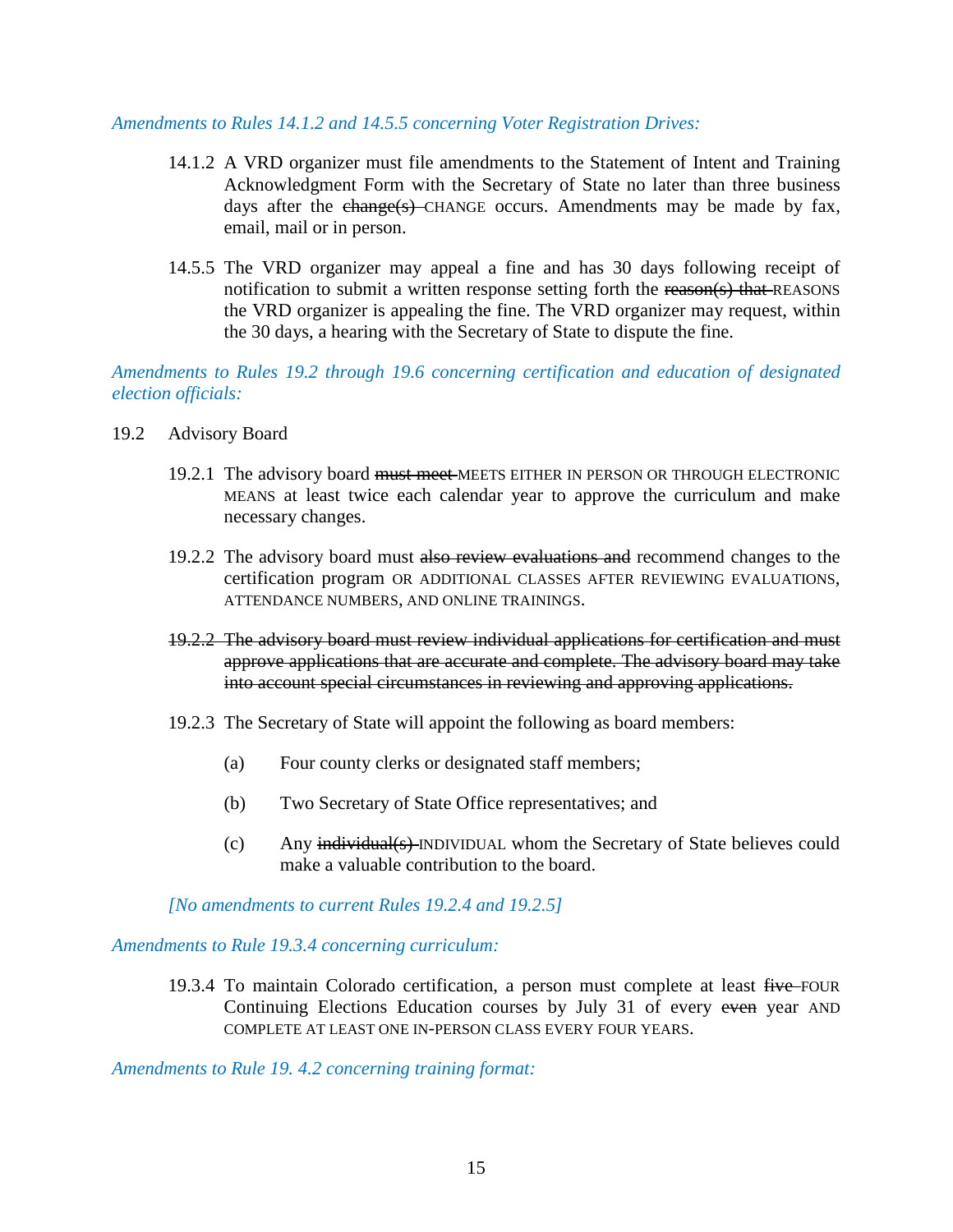19.4.2 The Secretary of State will provide classroom training. For certification, a person must complete at least one course in-class PERSON.

*Amendments to Rule 19.5.1 concerning credit:* 

19.5.1 Individuals applying for certification must successfully complete the curriculum prescribed by the Secretary of State. If an applicant submits duplicate coursework, the advisory board SECRETARY OF STATE may reject the application for certification.

*Amendments to Rule 19.6:* 

- 19.6 Application Review, Certification, and Maintenance of Records
	- 19.6.1 Once WHEN a person completes the required coursework, he or she must promptly submit an application for certification or continuing certification to the Secretary of State's office on the form approved by the Secretary of State.
	- 19.6.2 The Secretary of State must review the application with reference to the Secretary of State records. If the application is complete and accurate, the Secretary of State must forward it to the advisory board for its review and approval. Upon approval by the advisory board, the Secretary of State must issue a certificate that the person is a Certified Colorado Election Official.
	- 19.6.3 The Secretary of State must track attendance at all classes and keep records of attendance, continuing elections education, and records of those persons who are certified and persons who are in the certification process.
	- 19.6.4 A PERSON IS RECERTIFIED WHEN THEY COMPLETE THE CLASSES REQUIRED UNDER RULE 19.3.4.

*Amendments to Rule 20.2.2 regarding county security procedures; specifically, general requirements concerning chain-of-custody:*

20.2.2 The county must maintain and document uninterrupted chain-of-custody for each voting device from the installation of trusted build to the present, throughout the county's ownership or leasing of the device. For  $\theta$  optical BALLOT scanners approved for use under section 1-5-613(2), C.R.S. but for which no trusted build exists, the county must maintain and document uninterrupted chain-of-custody for each voting device from the successful completion of acceptance testing conducted according to Rule 20.8.4 20.9.4.

*Amendments to Rules 20.3 and 20.4 concerning county security procedures:*

20.3 Physical locking mechanisms and seals. The county must record the serial number of every seal on the appropriate chain-of-custody log. Two individuals must verify, and indicate by signing and dating the log, that the seal serial numbers match the logged serial numbers. If a seal is inaccessible and cannot be removed, then it is not necessary to verify that seal serial number.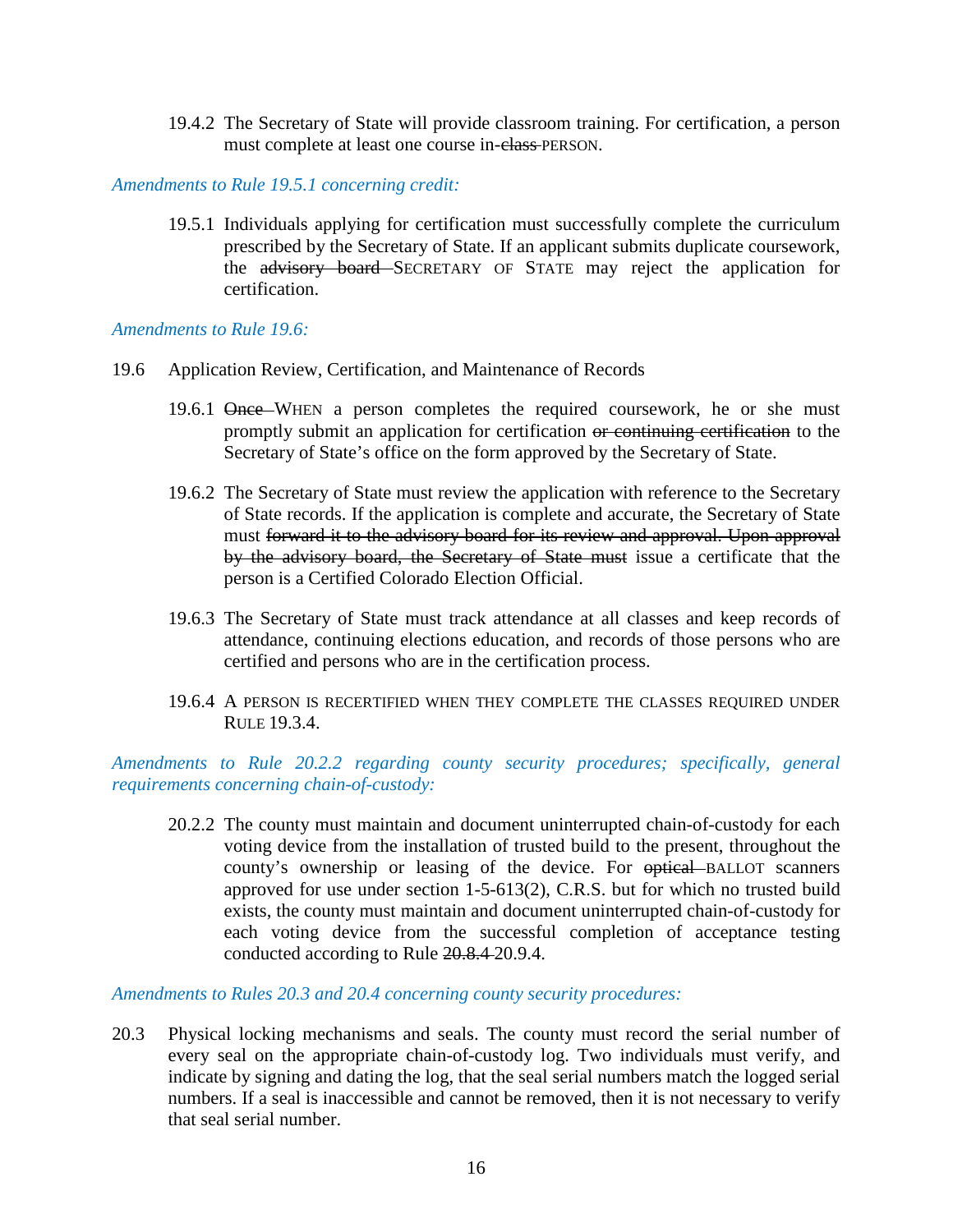#### 20.3.1 DREs, BMDs, and Judge's Booth Controllers (JBCs)

- (a) The county must place a seal over a removable card or cartridge that is inserted into the unit, or over the slot or door covering the card or cartridge.
- (b) The county must place a seal over any removable card slot or cartridge slot when no card or cartridge is inserted into the unit-DATA PORT WHEN THE PORT IS NOT BEING USED, EXCEPT SLOTS FOR ACTIVATION CARDS.
- (c) If the county cannot verify the firmware or software hash value (MD5 or SHA-1), the county must seal the DRE OR BMD case. To detect unauthorized access, the county must use seals at either the seams of the case or at key entry points such as screw access points.
- (d) If the voting device contains one or more slots for a flash memory card, the county must affix a seal over each flash card slot, door, or access panel.
- $(e)(D)$  In each voter service and polling center, the county must provide a minimum of one accessible DRE with a headset that has adjustable volume control OR BMD THAT COMPLIES WITH SECTION 1-5-704, C.R.S.
- 20.3.2 Before attaching a VVPAT to a specific voting device, the county must seal the unit after verifying that no votes were cast. At least two election officials must verify that seals are intact before the start of voting, and at the close of voting. VVPAT records must either remain in the VVPAT canister, or be sealed and secured in a suitable device for protecting privacy or as described in Rule  $20.11$ 20.12.
- 20.3.3 Optical BALLOT scanners
	- (a) The county must place a seal over each card or cartridge inserted into the unit, or over any door or slot containing the card or cartridge.
	- (b) The county must place a seal over each empty card or cartridge slot or door covering the area where the card or cartridge is inserted.
	- (c) Before the start of voting and after the close of voting, two election officials must visually confirm that all seals are intact and that the seal numbers match those logged in the chain-of-custody log.

#### 20.3.4 Memory cards or cartridges AND ACTIVATION CARDS

(a) The county must assign and securely affix a permanent serial number UNIQUE IDENTIFIER to each removable card or cartridge ACTIVATION CARD. The county may use the manufacturer assigned serial number for this purpose.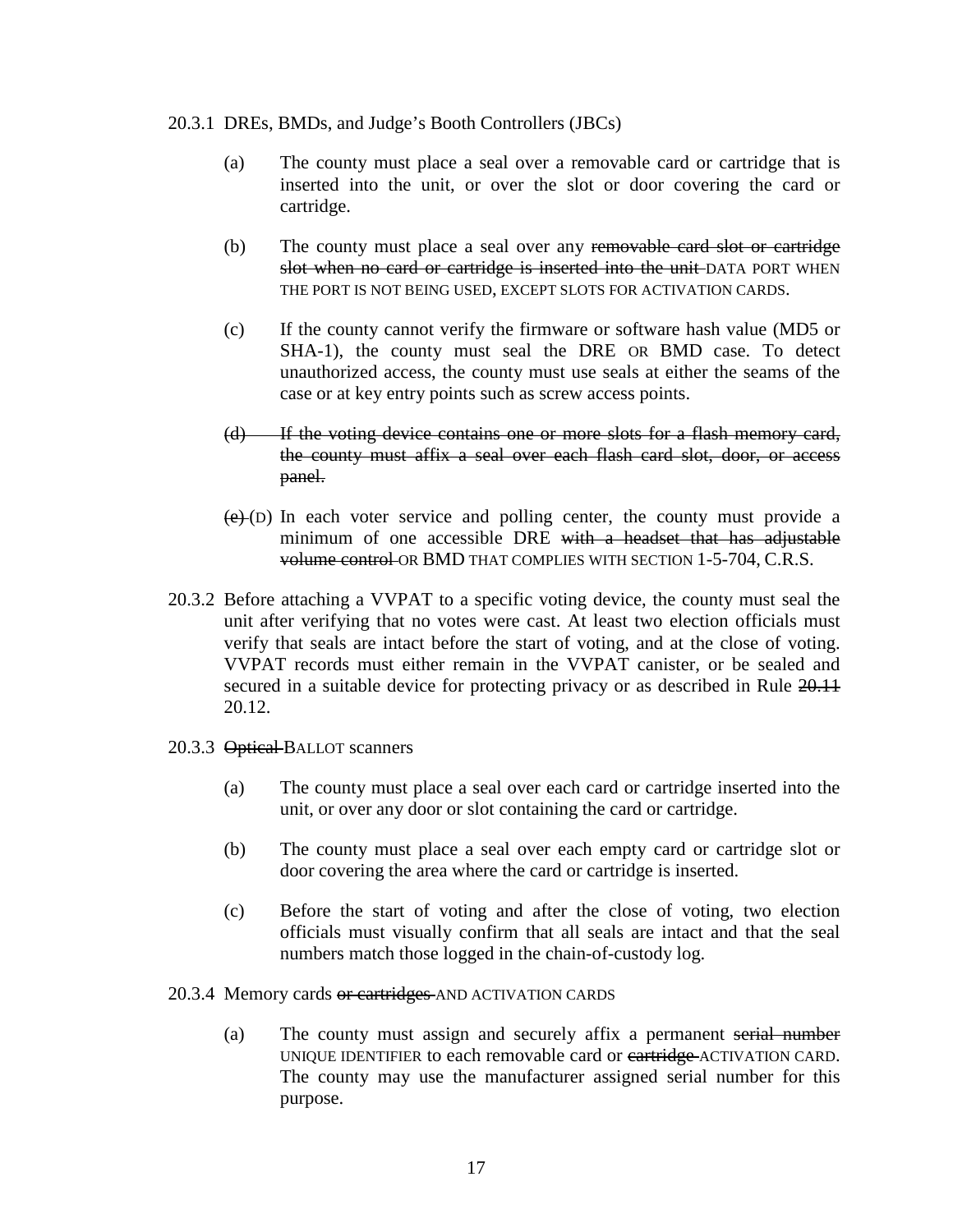- (b) The county must handle removable memory cards and cartridges ACTIVATION CARDS in a secure manner at all times. The county must transfer and store any removable card or cartridge ACTIVATION CARD that is not sealed in a voting machine in a secure container with at least one seal. Upon delivery and receipt, election judges or county personnel must verify, and indicate by signing and dating the chain-of custody log, that all seal numbers match those listed in the log.
- (c) The county must maintain a written or electronic log to record MEMORY card or cartridge seal numbers ACTIVATION CARD SEALS and track seals for each voting unit.
- (D) THE COUNTY MUST MAINTAIN A COMPLETE INVENTORY OF MEMORY CARDS AND ACTIVATION CARDS, INCLUDING WHICH VSPC THEY ARE ASSIGNED TO DURING AN ELECTION. BEFORE AND AFTER A VSPC OPENS AND CLOSES EACH DAY, THE SUPERVISOR JUDGE MUST VERIFY THAT ALL CARDS ISSUED TO THE VSPC ARE PRESENT. IF AT ANY TIME THE SUPERVISOR JUDGE CANNOT ACCOUNT FOR ALL ACTIVATION CARDS ISSUED TO THE VSPC, THE SUPERVISOR JUDGE OR A MEMBER OF THE COUNTY ELECTION STAFF MUST IMMEDIATELY SUBMIT AN INCIDENT REPORT TO THE SECRETARY OF STATE UNDER RULE 11.6.
- 20.4 Individuals with access to keys, door codes, and vault combinations
	- 20.4.1 For employees with access to areas addressed in Rule 20.4.3, the county must state in the security plan each employee's title and the date of the NAME OF EACH EMPLOYEE, THEIR TITLE, AND THE DATE THE criminal background check was performed. [Section 24-72-305.6, C.R.S.]
	- 20.4.2 The county must change all keypad door codes or locks, AND vault combinations, computer and server passwords, encryption key codes, and administrator passwords at least once per calendar year prior to the first election of the year.
	- 20.4.3 Employee access. The county may grant employees access to the codes, OR LOCKS AND combinations, passwords, and encryption keys described in this Rule in accordance with the following limitations:
		- (a) Access to the code, LOCK, OR combination, password, or encryption key for the voting equipment,TO ballot storage areas, counting room, LOCATION OF ADJUDICATION, or tabulation workstations is restricted to employees who have successfully passed a criminal background check. Any person who has been convicted of an election offense or an offense with an element of fraud is prohibited from having access to a code, combination, password, or encryption key for the voting equipment, ballot storage areas, counting room, or tabulation workstations THE ABOVE AREAS.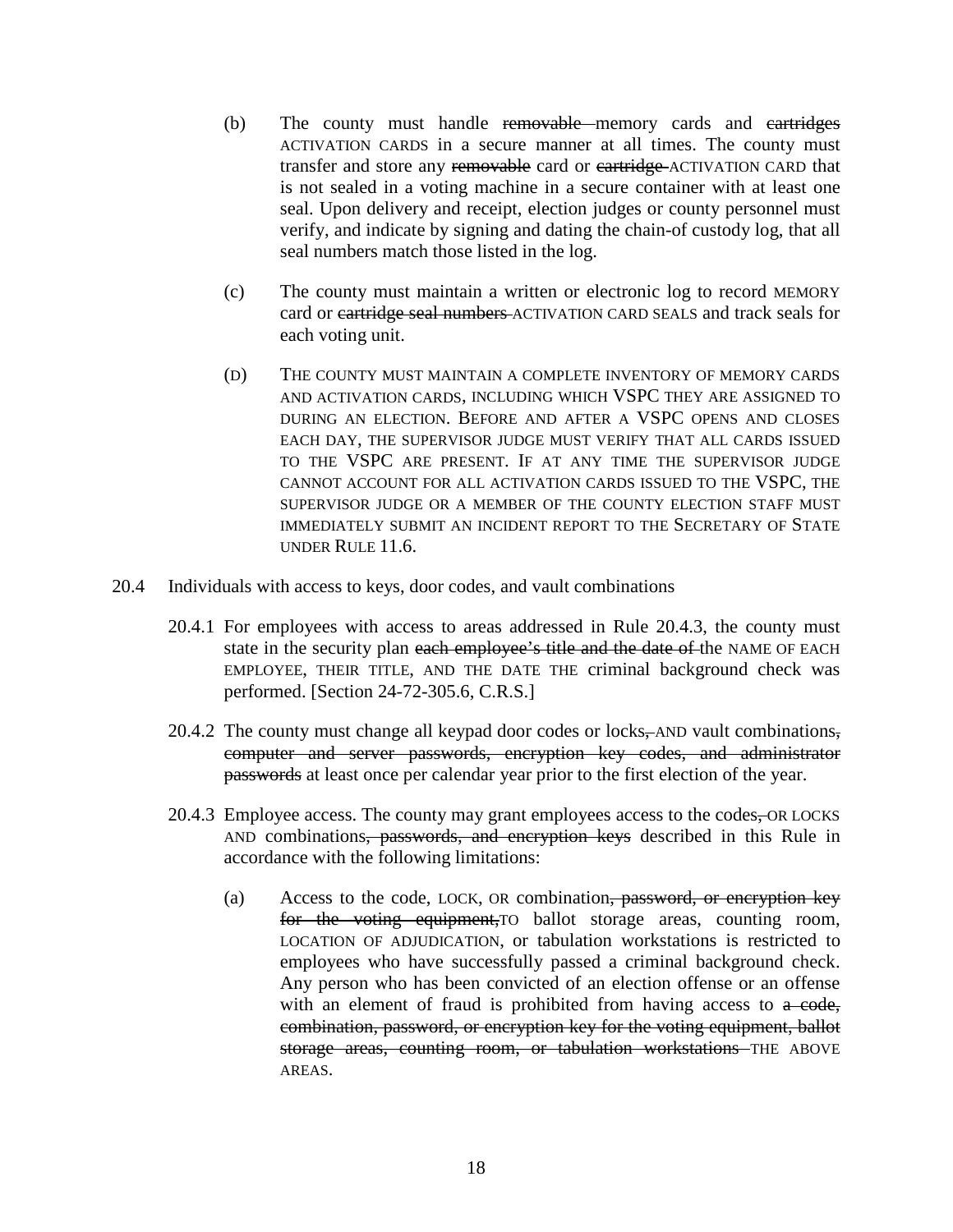- (b) Except for emergency personnel, no other individuals may be present in these locations unless supervised by one or more employees WITH AUTHORIZED ACCESS. Each individual who has access to the central election management system or central tabulator must have their own unique username and password. No individual may use any other individual's username or password. Shared accounts are prohibited.
- (c) In extreme circumstance CIRCUMSTANCES, the county may request and the Secretary of State may grant exemption from the requirements outlined in this Rule.
- 20.4.5 Access to where election management software is used is limited to authorized election officials and watchers only. Messengers or runners delivering ballots between the preparation room and computer room must wear distinguishing identification.

*Amendments to Rule 20.5.2 regarding county security procedures, specifically concerning internal controls for the voting system:*

- 20.5.2 In addition to the access controls discussed in Rule 20.4, the county must change all passwords and limit access to the following areas:
	- (a) The county must change all software passwords once per calendar year prior to the first election. This includes any boot or startup passwords in use, as well as any administrator and user passwords and remote device passwords.
	- (b) The county must change all hardware passwords once per calendar year prior to the first election. This includes any encryption keys, key card tools, supervisor codes, poll worker passwords on smart cards, USB keys, tokens, and voting devices themselves as it applies to the specific system.
	- (c) Administrative and user accounts for election management system and election databases.
		- (1) The county may use the administrative user account only to create individual user accounts for each election database.
		- (2) The county must create individual user accounts that are associated and identified with each individual authorized user of the election management system or election database.
		- (3) The county must restrict access to each individual user account with a unique password known only to each individual user. Authorized users must access the election management system and election database using his or her individual user account and unique password.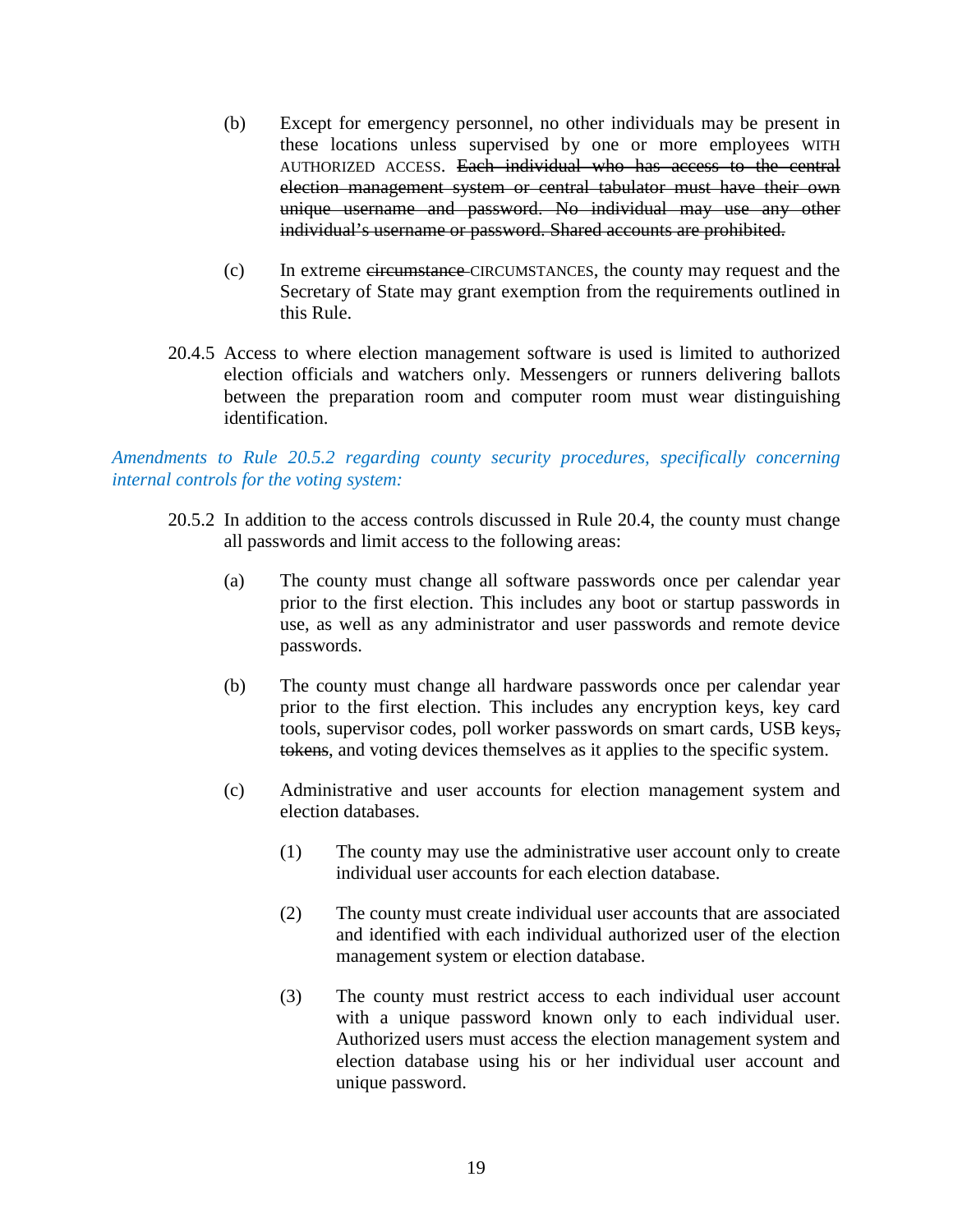- (4) The county may grant administrative privileges to no more than ten individual user accounts per election.
- (d) Other than for the purpose of programming the election, the THE voting system provider may not have administrative or user access to the county's election management system.
- (e) The county may not connect or allow a connection of any voting system component to the Internet.
- (f) If any component of the voting system is equipped with Wi-Fi capability or a wireless device, the county must disable ENSURE THAT the wireless capability or device IS DISABLED BEFORE USE IN AN ELECTION.
- (g) The county may not connect any component of the voting system to another device by modem.
- (h) The county must include in its security plan the title-NAME, TITLE and date of background checks for each employee with access to any of the areas or equipment set forth in this Rule. The county must maintain a storage facility access log that details employee name, date, and time of access to the storage facility in which the software, hardware, or components of any voting system are maintained. If access to the storage facility is controlled by use of key card or similar door access system that is capable of producing a printed paper log including the person's name and date and time of entry, such a log must meet the requirements of this Rule. [Section 24-72-305.6, C.R.S.]

## *New Rule 20.5.3:*

## 20.5.3 REMOVABLE STORAGE DEVICES

- (A) THE COUNTY MUST REFORMAT ALL REMOVABLE STORAGE DEVICES IMMEDIATELY BEFORE INSERTING THEM INTO ANY COMPONENT OF THE VOTING SYSTEM, EXCEPT AS PROVIDED IN RULE 20.5.3(B)-(D), OR IN THE CONDITIONS OF USE.
- (B) THE COUNTY MAY INSERT, WITHOUT FIRST REFORMATTING, A REMOVABLE STORAGE DEVICE CONTAINING ONLY ELECTION DEFINITION DATA FILES DOWNLOADED FROM SCORE IF:
	- (1) THE COUNTY REFORMATS THE REMOVABLE STORAGE DEVICE IMMEDIATELY BEFORE INSERTING IT INTO THE SCORE WORKSTATION AND DOWNLOADING THE ELECTION DEFINITION DATA FILES; AND
	- (2) BEFORE AND WHILE DOWNLOADING THE SCORE ELECTION DEFINITION DATA, THE COUNTY INSTALLS AND OPERATES THE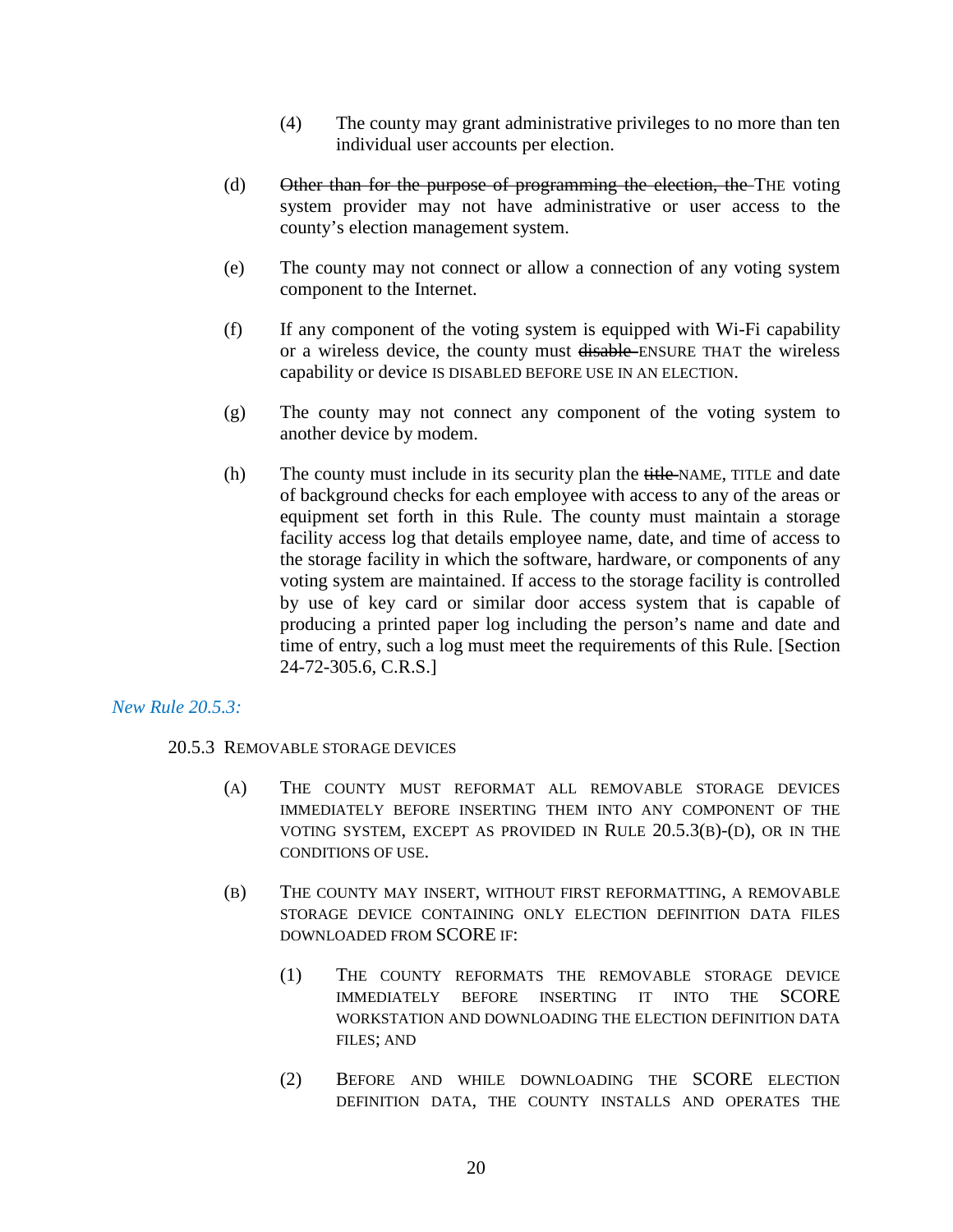ADVANCED NETWORK MONITORING AND THREAT DETECTION APPLICATIONS PROVIDED OR APPROVED BY THE SECRETARY OF STATE.

- (C) THE COUNTY MAY INSERT, WITHOUT FIRST REFORMATTING, A REMOVABLE STORAGE DEVICE INTO A BMD, IF:
	- (1) THE REMOVABLE STORAGE DEVICE CONTAINS ONLY ELECTION AND BALLOT STYLE DATA FILES NECESSARY TO PROGRAM THE BMD FOR TESTING OR USE IN AN ELECTION;
	- (2) THE COUNTY DOWNLOADED THE ELECTION AND BALLOT STYLE DATA FILES DIRECTLY FROM THE EMS WORKSTATION;
	- (3) THE COUNTY DID NOT EXPOSE THE REMOVABLE STORAGE DEVICE TO THE INTERNET OR INSERT IT INTO AN INTERNET-CONNECTED DEVICE AFTER DOWNLOADING THE ELECTION AND BALLOT STYLE DATA FILES FROM THE EMS; AND
	- (4) THE COUNTY REFORMATTED THE REMOVABLE STORAGE DEVICE IMMEDIATELY BEFORE INSERTING IT INTO THE EMS AND DOWNLOADING THE ELECTION AND BALLOT STYLE DATA FILES.
- (D) THE COUNTY MAY INSERT A REMOVABLE STORAGE DEVICE WITHOUT FIRST REFORMATTING IT IF THE REMOVABLE STORAGE DEVICE CONTAINS ONLY ELECTION DATABASE OR PROJECT FILES REMOTELY PROGRAMMED BY THE VOTING SYSTEM PROVIDER IN ACCORDANCE WITH RULE 20.7.

#### *Amendments to Rule 20.6 concerning county security procedures:*

20.6 The county must keep all components of the voting system, ballots, servers, workstations, DREs, optical BALLOT scanners, BMDs, VVPAT records, and video data records in a temperature-controlled storage environment that maintains a minimum temperature of 50 degrees Fahrenheit and a maximum temperature of 90 degrees Fahrenheit. The storage environment must be dry with storage at least four inches above the floor. The county must provide the Secretary of State with a description of the specific environment used for each type of component.

#### *New Rule 20.7 concerning remote election programming:*

- 20.7 REMOTE ELECTION PROGRAMMING SERVICES.
	- 20.7.1 A COUNTY MAY NOT INSTALL OR IMPORT INTO ITS VOTING SYSTEM AN ELECTION DATABASE OR PROJECT PROGRAMMED OR CREATED BY THE VOTING SYSTEM PROVIDER USING VOTING SYSTEM COMPONENTS OTHER THAN THOSE OWNED OR LEASED BY THE COUNTY AND SITUATED IN THE COUNTY'S SECURE ELECTIONS FACILITY, UNLESS THE VOTING SYSTEM PROVIDER FIRST AFFIRMS ON A FORM PROVIDED BY THE SECRETARY OF STATE THAT: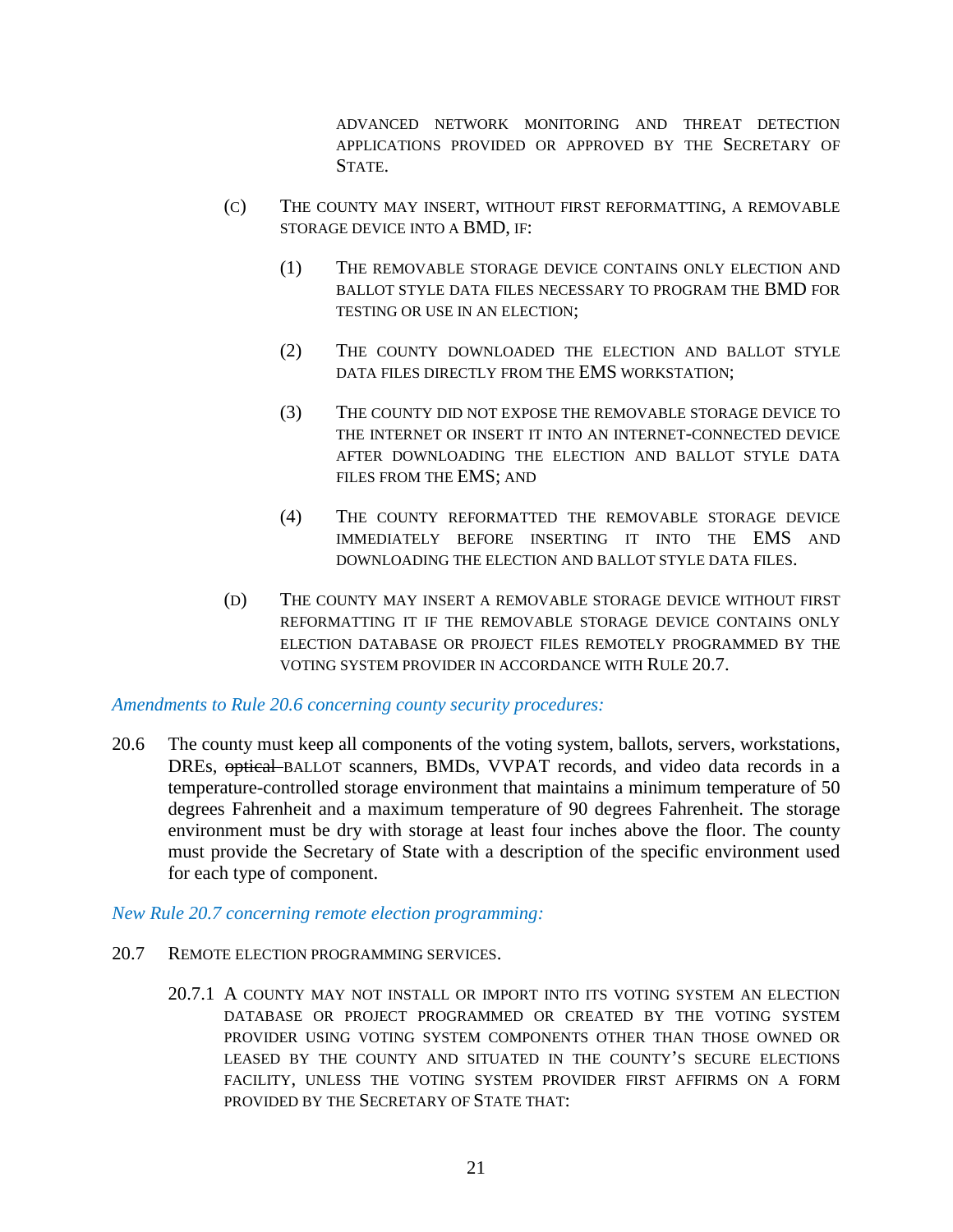- (A) AT ALL TIMES DURING THE ELECTION DATABASE OR PROJECT PROGRAMMING, THE VOTING SYSTEM PROVIDER USED ONLY HARDWARE AND SOFTWARE CERTIFIED FOR USE IN COLORADO, AS CONFIGURED AND VERIFIED DURING TRUSTED BUILD BY THE SECRETARY OF STATE;
- (B) AT ALL TIMES AFTER INSTALLATION OF TRUSTED BUILD, THE VOTING SYSTEM PROVIDER OPERATED ALL HARDWARE UTILIZED TO PROGRAM THE ELECTION ON A CLOSED NETWORK, AND DID NOT CONNECT THE HARDWARE TO THE INTERNET OR ANY INTERNET-CONNECTED DEVICE;
- (C) AT ALL TIMES DURING THE ELECTION PROGRAMMING PROCESS, THE VOTING SYSTEM PROVIDER COMPLIED WITH THE SECURITY PROTOCOLS FOR REMOVABLE STORAGE DEVICES IN RULE  $20.5.3(A) - (C)$ ; AND
- (D) THE VOTING SYSTEM PROVIDER PHYSICALLY DELIVERED TO THE COUNTY REMOVABLE STORAGE MEDIA CONTAINING THE FINISHED ELECTION DATABASE OR PROJECT, AND DID NOT TRANSMIT USING ANY METHOD CONNECTED OR EXPOSED TO THE INTERNET.

*Amendments to Current Rule 20.7 regarding county security procedures:*

- 20.7 20.8 Security cameras or other surveillance
	- 20.7.1 20.8.1 The county must maintain a log of each person who enters the areas specified in Rule  $20.7.3$ -20.8.3, including the person's name, signature, and date and time of entry. If access to the specified areas is controlled by use of key card or similar door access system that is capable of producing a printed paper log including the person's name and date and time of entry, the log must meet the requirements of this Rule.
	- 20.7.2 20.8.2 Unless otherwise instructed, the county must make video security surveillance recordings of the areas specified in Rule 20.7.3-20.8.3 beginning at least 60 days before election day and continuing through at least 30 days after election day. If a recount or contest occurs, the recording must continue through the conclusion of all related activity. The recording system must ensure that records are not written over when the system is full. The recording system must provide a method to transfer the video records to a different recording device or to replace the recording media. If replaceable media is used then the county must provide a process that ensures that the media is replaced often enough to prevent periods when recording is not available.
	- 20.7.3-20.8.3 The following are the specific minimum requirements:
		- (a) If the county has 50,000 or more registered voters, then the county must maintain a log and make video security surveillance recordings of the following areas, excluding voting booths: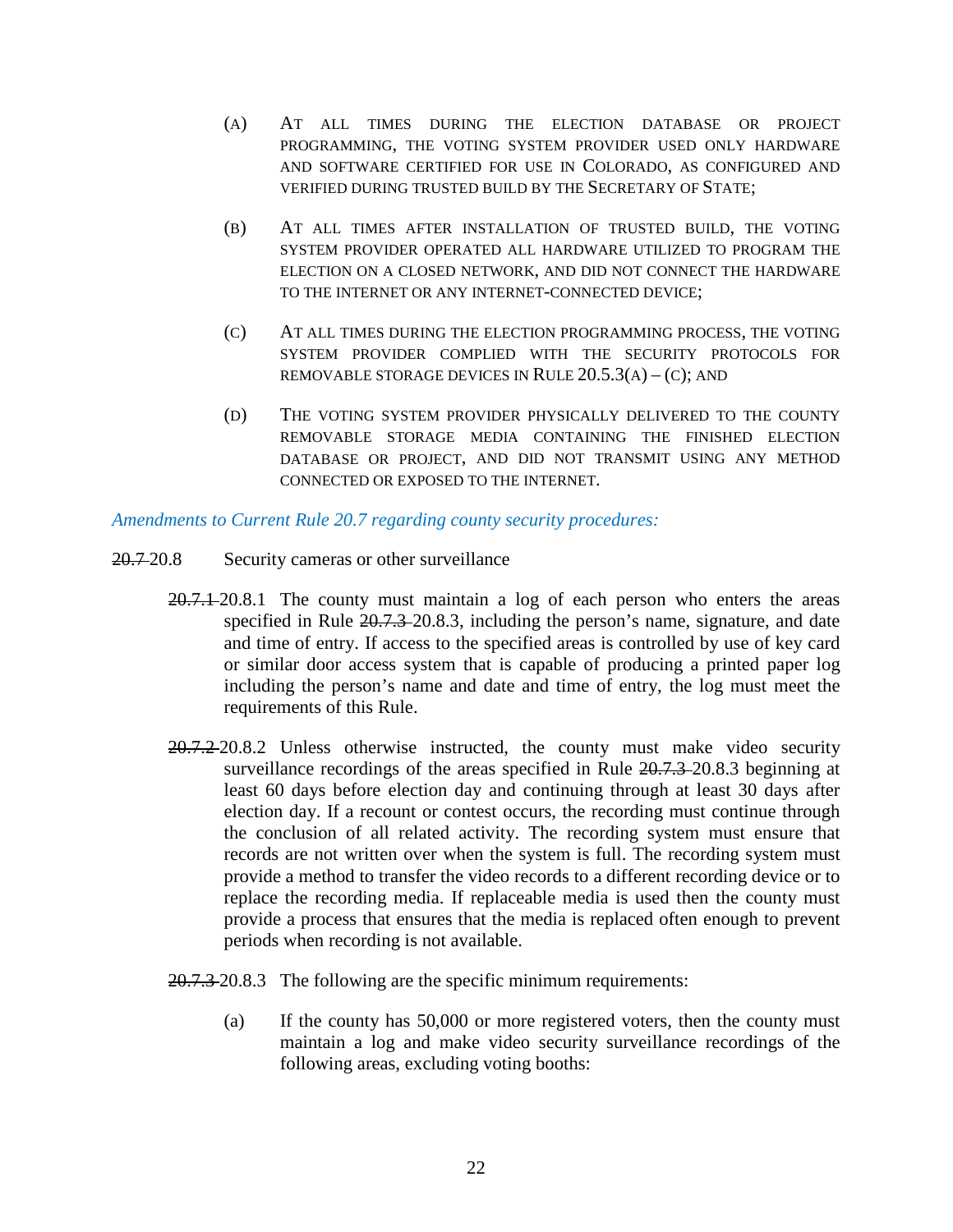- (1) All areas in which election management software is used, including but not limited to programming, downloading COPYING ELECTION FILES TO memory cards OR FLASH MEDIA, uploading COPYING ELECTION FILES FROM memory cards OR FLASH MEDIA, ADJUDICATING BALLOTS, tallying results, and results reporting.
- (2) All areas used for processing ballots, including but not limited to areas used for Signature Verification, BALLOT OPENING, tabulation, or storage of voted ballots beginning at least 35 days before election day and continuing through at least 30 days after election day, unless there is a recount or contest. If a recount or contest occurs, the recording must continue through the conclusion of all related activity.
- (3) The storage area for all voting equipment.
- (b) If the county has fewer than 50,000 registered voters then the county must maintain a log and make video security surveillance recordings of all areas in which election management software is used, including but not limited to programming, downloading COPYING ELECTION FILES TO memory cards OR FLASH MEDIA, uploading COPYING ELECTION FILES FROM memory cards OR FLASH MEDIA, tallying results, and results reporting.
- (c) The county must adequately light the area(s) AREAS subject to video surveillance to provide visibility for video recording.

#### *Amendments to Rules 20.8 and 20.9 concerning county security procedures:*

- 20.8 20.9 Equipment maintenance procedures. In addition to the requirements for voting systems inventory specified in Rule 11.2, the county must adhere to the following minimum standards:
	- 20.8.1 20.9.1 The county must store all equipment throughout the year with seals over the memory card slots DATA PORTS for each device. The county must maintain a log of the seals used for each device consistent to the logs used for tracking Election Day seals.
	- 20.8.2 20.9.2 For equipment being sent to the vendor for offsite repairs/replacements, the county must keep a maintenance log for the device that must contain the following: the model number, serial number, and the type of device; the firmware version; the software version, as applicable; the printed name and signature of the person sending the equipment; and the date of submission to the vendor; AND THE DATE THE EQUIPMENT IS RETURNED.
	- 20.8.3 20.9.3 An employee must escort the vendor's representative at all times while onsite. At no time may the voting system vendor have access to any component of the voting system without supervision by an employee. [Section 24-72-305.6, C.R.S.]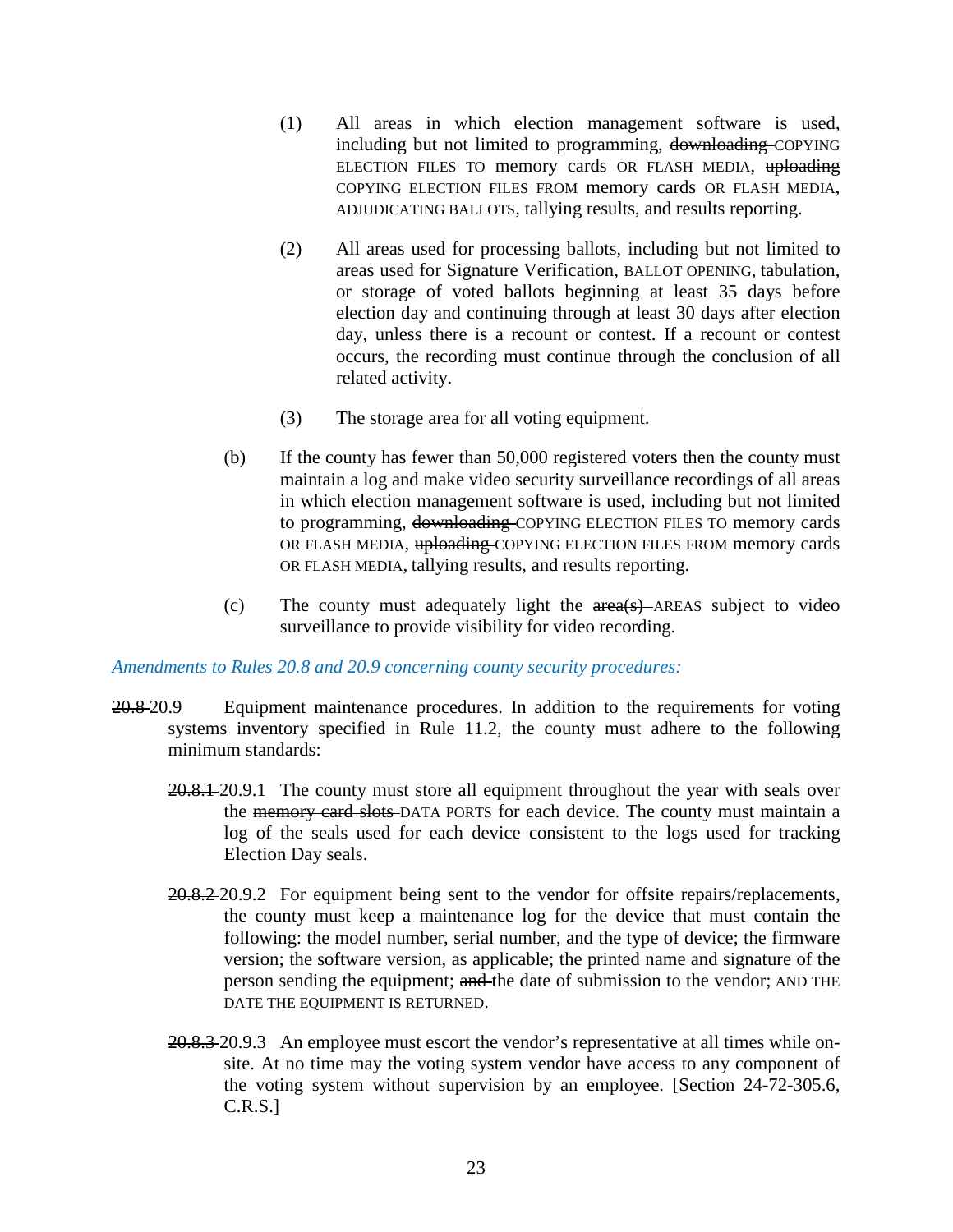- 20.8.4-20.9.4 Upon completion of any VENDOR maintenance, the county must verify or reinstate REQUEST REINSTALLATION OF the trusted build and conduct a full acceptance test of equipment that must, at a minimum, include the hardware diagnostics test, as indicated in Rule 11, and a mock election in which an employee(s) must cast a minimum of five ballots on the device to ensure tabulation of votes is working correctly IN ACCORDANCE WITH THIS RULE. The county must maintain all documentation of the results of the acceptance testing on file with the specific device.
	- (A) IF THE MAINTENANCE WAS PERFORMED ON A BMD, THAT BMD MUST BE USED TO GENERATE FIVE BALLOTS FOR USE IN THE ACCEPTANCE TESTING.
	- (B) IF THE MAINTENANCE WAS PERFORMED ON A BALLOT SCANNER THEN AT LEAST FIVE BALLOTS (A COMBINATION OF BMD-GENERATED BALLOTS AND NON-BMD-GENERATED BALLOTS – AT LEAST ONE OF EACH) MUST BE TABULATED ON THE SCANNER.
	- (C) IF THE MAINTENANCE WAS PERFORMED ON A DRE, A MINIMUM OF FIVE BALLOTS MUST BE CAST ON THE DEVICE.
- 20.8.5-20.9.5 The Secretary of State will MAY annually inspect county maintenance and chain-of-custody records and verify the integrity of trusted build on a randomly selected basis. COUNTY DOCUMENTS AND EQUIPMENT, INCLUDING:
	- (A) COUNTY MAINTENANCE RECORDS;
	- (B) CHAIN OF CUSTODY LOGS;
	- (C) TRUSTED BUILD INTEGRITY;
	- (D) WIRELESS STATUS;
	- (E) VIRUS PROTECTION STATUS;
	- (F) PASSWORD STATUS (BIOS, OPERATING SYSTEM, AND APPLICATIONS); AND
	- (G) ACCESS LOGS.
- 20.9 20.10 Transportation of equipment, memory cards, ballot boxes, and ballots
	- 20.9.1 20.10.1 The county must submit detailed plans to the Secretary of State before an election regarding the transportation of equipment and ballots both to remote voting sites and back to the central elections office or storage facility. If there is any evidence of possible tampering with a seal, or if the serial-SEAL numbers do not match those listed in the chain-of-custody log, the county clerk must be immediately notified and must follow the procedures specific to the incident as described in Rule 20.13 20.14. While the method of transportation of equipment may vary, the following standards apply: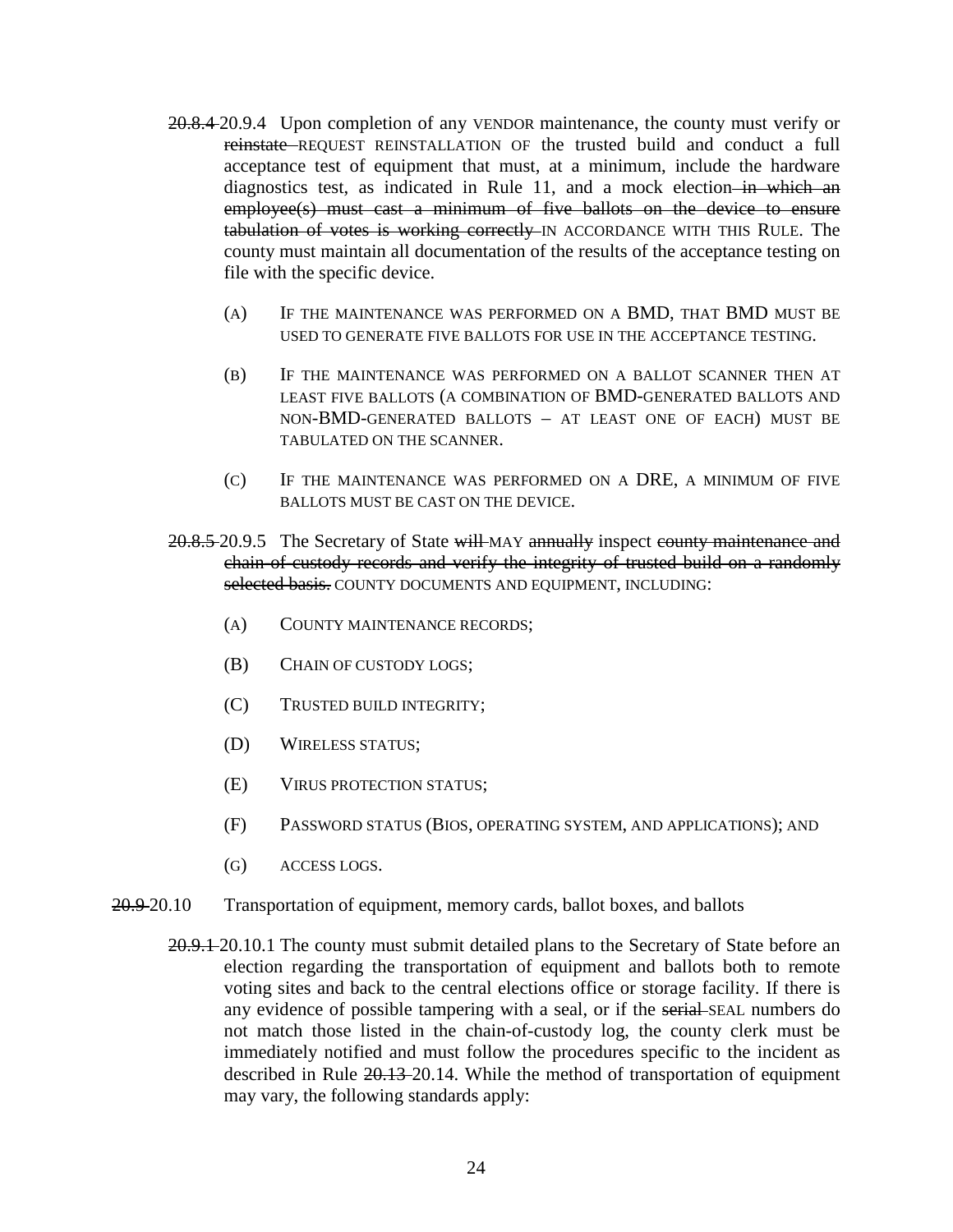- (a) Transportation by county personnel. County personnel must at all times display identification provided by the County. Two employee signatures and date are required at the departure location verifying that the equipment, including memory card or cartridge, is sealed to prevent DETECT tampering. Upon delivery of equipment, at least two election officials must verify, and indicate by signing and dating the chain-ofcustody log, that all seals are intact and that the serial SEAL numbers on the seals match the logged serial SEAL numbers.
- (b) Transportation by election judges. Election officials that are receiving equipment must inspect all components of voting devices and verify the specific SEAL numbers by signature and date on the chain-of-custody log for the device.
- (c) Transportation by contract. If a county contracts for the delivery of equipment to remote voting locations, each individual delivering equipment must successfully pass a criminal background check. Any person who has been convicted of an election offense or an offense with an element of fraud is prohibited from handling or delivering voting equipment. Two election officials must verify THE SPECIFIC SEAL NUMBERS BY DEVICE, sign, and date the chain-of-custody log upon release of the equipment to the individual(s) INDIVIDUALS delivering the equipment.
- 20.9.220.10.2 Standards for transporting voting equipment to and from the voting location:

*[No changes to Current Rule 20.9.2(a)]*

- (b) Required procedures if devices are delivered with memory cards/cartridges intact:
	- (1) Two election officials must verify that all seals are intact at the close of polls. Election judges must sign and date the chain-ofcustody log with such indication.
	- (2) At least two election officials must accompany the secured equipment to the drop-off location. The person receiving the equipment must verify the seals and sign and date the logs.
	- (3) Upon confirmation that the seals are intact and bear the correct numbers, election officials must remove and upload the memory cards/cartridges into the central count system.
	- (4) To secure the equipment, election officials must place a tamperevident seal over the memory card slot and update the chain-ofcustody log to reflect the new seal number(s)-NUMBERS.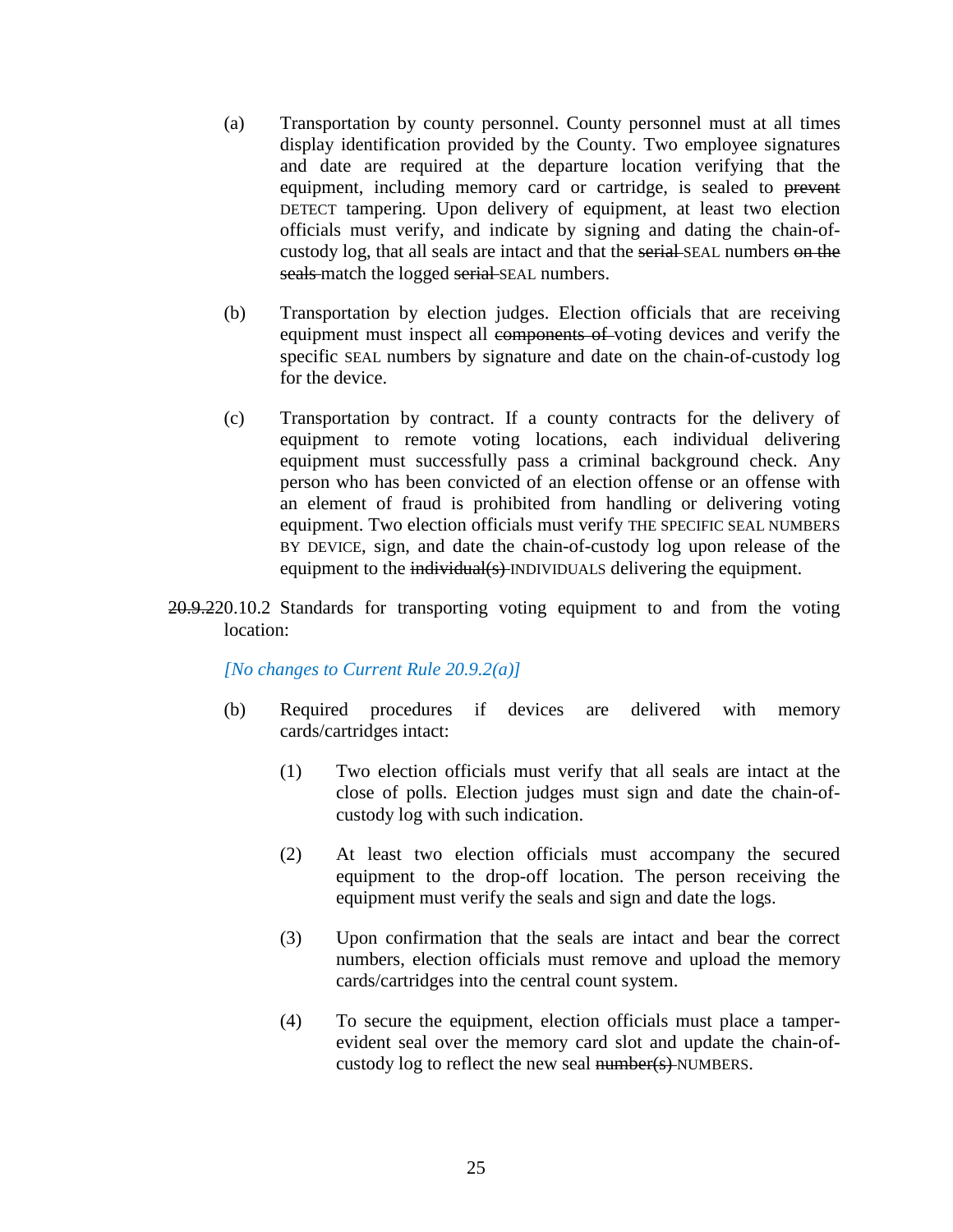*[No changes to Current Rules 20.9.3 and 20.9.4 other than renumbering to Rules 20.10.3 and 20.10.4]*

*[Not shown: renumbering Current Rule 20.10 to Rule 20.11]*

*Amendments to Current Rule 20.11:*

- 20.11 20.12 Procedures for voter verifiable paper record (VVPAT). The following requirements apply only to DREs with a VVPAT.
	- 20.11.1 20.12.1 Security. The VVPAT record is considered an official record of the election, in accordance with section 1-5-802, C.R.S.
		- (a) The housing unit for any VVPAT record to be used in the election must be sealed and secured before any votes are cast for the election. Election officials must attest to the VVPAT record having no votes included on the paper record before the start of voting, and before the installation or replacement of a new VVPAT record. Documentation of the seal number(s) NUMBERS must be maintained before voting and at the conclusion of voting.
		- (b) If a DRE with VVPAT is used at a voter service and polling center, the seal number(s) NUMBERS must be recorded at the beginning and end of each voting day.
		- (c) At the close of the polls, the VVPAT records will be transferred to the election office in the same manner as any paper ballots. In the absence of paper ballots, the VVPAT records will be transferred to the election office in the same manner as memory cards.
		- (d) If the DRE's trusted build is not capable of verification by reference to the hash value (MD5 or SHA-1) of the firmware or software, the county must secure the printer port on the DRE with tamper evident seals when the VVPAT is not connected to the DRE's printer port.

20.11.2 20.12.2 Anonymity. The designated election official must implement measures to protect the anonymity of voters choosing to vote on DREs

- (a) Measures to protect anonymity include:
	- (1) The county may not keep any record indicating the order in which people voted on the DRE, or which VVPAT record is associated with the voter.
	- (2) When more than one DRE is available at a voting location, the county must, to the extent practicable, allow the voter to choose the DRE he or she wishes THEY WISH to vote on.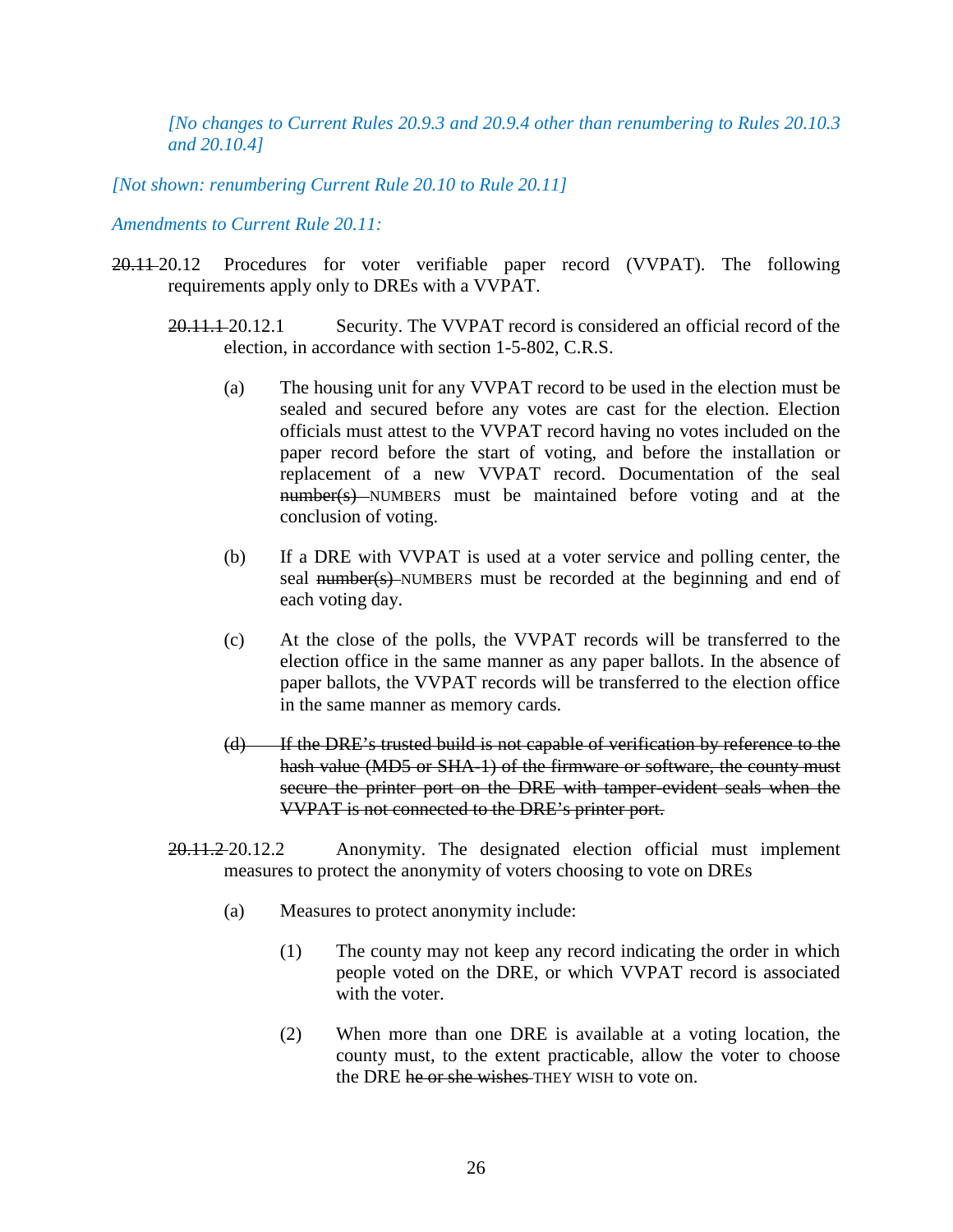- (b) The county clerk may not release a report generated from SCORE that includes a date and time stamp that could potentially identify a voter who cast a specific ballot.
- (c) At no time may an election official simultaneously access a VVPAT and the list of voters. If the VVPAT record requires inspection, at least two election officials must conduct the examination.
- (d) The county must arrange voter service and polling center DREs in a manner that prevents election officials and other voters from observing how a DRE voter marks or casts his or her THEIR ballot.
- 20.11.3 20.12.3 Storage. The storage of the VVPAT records must be consistent with storage of paper ballots under section 1-7-802, C.R.S.
	- (a) Individual spools containing VVPAT records must contain the following catalog information affixed to the spool:
		- (1) Date and name of election;
		- (2) Name of voting location;
		- (3) Date(s)-DATES and  $time(s)$ -TIMES of voting;
		- (4) Machine serial number of DRE associated with the record; and
		- (5) Number of spools associated with this machine for this election (i.e. "Spool 1 of 1", or "Spool 1 of 2", etc.).
	- (b) Light sensitive storage containers must be used for the 25 month storage period to ensure the integrity of the VVPAT paper record. Containers must be sealed, with record of the seal numbers maintained on file and signed by two election officials.

*[Not shown: renumbering all of Current Rule 20.12 to Rule 20.13]*

*Amendments to Current Rule 20.12.2 concerning security training for election officials:*

20.12.2 20.13.2 Security training must include the following components:

- (a) Proper application and verification of seals and chain-of-custody logs;
- (b) How to detect tampering with voting equipment, memory cards/eartridges, or election data on the part of anyone coming in contact with voting equipment, including election officials, vendor personnel, or voters;
- (c) Ensuring privacy in voting booths;
- (d) VVPAT requirements;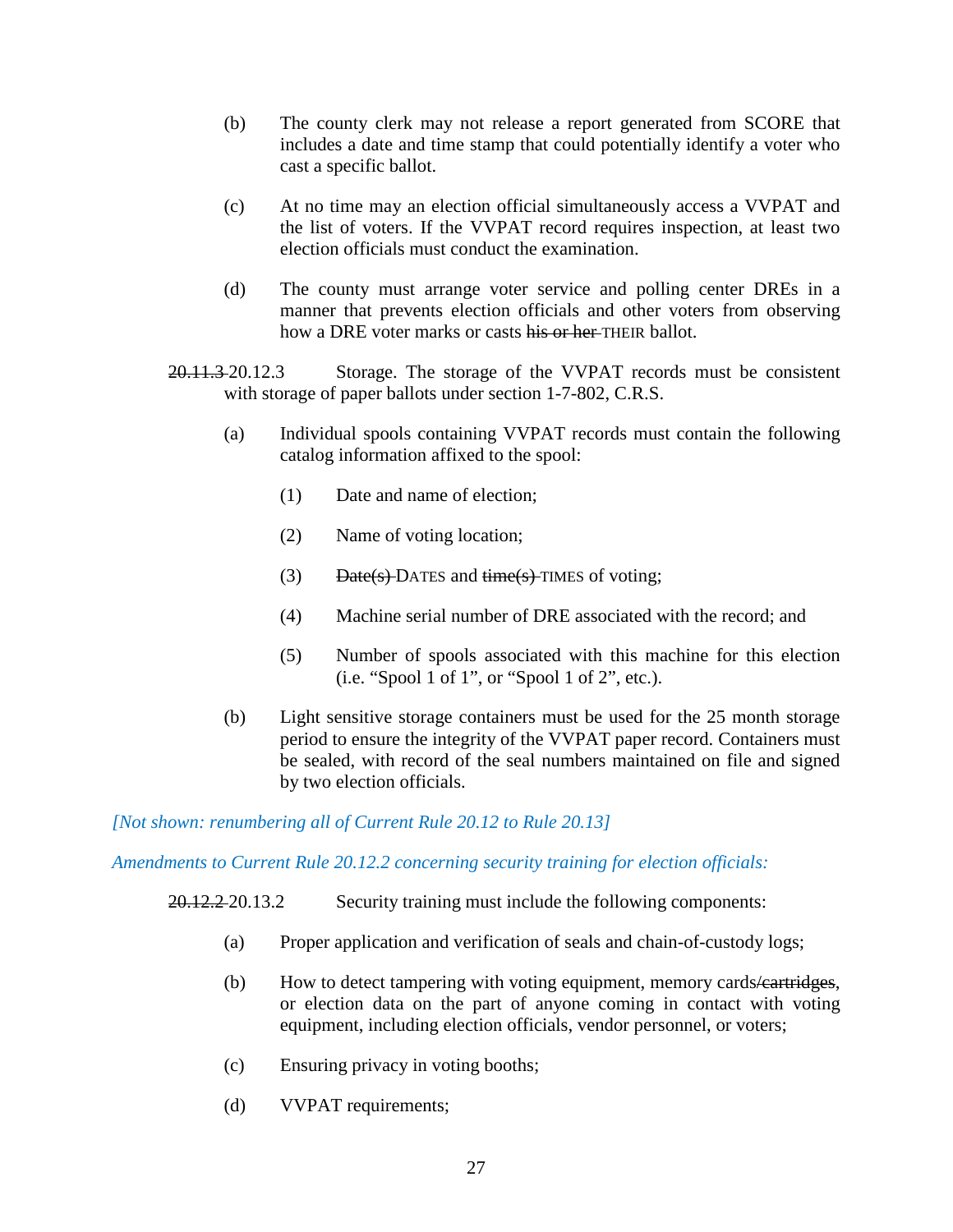- (e) Chain-of-custody requirements for voting equipment, memory cards/cartridges, and other election materials;
- (f) Ballot security;
- (g) Voter anonymity; and
- (h) Recognition and reporting of security incidents.

## *Amendments to Rules 20.13 through 20.15:*

- 20.13 20.14 Remedies
	- 20.13.1 20.14.1 If a seal is broken, or there is another discrepancy, the election official must immediately notify the county, who must remedy the discrepancy as follows:
		- (a) The county or Secretary of State must reinstate or MUST verify the trusted build OR THE SECRETARY OF STATE MUST REINSTALL TRUSTED BUILD. For instances where the county can display, verify, or print the hash value (MD5 or SHA-1) of the firmware or software, the election official must document and verify that the hash value matches the documented alphanumeric string associated with the trusted build for the software or firmware of that device.
		- (b) If the evidence indicates that the discrepancy occurred before the start of voting:
			- (1) The election officials must seal the device and securely deliver it to the county.
			- (2) THE COUNTY MUST VERIFY THE TRUSTED BUILD OR THE SECRETARY OF STATE MUST REINSTALL TRUSTED BUILD. WHERE THE COUNTY CAN DISPLAY, VERIFY, OR PRINT THE HASH VALUE (MD5 OR SHA-1) OF THE FIRMWARE OR SOFTWARE, THE COUNTY MUST DOCUMENT AND VERIFY THAT THE HASH VALUE MATCHES THE DOCUMENTED ALPHANUMERIC STRING ASSOCIATED WITH THE TRUSTED BUILD FOR THE SOFTWARE OR FIRMWARE OF THAT DEVICE.
			- $(2)$  (3) The county or the Secretary of State must install a new, secure memory card into MUST REINSTALL THE ELECTION PROGRAMMING INTO the device, conduct a hardware diagnostics test as prescribed in Rule 11, and conduct an acceptance test on the machine in full election mode, casting ACCORDING TO RULE 20.8.4, EXCEPT THAT THE DEVICE MUST BE IN FULL ELECTION MODE, IF APPLICABLE, AND INSTEAD OF CASTING OR PRINTING FIVE BALLOTS, THE COUNTY MUST CAST OR PRINT at least 25 ballots on the device. The county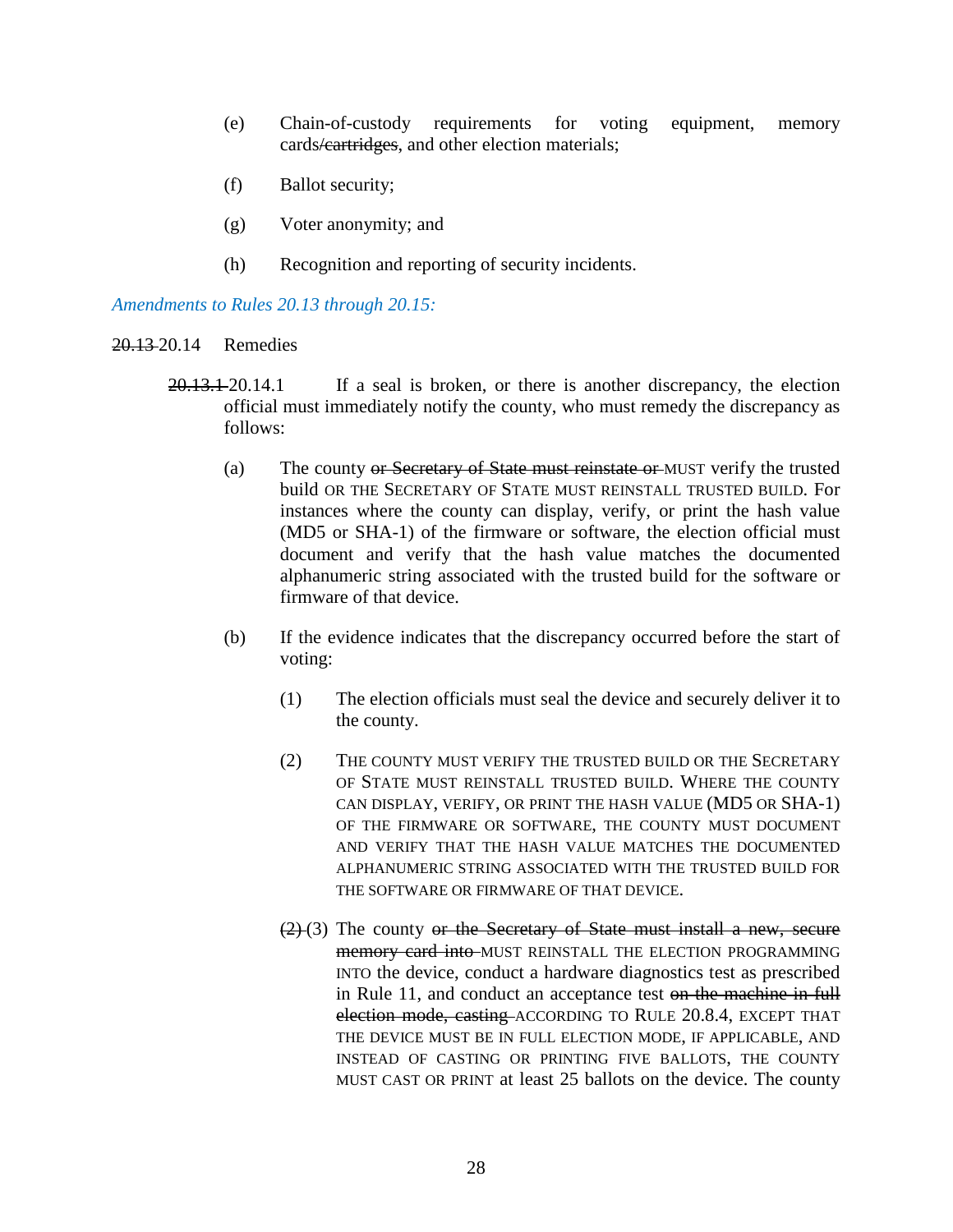must maintain on file all documentation of testing and chain-ofcustody for each specific device.

- $(3)$  (4) The county must complete the necessary seal process and documentation to re-establish the chain-of-custody for the device and new memory card.
- $(4)$  (5) The county must set the machine to election mode ready for a zero report.
- (c) If the evidence indicates that the discrepancy occurred after votes were cast OR PRINTED on the device:
	- (1) The county may not continue to use the machine until verification or reinstallation of trusted build and acceptance testing is complete. The county must set the machine to election mode ready for a zero report before resuming voting on the device. (2) The election officials must seal the device and securely deliver it to the county.
	- (3) IF THE DEVICE IS A DRE OR BALLOT SCANNER:
		- $(3)(1)$  The county must close the election on that device, and perform a complete manual verification of the paper ballots (or VVPAT records) to the summary tape printed on the device that represents the record of votes on the memory card.
		- $(4)$  (II) If the totals do not match then only the paper record will be accepted as the official results for that device. The county must re-seal and secure the device and immediately report the discrepancy to the Secretary of State. The county must not use the device for the remainder of the election unless the trusted build is reinstated.
		- $(5)$  (III) If the totals match, the county may upload the memory card into the election management software at the close of polls.
		- $(6)$  (IV) After verifying the totals, the county must secure the paper records and memory card with seals and a chain-of-custody log.
	- (4) THE COUNTY MUST VERIFY THE TRUSTED BUILD OR THE SECRETARY OF STATE MUST REINSTALL TRUSTED BUILD. WHERE THE COUNTY CAN DISPLAY, VERIFY, OR PRINT THE HASH VALUE (MD5 OR SHA-1) OF THE FIRMWARE OR SOFTWARE, THE COUNTY MUST DOCUMENT AND VERIFY THAT THE HASH VALUE MATCHES THE DOCUMENTED ALPHANUMERIC STRING ASSOCIATED WITH THE TRUSTED BUILD FOR THE SOFTWARE OR FIRMWARE OF THAT DEVICE.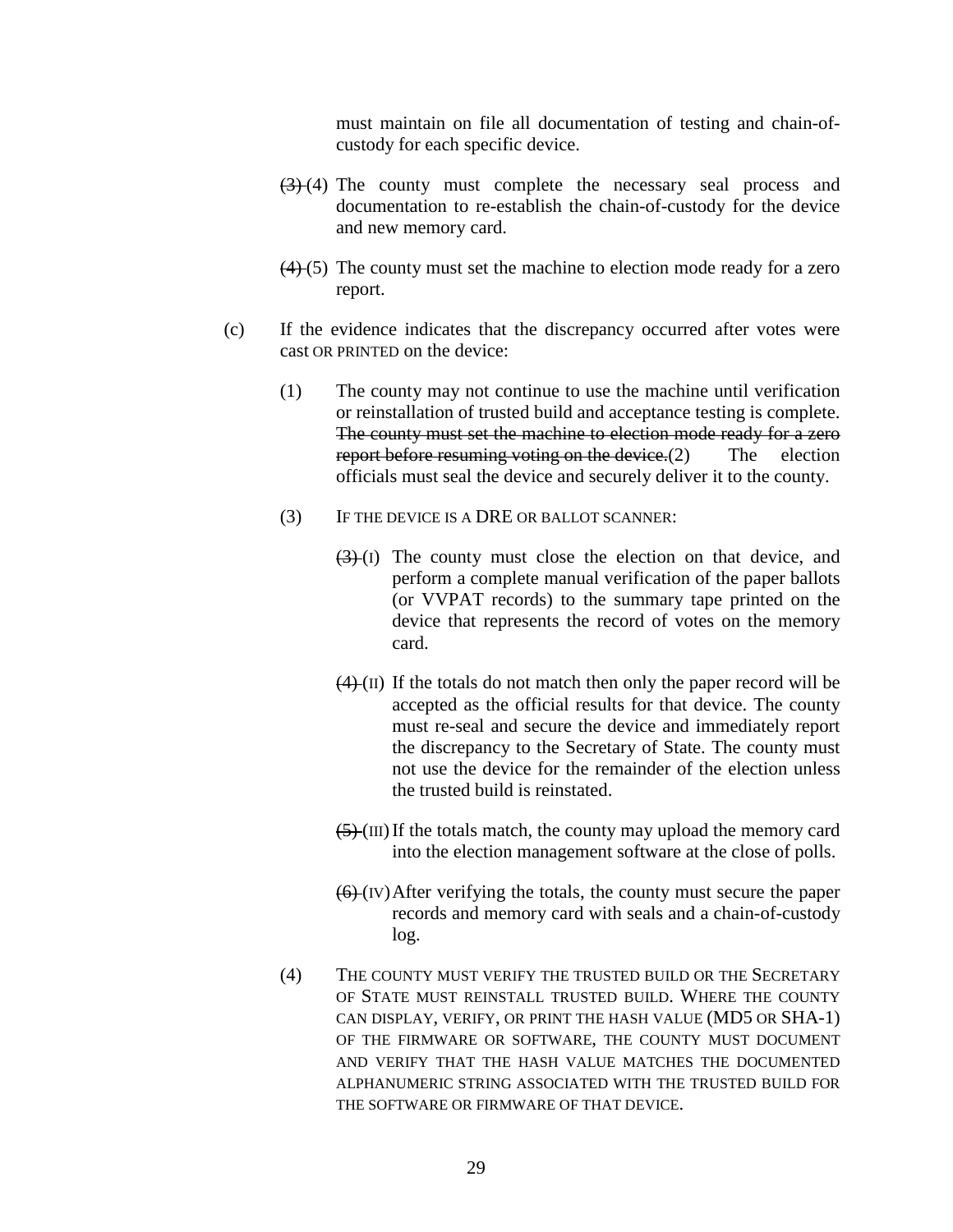- $(7)$  (5) The county must complete the necessary seal process and documentation to establish the chain-of-custody for the device and memory card.
- (6) THE COUNTY MUST SET THE MACHINE TO ELECTION MODE READY FOR A ZERO REPORT BEFORE RESUMING VOTING ON THE DEVICE.
- $(8)$  (7) Before certifying election results, the county must conduct a full (all contests) random audit on the device under Rule 25.3 and report results to the Secretary of State. This requirement is in addition to the post-election audit required by Rule 25.2 or 25.3.
- 20.13.2 20.14.2 The county must make all documentation related to the voting system and for every device used in the election available for Secretary of State inspection.
- 20.14 20.15 Amendments and review of security plans
	- 20.14.1 If no changes have occurred since the last security plan was filed then the county must file a statement to that effect.
	- 20.14.2 The county must clearly identify and describe any revisions to a previously filed security plan.
	- 20.14.3 The A county may change the AMEND ITS security plan within 60 days of an election as a result of an emergency situation or other unforeseen circumstance. The county must document the changes and file the revisions with the Secretary of State within five days of the change.
- 20.15 20.16 Lease, loan, or rental of election equipment. Nothing in this Rule requires a county to lease, loan, or rent any election equipment to any municipality, special district or other local jurisdiction.
	- 20.15.1 20.16.1 A county that chooses to lease, loan, or rent any certified election equipment to a municipality, special district, or other local jurisdiction for use in their elections must maintain or reestablish an acceptable chain-of-custody and appropriate documentation in accordance with Rule 20.2.
	- 20.15.2 20.16.2 Upon return of the voting equipment to the county, if the documentation and chain-of-custody does not support the proper maintenance of the trusted build software then the county must reinstate or verify OR REQUEST REINSTALLATION OF the trusted build before using the equipment.
	- 20.15.3 20.16.3 To reinstate or verify MAINTAIN the trusted build, the county must implement one of the following procedures:
		- (a) The county clerk must:
			- (1) Deliver the equipment to the jurisdiction;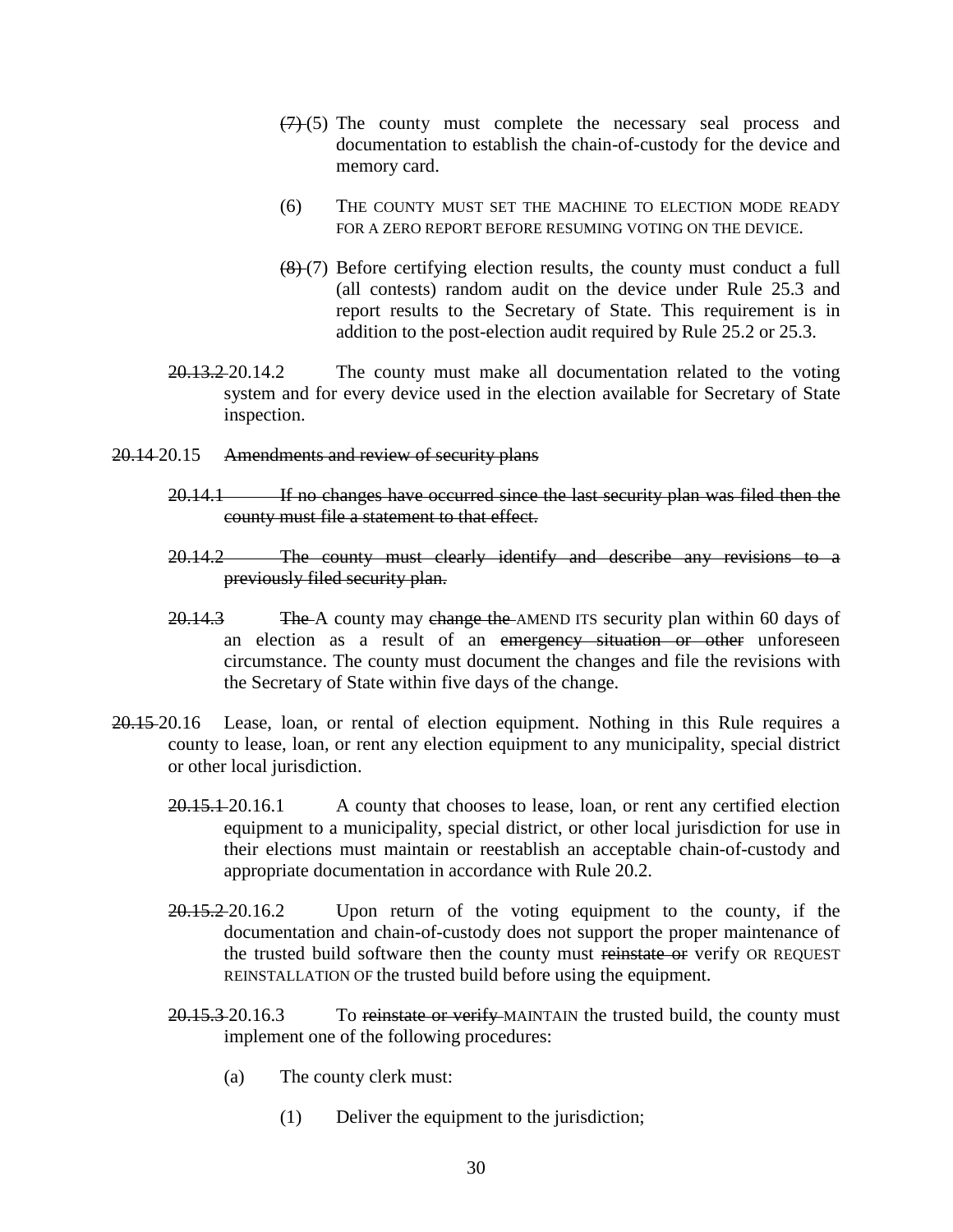- (2) Witness and document the installation of the memory card(s) or eartridge(s) ELECTION PROGRAMMING used by the jurisdiction;
- (3) Place one or more secure and numbered seals on the voting equipment in accordance with Rule 20.3. If during the course of the jurisdiction's election, the designated election official requires removal of a memory card or eartridge FLASH MEDIA as a function of the election process, the county clerk must witness and document the removal and proper resealing of the memory card or cartridge FLASH MEDIA; and
- (4) Upon return of the equipment to the county, the county must verify, and indicate by signing and dating the chain-of-custody log, that all seals are intact. If any seal is damaged or removed, the county must reinstate or verify OR REQUEST THE SECRETARY OF STATE REINSTATE the trusted build.: OR
- (b) The county must designate and station deputized county staff with the loaned equipment at all times while the equipment is under control of the designated election official. The deputized county staff must maintain physical custody of the equipment at all times to ensure that no unauthorized access occurs.; OR
- (c) In accordance with section 1-5-605.5, C.R.S., the county must appoint the designated election official as a deputy for the purposes of supervising the voting equipment. The designated election official must:
	- (1) Sign and submit to the county an affirmation that he or she will ensure the security and integrity of the voting equipment at all times;
	- (2) Affirm that the use of the voting equipment is conducted in accordance with this Rule 20 the specific Conditions for Use of the voting equipment; and
	- (3) Agree to maintain all chain-of-custody logs for the voting device(s) DEVICES.

*[Not shown: renumbering all of Current Rules 20.16 and 20.17 to Rules 20.17 and 20.18]*

*Amendments to Rule 20.17.5 concerning voting system conditions for use:*

#### 20.17.5 20.18.5 Optical BALLOT scanners:

(a) When issuing ballots, the county must provide in-person voters with a secrecy sleeve sufficient to conceal a voter's marked ballot from others in the polling location, including election officials.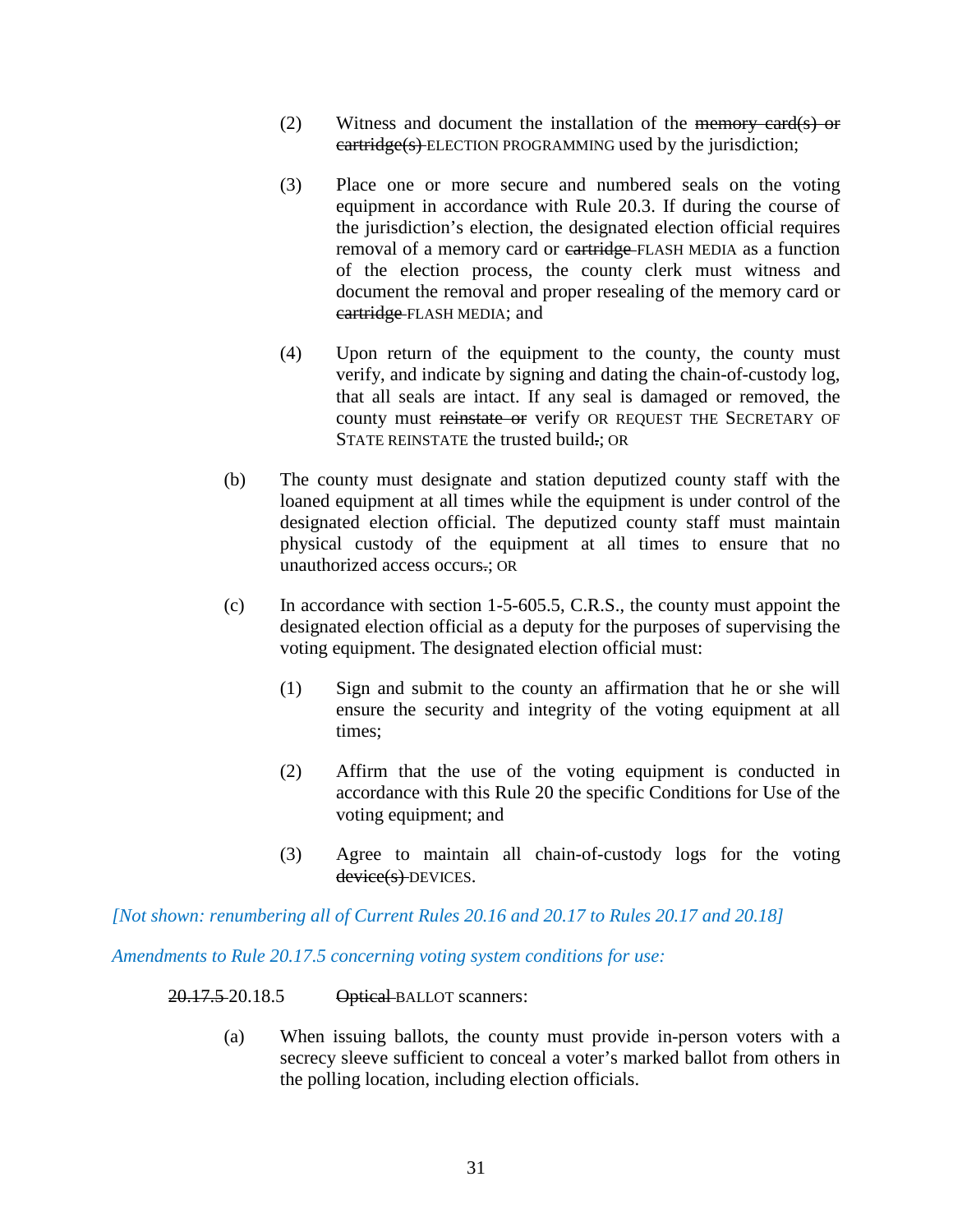- (b) The county must record the optical BALLOT scanner serial number on all chain-of-custody logs and reports generated by the device.
- (c) Each optical BALLOT scanner must have a backup battery, or be connected to an uninterruptible power supply sufficient to sustain continuous operation for a minimum of two hours in the event of power loss.
- (d) The county must maintain logs indicating administrator function use.
- (e) The county must program each optical BALLOT scanner to permit an election judge to override rejection of overvoted ballots that cannot be duplicated in accordance with Rule 18.

*[Not shown: renumbering all of Current Rule 20.18 to Rule 20.19]*

*Amendments to Rule 20.18.3 concerning ES&S voting system conditions:*

20.18.3 20.19.3 For optical BALLOT scanners with a zip disk drive, the county must save the cast vote records for each batch of tabulated ballots to a zip disk. A batch of tabulated ballots may consist of one or more SCORE absentee ballot batches.

*[Not shown: renumbering all of Current Rule 20.19 to Rule 20.20]*

*Current Rule 20.20 is repealed:*

#### 20.20 Sequoia DRE conditions

- 20.20.1 The county must add clarifying text to the display screen during the VVPAT review process that instructs the voter to review his or her ballot choices.
- 20.20.2 The county must lock the activate button to prevent its use during an election.
- 20.20.3 A county may not modify the screen display using an override.ini file without approval from the Secretary of State.

## *Amendments to Rule 21.3.6 regarding voting system standards for certification, specifically application procedure:*

21.3.6 The voting system provider must coordinate with the Secretary of State for the establishment of the trusted build. The voting system provider must submit all documentation and instructions necessary for the creation and guided installation of files contained in the trusted build which will be created at the start of functional testing and will be the model tested. At a minimum, the trusted build must include a compilation of files placed on write-once OR REMOVABLE media, and an established hash file distributed from a VSTL or the National Software Reference Library to compare federally certified versions. The trusted build disks should all be labeled with identification of the voting system provider's name and release version.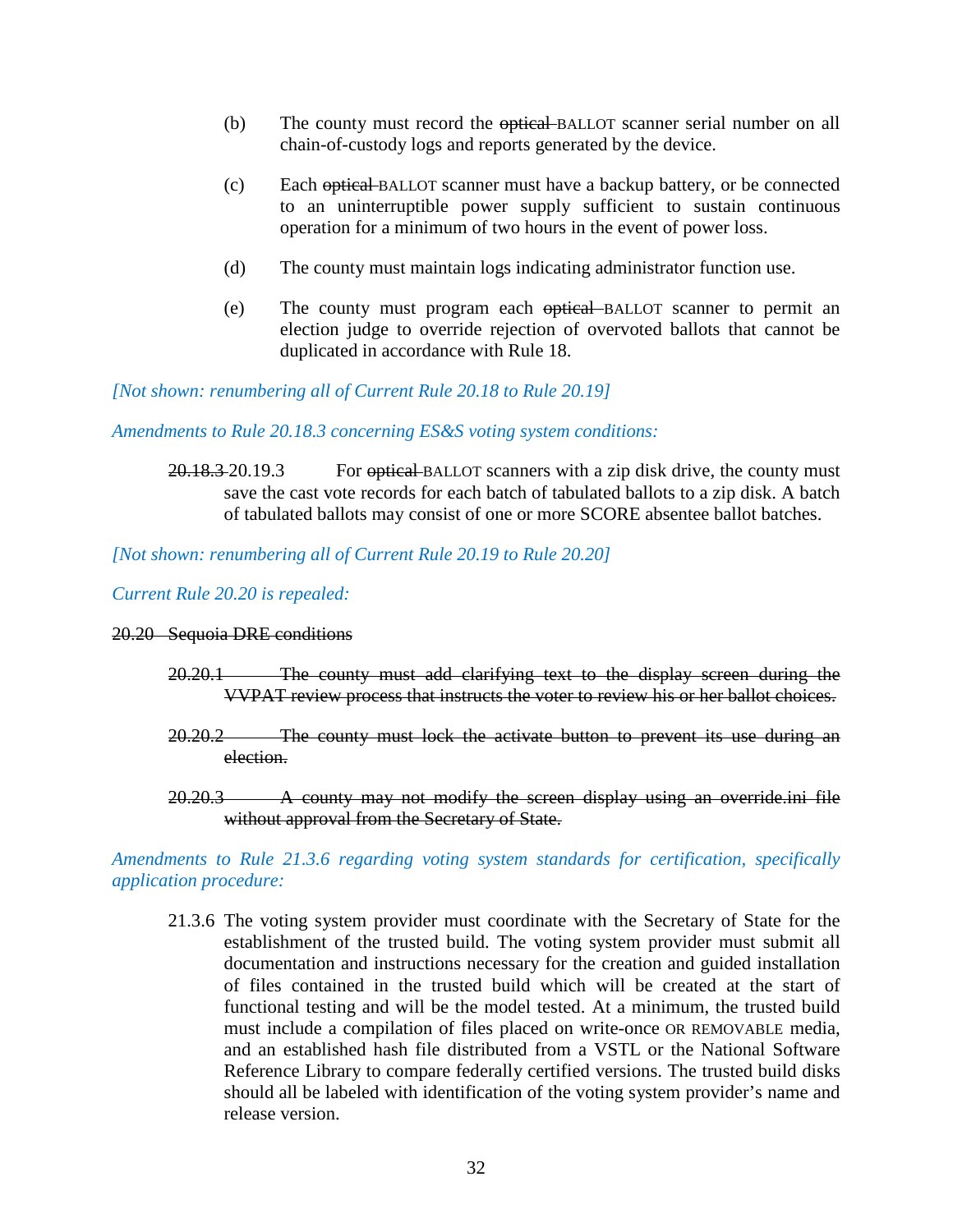#### *Amendments to Rules 21.4.4 and 21.4.5 concerning voting system standards:*

- 21.4.4 Independent Analysis. Before completion of functional testing, all voting system providers submitting a voting system must complete an independent analysis of the system, which includes:
	- (a) An application penetration test conducted to analyze the system for potential vulnerabilities that may result from poor or improper system configuration, known or unknown hardware or software flaws, or operational weaknesses in process or technical countermeasures. The test must involve active exploitation of security vulnerabilities of the voting system ACCORDING TO A PENETRATION TEST PLAN APPROVED BY THE SECRETARY OF STATE, whether or not the vulnerabilities can be mitigated through compensating controls.
	- (b) A source code evaluation conducted in accordance with Software Design and Coding Standards of the 2002 Voting System Standard or the most current version of the Voluntary Voting System Guidelines approved after January 1, 2008.
	- (c) A complete report detailing all findings and recommended compensating controls for vulnerabilities and deficiencies identified.
	- (d) The voting system provider must use at least one of the following to perform the independent analysis:
		- (1) An EAC approved VSTL;
		- (2) AN INDEPENDENT TESTING ORGANIZATION APPROVED BY THE SECRETARY OF STATE; OR
		- $(2)(3)$  Testing conducted in another state; or.
		- (3) Some combination of such VSTL and state testing that meets the requirements of this Rule.
	- (e) The Secretary of State or VSTL will conduct a quality review of all work under this section. The review may include an examination of the testing records, interviews of the individuals who performed the work, or both. Review of testing records may be conducted at the VSTL, the state in which the testing was conducted, or at the site of any contractor or subcontractor utilized by another state to conduct the testing.
	- (f) The Secretary of State may reject any evaluation if not satisfied with the work product and to require additional analysis to meet the requirements of section 1-5-608.5, C.R.S., and this Rule.
- 21.4.5 Functional Requirements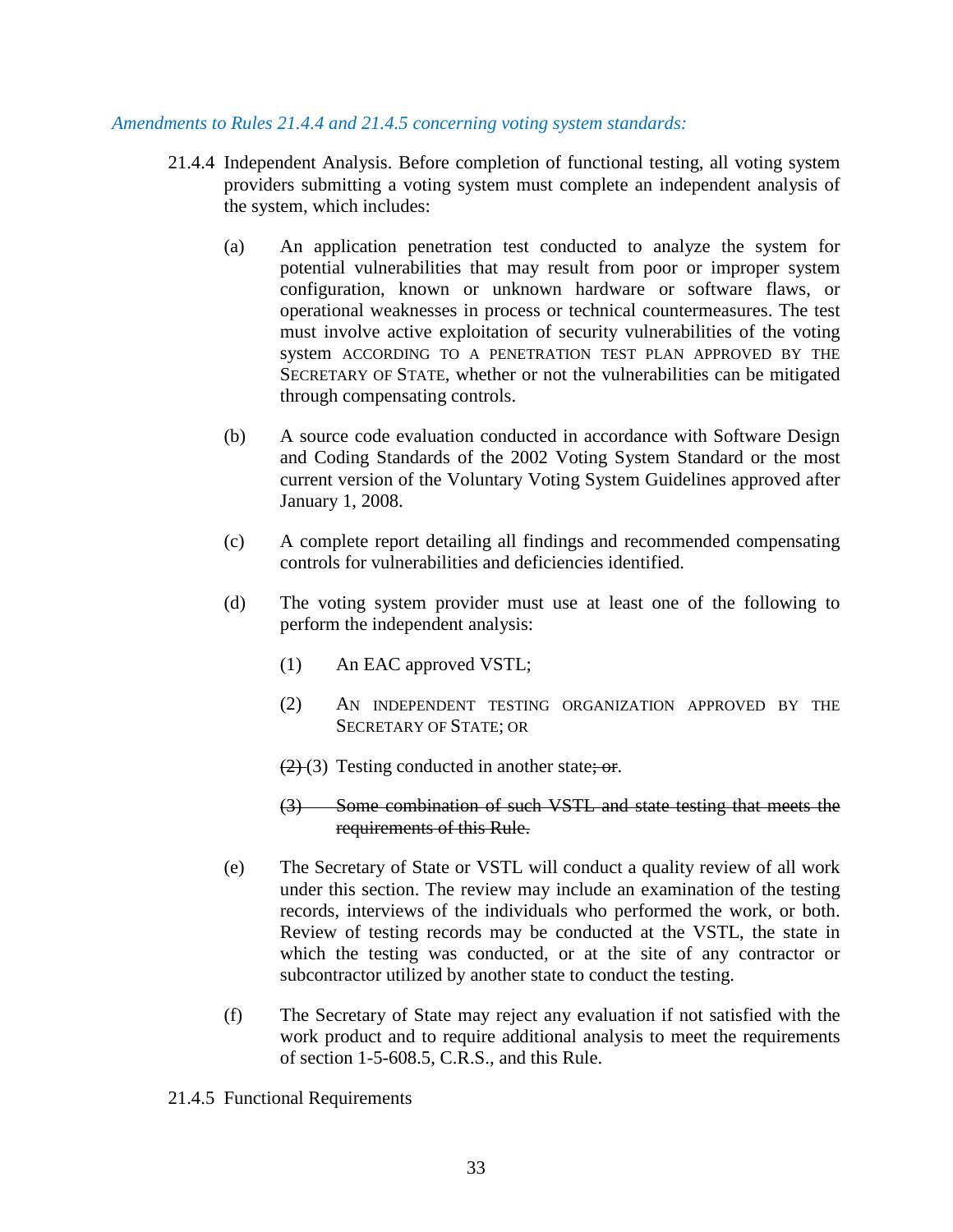- (a) Functional requirements must address all detailed operations of the voting system related to the management and controls required to successfully conduct an election.
- (b) The voting system must provide for appropriately authorized users to:
	- (1) Set up and prepare ballots for an election;
	- (2) Lock and unlock system to prevent or allow changes to ballot design;
	- (3) Conduct hardware diagnostic testing;
	- (4) Conduct logic and accuracy testing;
	- (5) Conduct an election and meet requirements as identified in this Rule 21 for procedures for voting, auditing information, inventory control where applicable, counting ballots, opening and closing polls, recounts, reporting and accumulating results;
	- (6) Conduct the post-election RISK-LIMITING audit; and
	- (7) Preserve the system for future election use.
- (c) The voting system must integrate election day voting results with mail and provisional ballot results.
- (d) The election management system must provide authorized users with the capability to produce electronic files including election results in either ASCII (both comma-delimited and fixed-width) or web-based format. The software must provide authorized users with the ability to generate these files on an "on-demand" basis. After creating such files, the authorized users must have the capability to copy the files to diskette, tape, CD-ROM or other REMOVABLE media type.
	- (1) Exports necessary for the Secretary of State must conform to a format approved by the Secretary of State. The format must be compatible with a commercially available data management program such as a spreadsheet, database, or report generator.
- (e) The voting system must include hardware or software to enable the closing of all vote tabulation devices at polling locations to allow for the following:
	- (1) Printout of the time the voting system was closed.
	- (2) Printout of the public counter and protective counter upon closing the ballot casting functionality.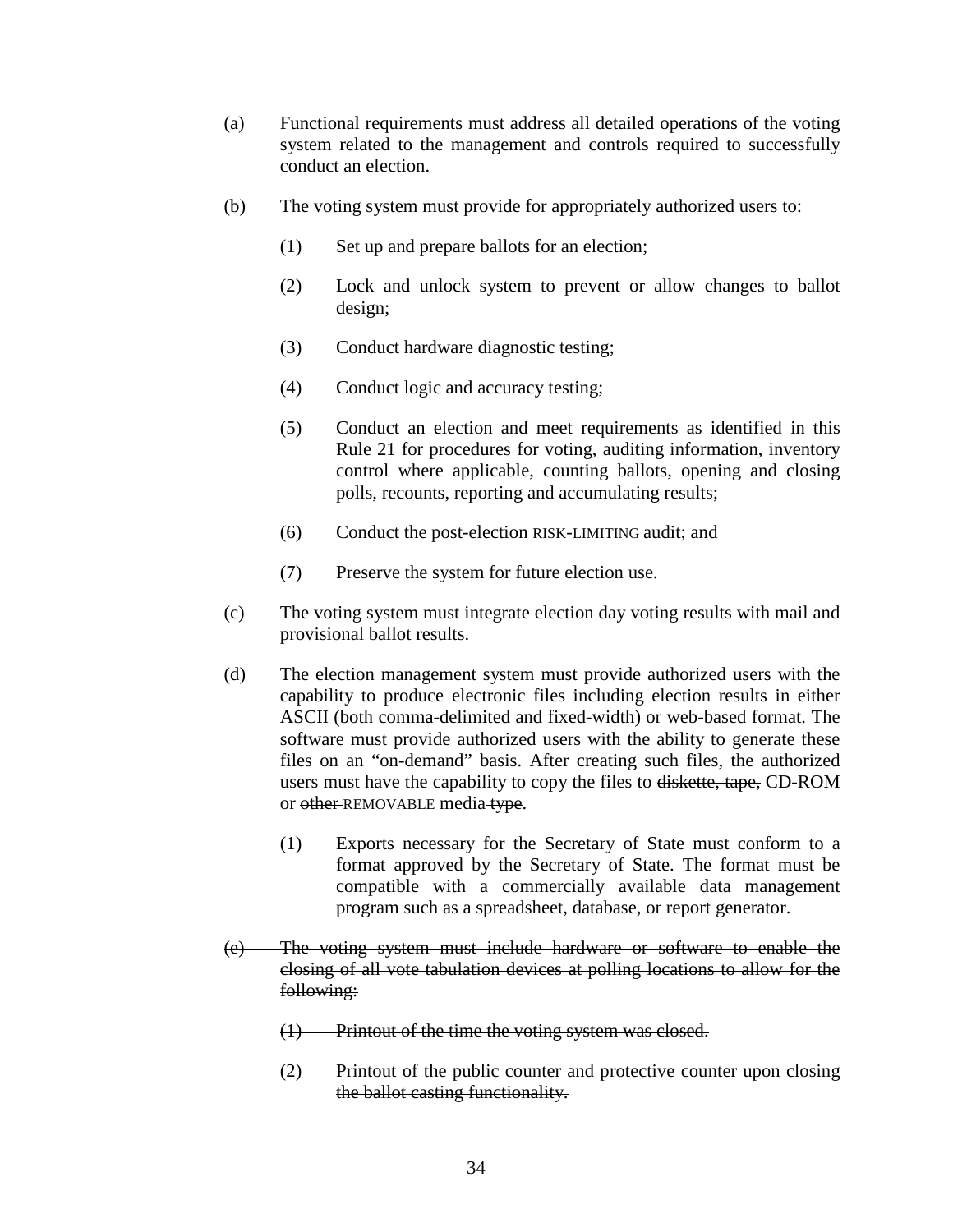| (3) |  | Ability to print a report which must contain        |
|-----|--|-----------------------------------------------------|
| ज   |  | <u>Tromty to print a report which must contain.</u> |

- (A) Names of the offices;
- (B) Names of the candidates and party, when applicable;
- (C) A tabulation of votes from ballots of different political parties at the same voting location in a primary election;
- (D) Ballot titles;
- (E) Submission clauses of all initiated, referred or other ballot issues or questions;
- (F) The number of votes counted for or against each candidate or ballot issue;
- (G) Date of election (day, month and year);
- (H) Precinct number (ten digit format);
- (I) County or jurisdiction name;
- (J) "State of Colorado";
- (K) Count of votes for each contest; and
- (L) An election judge's certificate with an area for judges' signatures with the words similar to: "Certified by us", and "Election Judges". Space must allow for a minimum of two signatures.
- (4) Votes counted by a summary of the voting location and by individual precincts.
- (5) Ability to produce multiple copies of the unofficial results at the close of the election.
- $(f)$  (E) The election management system must ensure that an election setup record may not be changed once ballots are printed and/or election media devices are downloaded without proper authorization and acknowledgement by the application administrative account. The application and database audit transaction logs must accurately reflect the name of the system operator making the change(s) CHANGES and the date and time of the change(s) CHANGES. The application and database audit transaction logs must support user's ability to examine the "old" and "new" values of the change(s) CHANGES.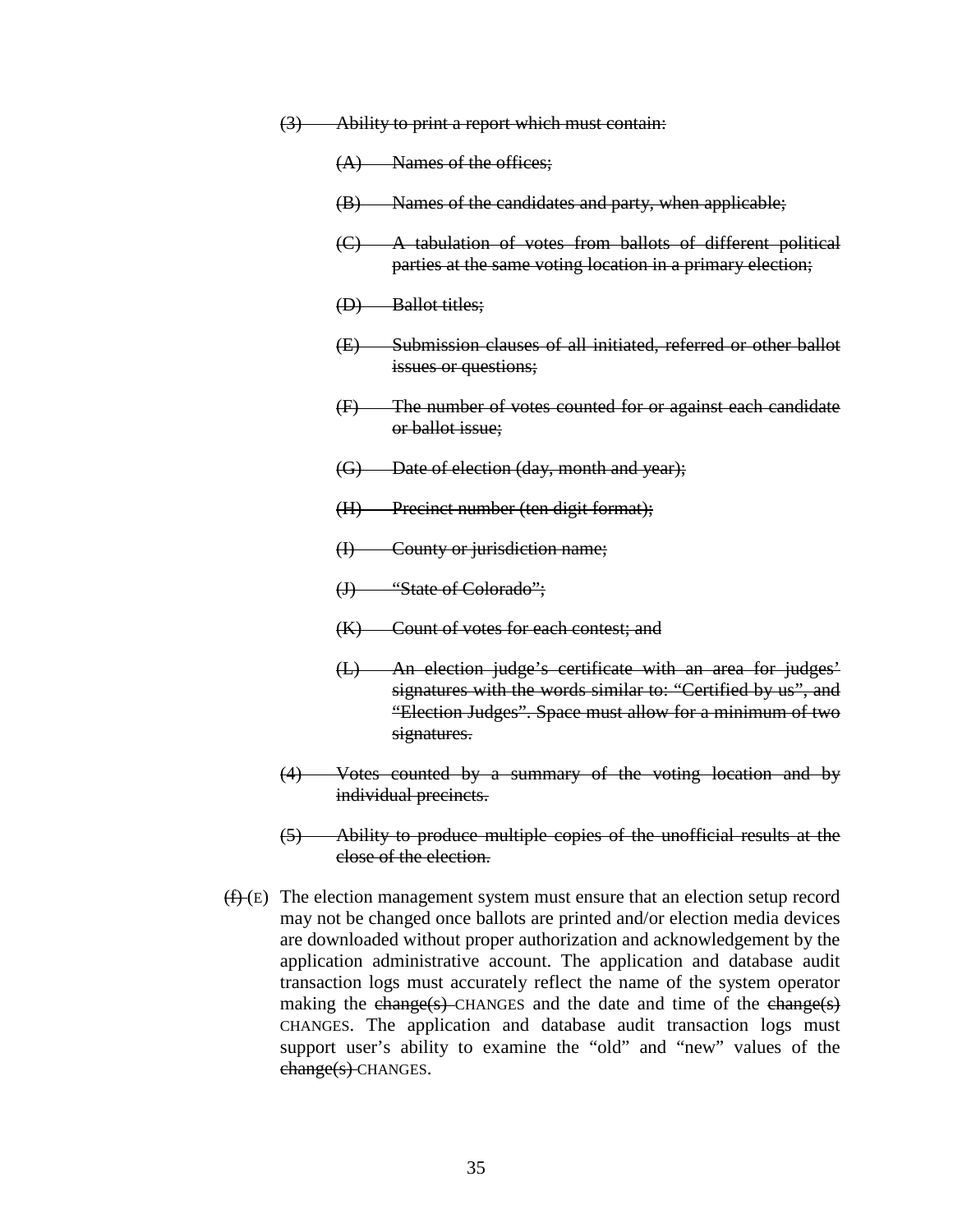- $(g)(F)$  All DRE or BMD voting devices must use technology providing visual or auditory ballot display and selection methods used by people with disabilities.
- $(h)(G)$  All electronic voting devices supplied by the voting system provider and used at voter service and polling centers must have the capability to continue all normal voting operations and provide continuous device availability during a 2-hour period of electrical outage without any loss of election data.
- (i) The voting system must provide capabilities to protect the anonymity of ballot choices.
	- (1) All optical scanners, associated ballot boxes, and VVPAT storage devices must provide physical locks and procedures during and after the vote casting operation.
	- (2) All DRE devices must provide randomization of all voter choices and stored electronic ballot information during and after storage of the voters' ballot selections.

## *Amendments to Rule 21.4.7(e) concerning ballot definition subsystem:*

(e) Data management applications that collect, convert, manage or export election definition information in one or more format(s) FORMATS suitable for import into the election management system, are an essential component of, and must be integrated with and operate in the same user interface and on the same server or workstation, as the election management system.

## *Amendments to Rule 21.4.9:*

- 21.4.9 Audit Capacity
	- (a) The voting system must track and maintain read-only audit information of the following election management system events:
		- (1) Log on and log off activity;
		- (2) Application start and stop;
		- (3) Printing activity, where applicable;
		- (4) Election events –set for election, unset for election, open polls, close polls, end election, upload devices, download devices, create ballots, create precincts, create districts, create voter service and polling centers, initialize devices, backup devices, and voting activity; and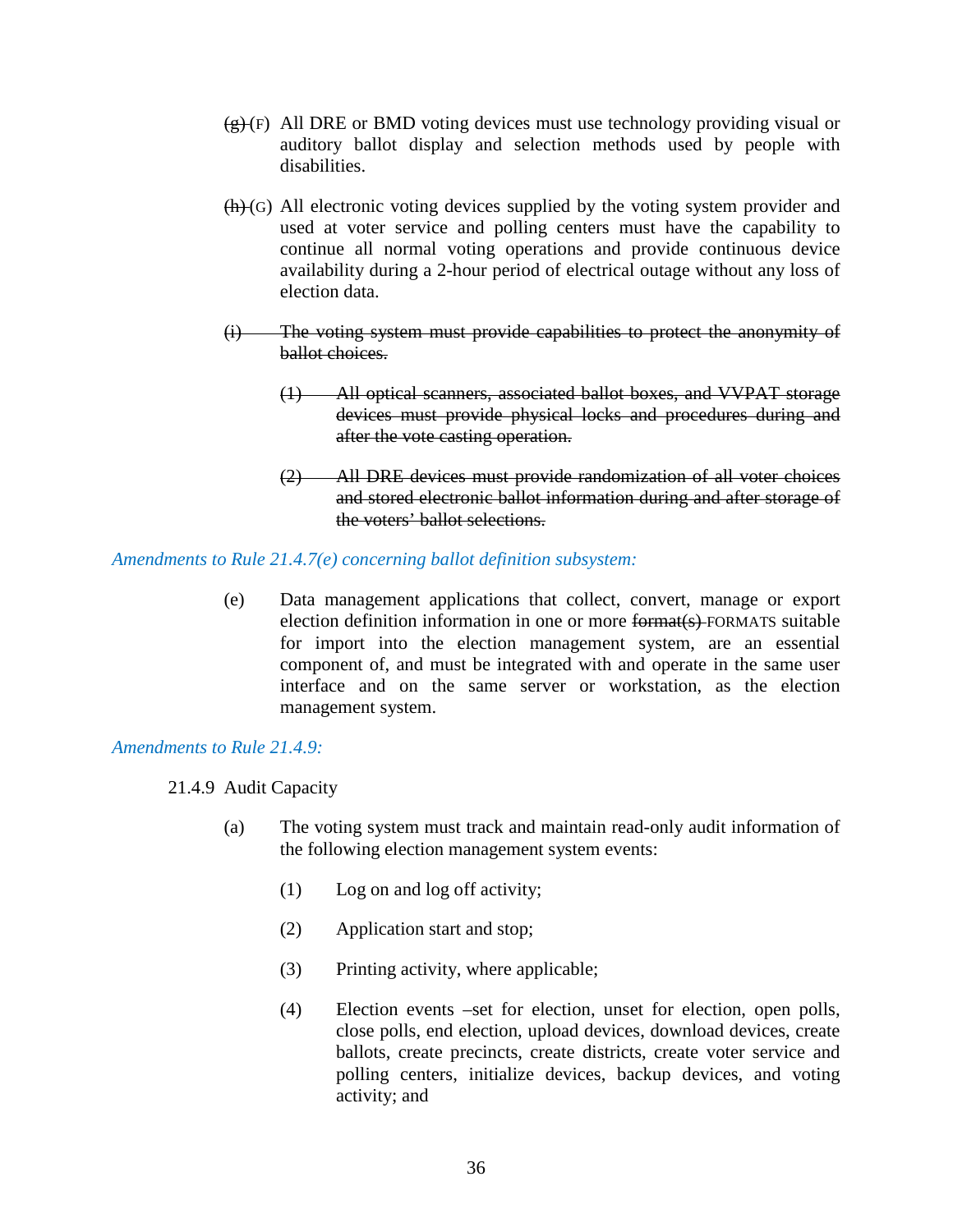- (5) Hardware events add hardware, remove hardware, initialize hardware, and change hardware properties.
- (b) All tabulation devices must display the unit serial number(s) both physically and within any applicable software, logs or reports.
- (c) Vote tabulation devices must allow for an alternate method of transfer of audit records if the device or a memory storage device is damaged or destroyed.
- $(d)$  (B) All transaction audit records of the election databases must be maintained in a file outside of or separate from the database in a read-only format.

*Amendments to Rule 21.10(d)(3) concerning voting systems operating system security requirements:* 

> (3) The voting system provider must use a virus protection/prevention application on the election management server(s) SERVER/workstations which must be capable of manual updates without the use of direct connection to the internet.

#### *Rules 21.4.11 and 21.4.12 are repealed:*

21.4.11 Telecommunications requirements

- (a) Telecommunications includes all components of the system that transmit data outside of the closed network as defined in this Rule.
- (b) All electronic transmissions from a voting system must meet the 2002 Voting System Standards.
- (c) Line of sight infrared technology may only be used in a closed environment where the transmission and reception is shielded from external infrared signals and can only accept infrared signals generated from within the system.
- (d) All systems that transmit data over public telecommunications networks must maintain an audit trail when election results are transmitted.
- (e) Voting systems that transmit data through any telecommunications medium must be able to recover, either automatically or with manual intervention, from incomplete or failed transmission sessions and resume transmissions when telecommunications are reestablished.
	- (1) Recovery of transmissions must include notations of the interrupted transmission session and the resumed transmission session in the system and application transaction logs.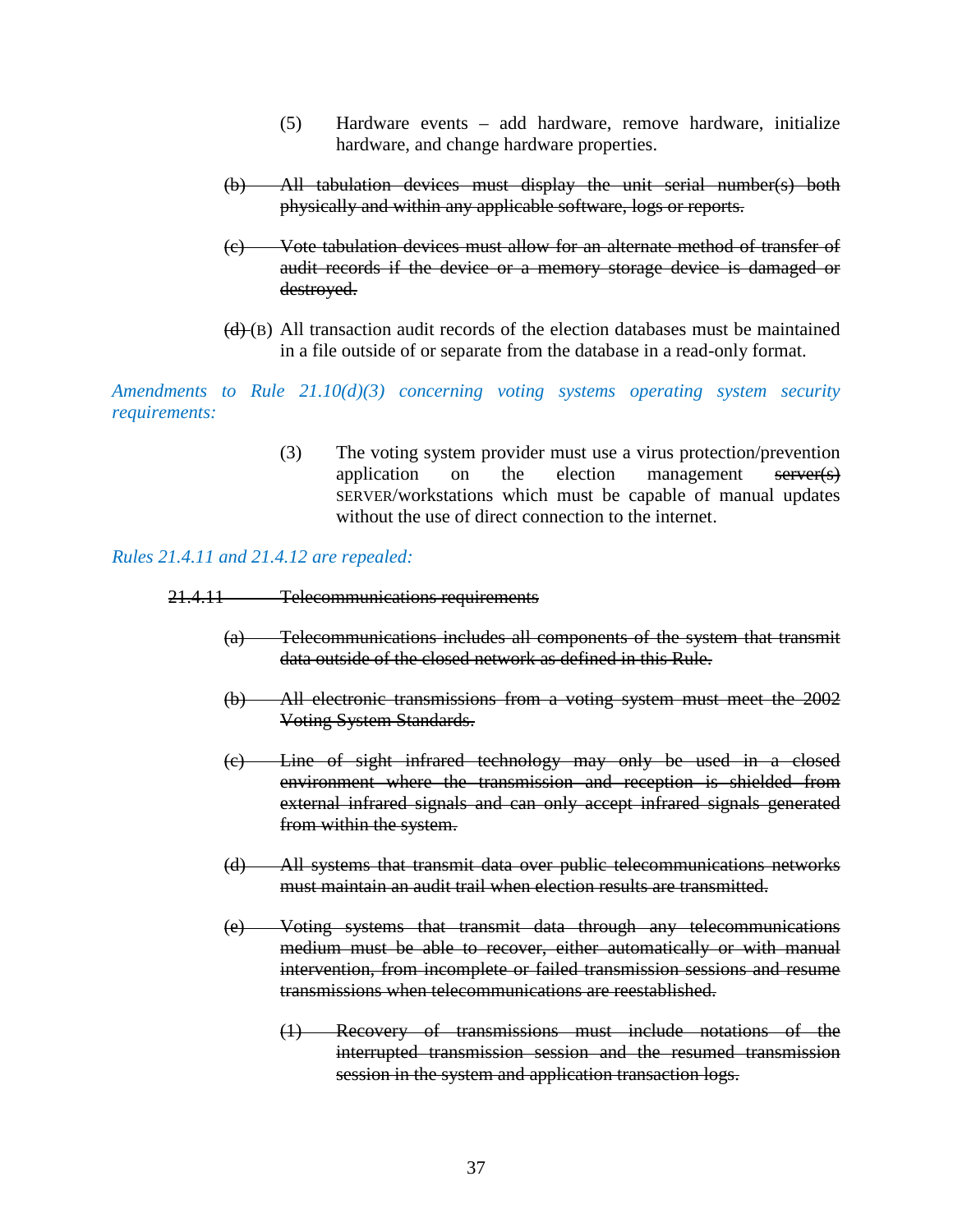(2) Failure and recovery of transmissions must not cause any error in data transmitted from the voter service and polling centers to the central election site during a recovered transmission session.

#### 21.4.12 Voter-verifiable paper record requirements

- $\overline{a}$  Existing systems that are retrofitted to comply with section 1-5-802(1), C.R.S., must be examined for certification by the Secretary of State. Any retrofitted voting system must comply with the process and application for certification as identified by this Rule.
- (b) The VVPAT must include the following components:
	- $(1)$  A paper audit trail writer or printer that must be attached, built into or used in conjunction with the DRE or BMD, and must duplicate a voter's selections from the DRE or BMD onto a paper record;
	- $(2)$  A paper record display unit or area that must allow a voter to view his or her paper record; and
	- (3) A paper record storage unit that must store cast and spoiled paper record copies securely.
- (c) The VVPAT must meet the following functional requirements:
	- (1) The printer may only communicate with the voting device to which it is connected;
	- (2) The printer must function only as a printer, and not perform any other non-printer related services;
	- (3) Produce a paper record for every corresponding electronic voting record;
	- (4) Provide a "low supply" warning to the election official to add paper, ink, toner, ribbon or other like supplies. In the event that an election official is required to change supplies during the process of voting, the voter must be allowed to reprint and review the paper record without having to mark his or her ballot. The device must prevent the election official from seeing a voter's ballot.
	- (5) Stop all operations if the printer is not working as designed.
	- (6) Allow a voter to spoil his or her paper record no more than two times.
	- (7) Allow a voter to modify and verify selections on the DRE or BMD without having to reselect all of his or her choices.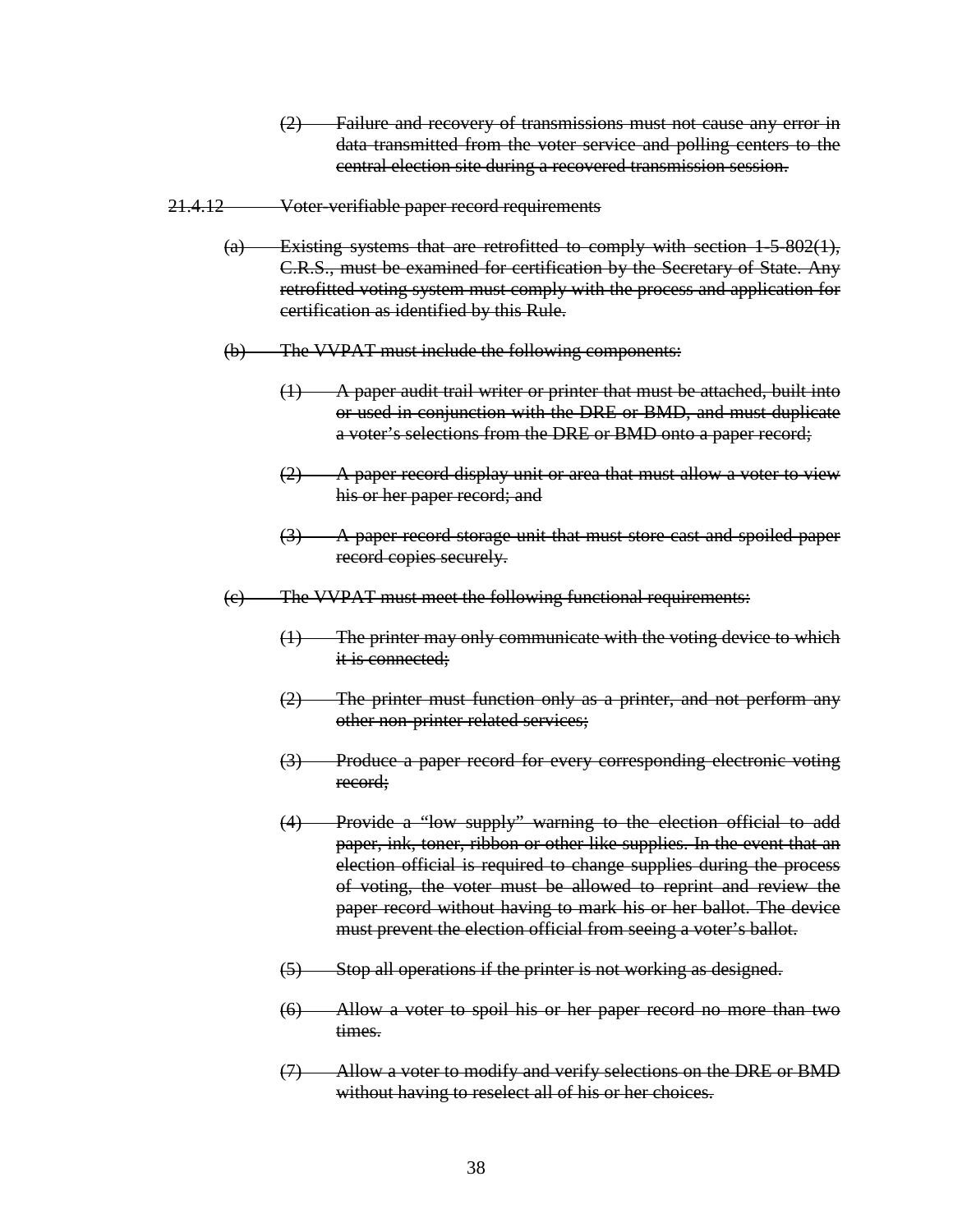- (8) Before the voter causes a third and final record to be printed the VVPAT must present the voter with a warning notice that the selections made on screen shall be final and the voter may see and verify a printout of his or her vote, but must not be given additional opportunities to change their vote.
- (9) When VVPAT components are integrated into a previously certified voting system the new configuration of the voting system must comply with existing state testing and auditing requirements.
- (10) Print a barcode with each record that contains the human readable contents of the paper record. The voting system provider must include documentation of the barcode type, protocol, and/or description of barcode and the method of reading the barcode as applicable to the voting system.
- (11) If used for provisional ballots, the VVPAT must be able to mark paper records as a provisional ballot through the use of human readable text and optionally printing barcode and/or serial number information, which must provide for mapping the record back to the electronic record and the provisional voter for processing after verification in accordance with Article 8.5 of Title 1, C.R.S.
- (d) The VVPAT must meet the following design requirements:
	- (1) Allow every voter to review and accept or reject his/her paper record in as private and independent manner as possible regardless of whether the voter has a disability.
	- (2) Print at a font size no less than 14-point sans-serif Arial.
	- (3) Allow each voter to verify his or her vote on a paper record in the same language that they voted in on the DRE or BMD.
	- (4) Prevent tampering with unique keys or seals for the compartment that stores the paper record.
	- (5) Print and store paper record copies of at least 75 voted ballots without requiring the paper supply source, ink or toner supply, or any other similar consumable supply to be changed, assuming a fully printed double sided 18 inch ballot with a minimum of 20 contests.
	- (6) The printed information on the paper record must contain at least the following items:
		- $(A)$  Name or header information of race, question or issue;
		- (B) Voter's selections for the race information;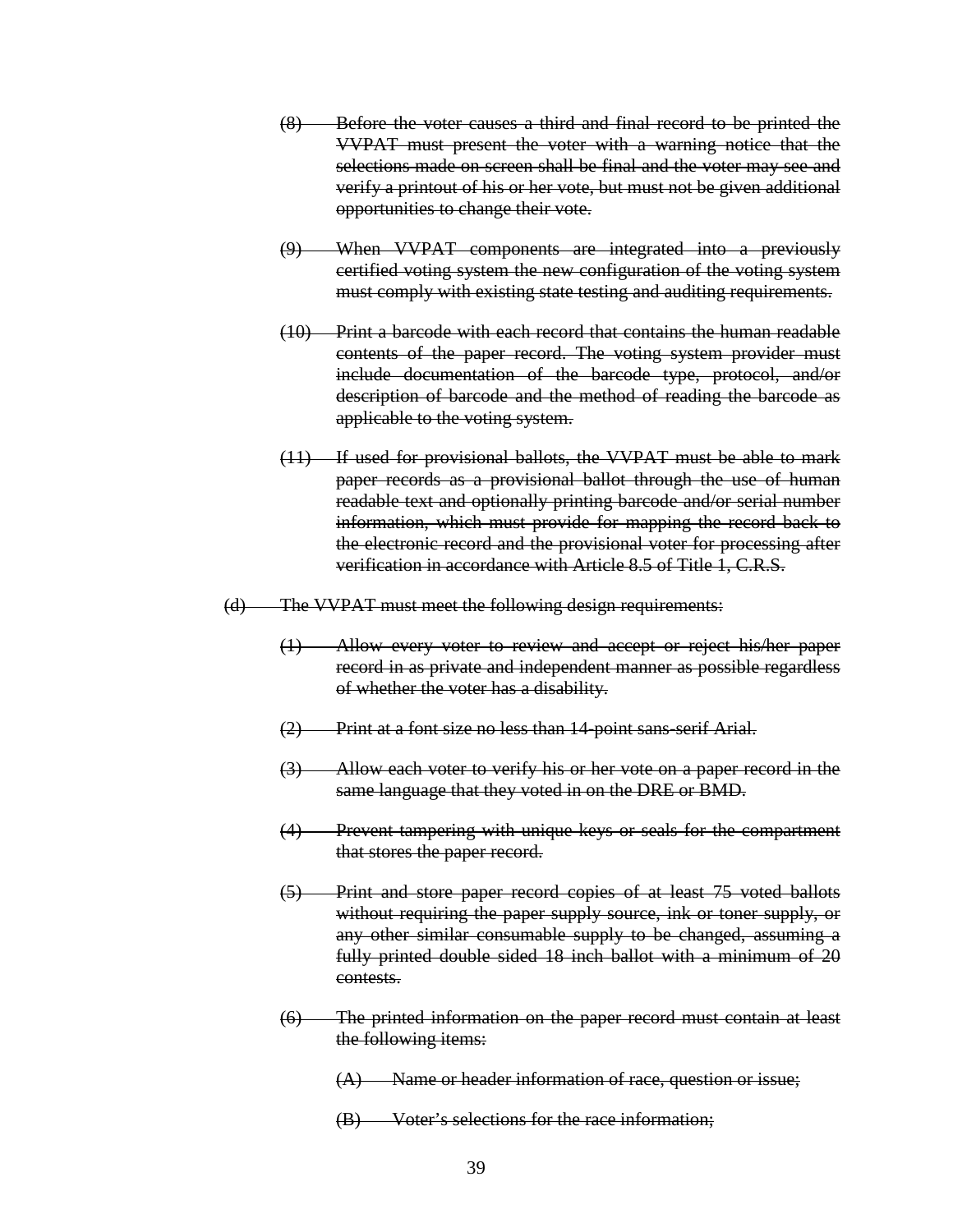- (C) Write-in candidate's names if selected;
- (D) Undervote information;
- (E) Ability to optionally produce a unique serial number (randomized to protect privacy); and
- (F) Identification that the ballot was cancelled or cast.
- (7) Prohibit the voter from leaving the voting area with the paper record.
- (8) The voting system provider must provide documentation describing how to investigate and resolve malfunctions including, but not limited to the following:
	- (A) Misreporting votes;
	- (B) Unreadable paper records;
	- (C) Paper jams;
	- (D) Low-ink;
	- (E) Misfeeds;
	- (F) Lost votes; and
	- (G) Power failures.

*Amendments to Rules 21.4.13-21.4.16:*

- 21.4.13 21.4.11 Documentation Requirements
	- (a) The Secretary of State may rely upon the testing of a voting system performed by a VSTL or by another state upon satisfaction of the following conditions:
		- (1) The Secretary of State has access to any documentation, data, reports or similar information upon which the VSTL or another state relied in performing its tests and will make such information available to the public subject to any redaction required by law; and
		- (2) The Secretary of State has determined that the tests were conducted in accordance with appropriate engineering standards, and the extent to which the tests satisfy the requirements of sections 1-5-615 and 1-5-616, C.R.S., and all Rules promulgated under those sections.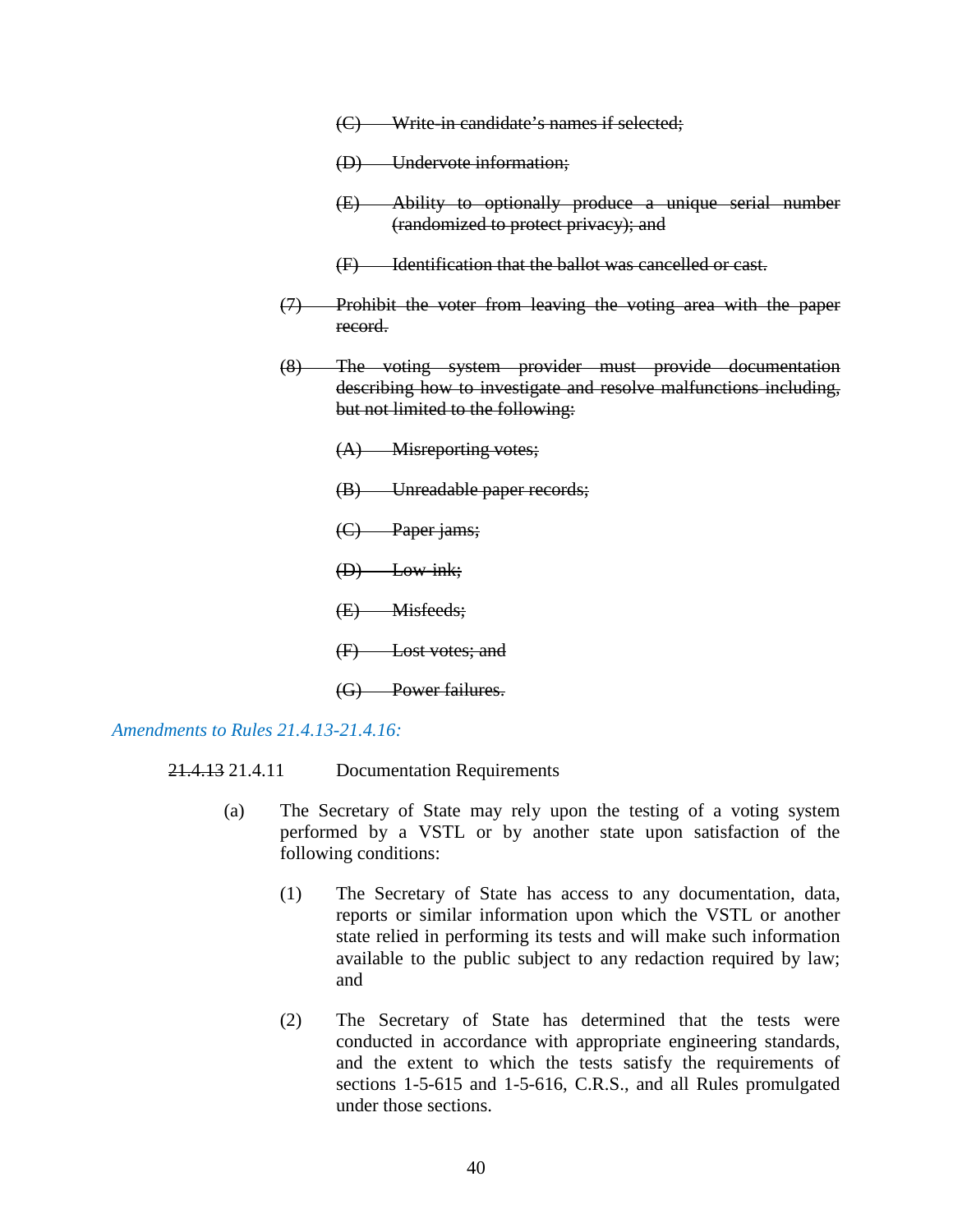- (b) In addition to other documentation requirements in this Rule, the voting system provider must provide the following documents:
	- (1) Standard issue users/operator manual;
	- (2) System administrator's/application administration manual;
	- (3) Training manual and related materials;
	- (4) Election definition programming and diagnostics manuals; and
	- (5) A list of minimum services needed for the successful, secure and hardened operation of all components of the voting system.
- (c) The voting system provider must provide documentation concerning the use of touch screen or other display and selection technology including:
	- (1) Technical documentation describing the nature and sensitivity of the tactile device, if the system uses touch screen technology; and
	- (2) Technical documentation describing the nature and sensitivity of any other technology used.
- (d) (c) For the review of VSTL or other state testing in Rule  $21.4.12(a)$  copies of all VSTL or state qualification reports, test logs and technical data packages must be provided to the Secretary of State.
	- (1) The voting system provider must execute and submit any necessary releases for the applicable VSTL, state or EAC to discuss any and all procedures and findings relevant to the voting system with the Secretary of State and allow the review by the Secretary of State of any documentation, data, reports, or similar information upon which the VSTL or other state relied in performing its testing. The voting system provider must provide a copy of the documentation to the Secretary of State.
	- (2) The voting system provider, the VSTL, the state or the EAC will identify to the Secretary of State any specific sections of documents for which they assert a legal requirement for redaction.
- $(e)(D)$  The voting system provider must provide documentation specifying the steps and times required for charging batteries, and the time of battery operation for each type of device they provide, assuming continuous use of the devices by voters during an interruption of normal electrical power.
- $(f)$  (E) The Secretary of State will review submitted documentation to determine the extent to which the voting system has been tested to federal standards.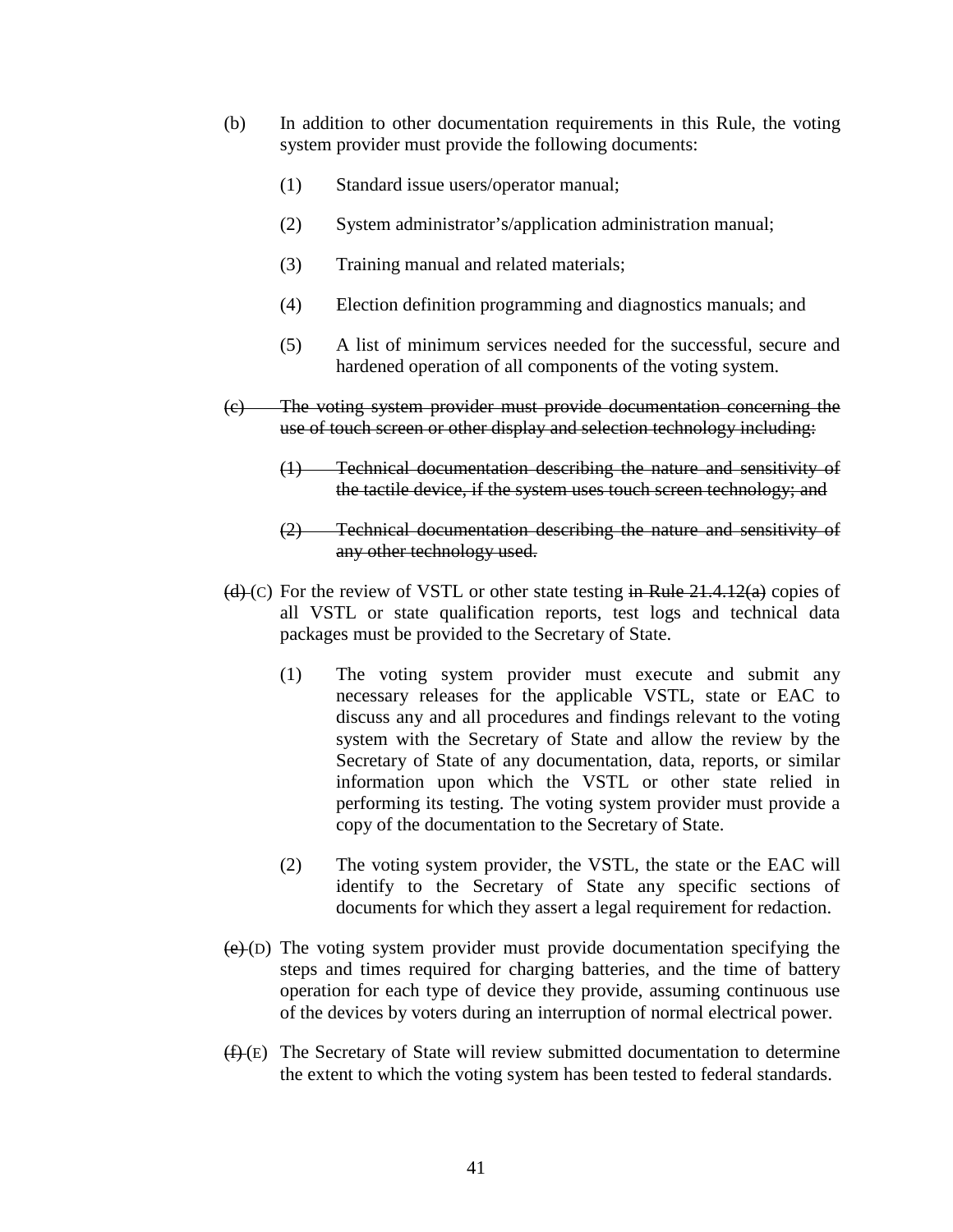- $(g)(F)$  Failure by the voting system provider to provide any documentation will delay processing the application and may be cause for denial of certification.
- $(h)(G)$  The voting system must include detailed documentation, which includes the location and a description of the content of the of audit trail information throughout the system. The audit information applies to:
	- (1) Operating Systems (workstation, server, optical BALLOT scanner, BDM, and DRE);
	- (2) Election management system; and
	- (3) Election Tabulation Devices optical scan BALLOT SCANNER and DRE.
- $(H)$  The voting system provider must provide documentation detailing voting system security. The documentation must contain configurations, properties and procedures to prevent, detect, and log changes to system capabilities for:
	- (1) Defining ballot formats;
	- (2) Casting and recording votes;
	- (3) Calculating vote totals consistent with defined ballot formats;
	- (4) Reporting vote totals;
	- (5) Altering of voting system audit records;
	- (6) Changing or preventing the recording of a vote;
	- (7) Introducing data for a vote not cast by a registered voter;
	- (8) Changing calculated vote totals;
	- (9) Preventing access to vote data, including individual votes and vote totals, to unauthorized individuals; and
	- (10) Preventing access to voter identification data and data for votes cast by the voter such that an individual can determine the content of specific votes cast by the voter.
- $\leftrightarrow$  (i) The voting system provider must provide documentation detailing the security measures it has in place for all systems, software, devices that act as connectors (upload, download, and other programming devices) and any additional recommended security measures.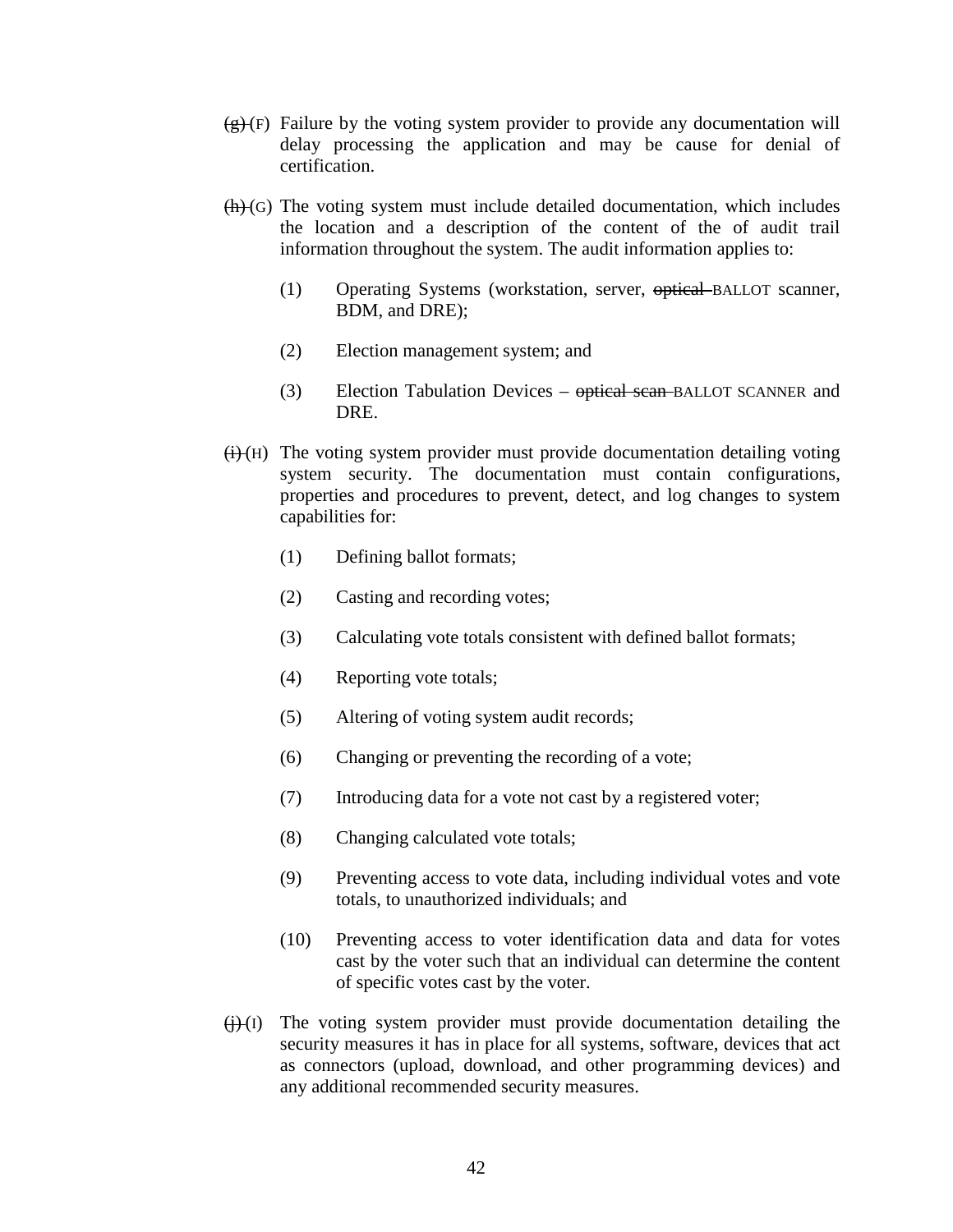- (k) The voting system provider must provide procedures and documentation for the use of the VVPAT.
- $(H)(J)$  For the purpose of evaluating software, the voting system provider must provide detailed information as to the type of hardware required to execute the software.
- $(m)$  (K) The documentation supplied by the voting system must include a statement of all requirements and restrictions regarding environmental protection, electrical service, telecommunications service and any other facility or resource required for the installation, operation and storage of the voting system.
- (n) The voting system provider must provide any available data on problems caused for persons who experience epileptic seizures due to the DRE voting device's screen refresh rate.
- (o) The voting system provider must deliver to the Secretary of State documentation detailing estimated time of battery operation for each type of device submitted for certification, assuming continuous use of the devices by voters during an interruption of normal electrical power.
- (p) The voting system provider must deliver to the Secretary of State documentation specifying the steps and times required for charging batteries for each type of device submitted for certification.
- $\overline{(q)}$  (L) The voting system provider must submit documentation containing a list of minimum equipment, services, and executables required to run the election management system.
- 21.4.14-21.4.12 Ballot-level Cast Vote Records and Exports. All voting systems certified by the Secretary of State for use in Colorado on or after January 1, 2016 must meet the following requirements for ballot-level cast vote records and exports on or before December 31, 2016:
	- (a) The voting system must capture a ballot-level cast vote record (CVR).
	- (b) The voting system must be able to aggregate in a single file and export all CVRs in comma-separated value (CSV) text format.
	- (c) The CVR export must contain the following fields, with values or data populated by the voting system:
		- (1) CVR Number. A sequential number from one to the number of CVRs in the export file. This can be used as an alternate method to identify each CVR.
		- (2) Batch ID. Identifies the batch in which the paper ballot corresponding to the CVR is located.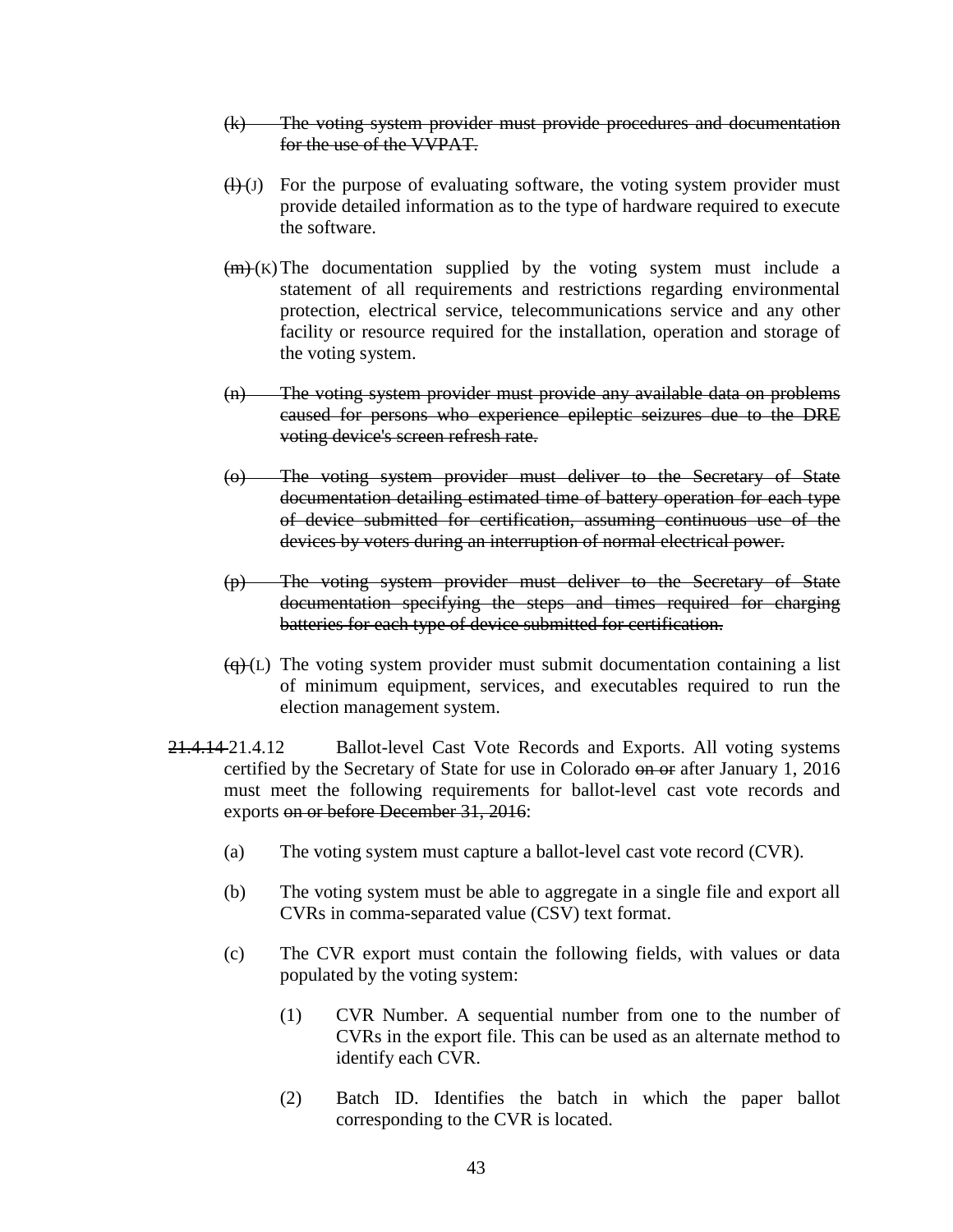- (3) Ballot Position. Identifies the position of the paper ballot corresponding to the CVR within the batch.
- (4) Imprinted ID. If the scanner model supports imprinting a unique character string on the ballot during the scanning process, the voting system must populate this field with the unique character string.
- (5) Ballot Style. Indicates the ballot style OR TYPE of the paper ballot corresponding to the CVR.
- (6) Device OR TABULATOR ID. Identifies the scanning device by model, serial number, and/or scanning station identifier DEVICE OR TABULATOR ID.
- (7) Contest and Choice Names. Each contest and choice on any ballot in the election must have its own field so that voters' choices in all contests can be easily and independently tabulated after the CVR export is imported into a spreadsheet application.
- (8) Number of Valid Choices. The number of valid choices (e.g., "Vote for 3") for each contest.
- (d) The header or field names in the CVR export must unambiguously correspond to names of the contests and choices on the paper ballots.
- (e) The contests and choices must be listed in the same order as they appear on the ballots.
- (f) A vote for a choice must be indicated by a "1". No vote for a choice or an overvoted condition must be indicated by a "0". Choices that are not applicable to the CVR must be left blank.
- 21.4.15 21.4.13 Election Night Reporting data and exports. All voting systems certified by the Secretary of State for use in Colorado on or after January 1, 2016 must meet the following requirements for Election Night Reporting data and exports by December 31, 2016:
	- (a) The voting system must be able to generate and export results data suitable for use in the Secretary of State's Election Night Reporting (ENR) system, as specified in the remaining subsections of this Rule.
	- (b) The ENR export file must be in a tabular format that uses commaseparated value (CSV) format, or a format based on a range of character positions within a line.
	- (c) The ENR export file must contain a header line that defines all of the fields contained in the export file.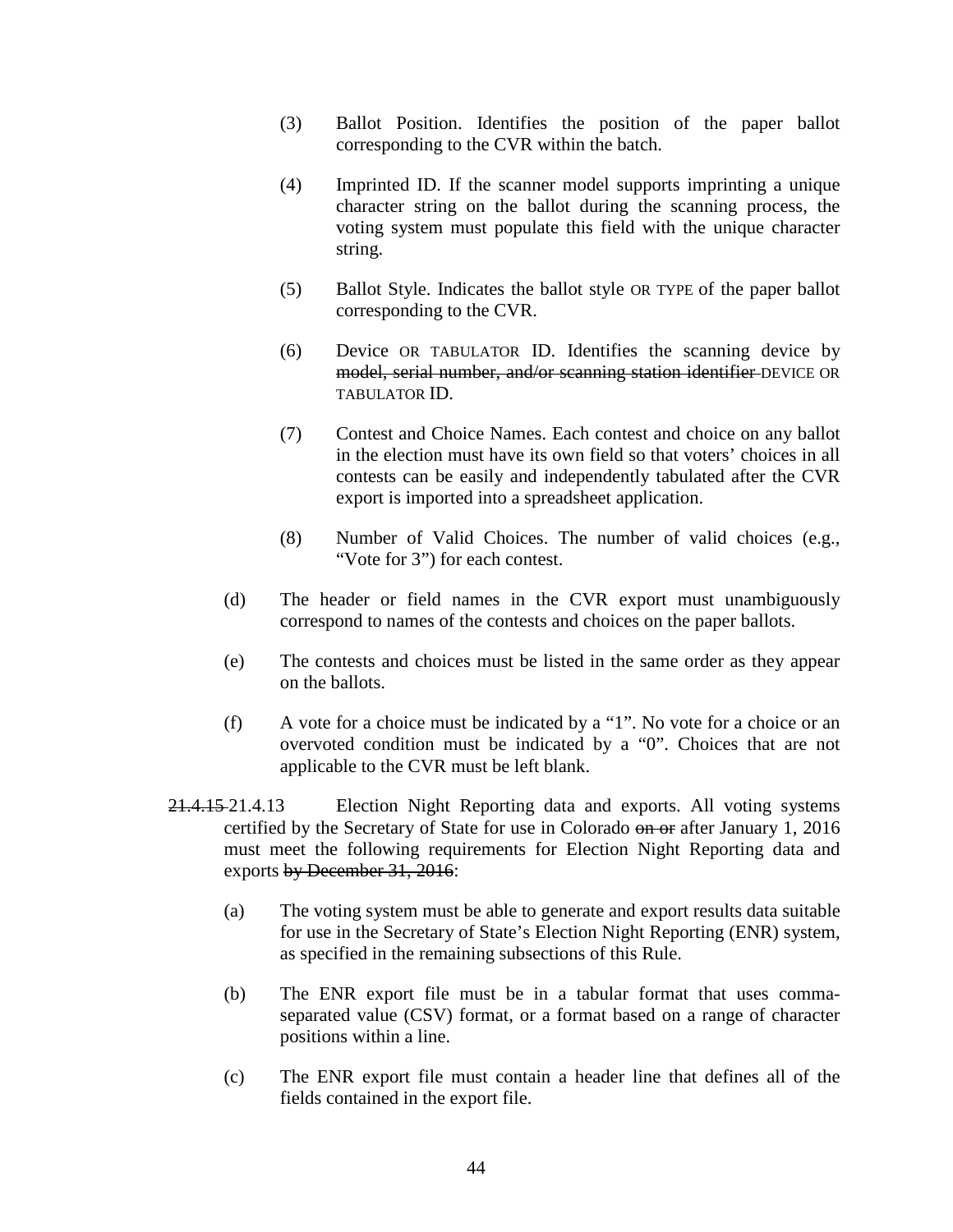- (1) The header names need not exactly correspond to the field names specified subsection (d) of this Rule, but must unambiguously identify the content of each field.
- (2) The order of the fields within the export file may deviate from the order specified in subsection (d) of this Rule.
- (3) Additional fields contained in the ENR export file but not specified or addressed in subsection (d) of this Rule must not contain only alphanumeric characters.
- (d) The ENR export file must include the following items or fields:
	- (1) Precinct Name. If the county defines the election to report results by precinct, an alphanumeric string consisting of a 10-digit precinct code.
	- (2) Ballot Style Name. If the county defines the election to report results by ballot style or district, a unique, alphanumeric string for each ballot style.
	- (3) Precinct ID. If the county defines the election to report results by precinct, a unique integer for each precinct or precinct split.
	- (4) Registered Voters. The number of registered voters eligible to vote each unique ballot style, or in each precinct or precinct split, as applicable.
	- (5) Ballots counted. The number of ballots counted for each unique ballot style, or each precinct or precinct split, as applicable.
	- (6) Contest Name. The contest name as it appears on the ballots. If the contest name contains A carriage return(s) RETURN for ballot formatting purposes, then the carriage return(s) RETURN must not appear in the export.
	- (7) Contest ID. A unique integer for each contest.
	- (8) Contest Sequence Number. A unique integer that defines the sequence of contests as they appear on the ballots.
	- (9) Votes Allowed. The maximum number of choices that a voter may select in each contest (e.g., "Vote for 2").
	- (10) Choice Name. The choice name as it appears on the ballots. Party affiliation may not be included in the choice name.
	- (11) Choice ID. A unique integer for each choice within a contest.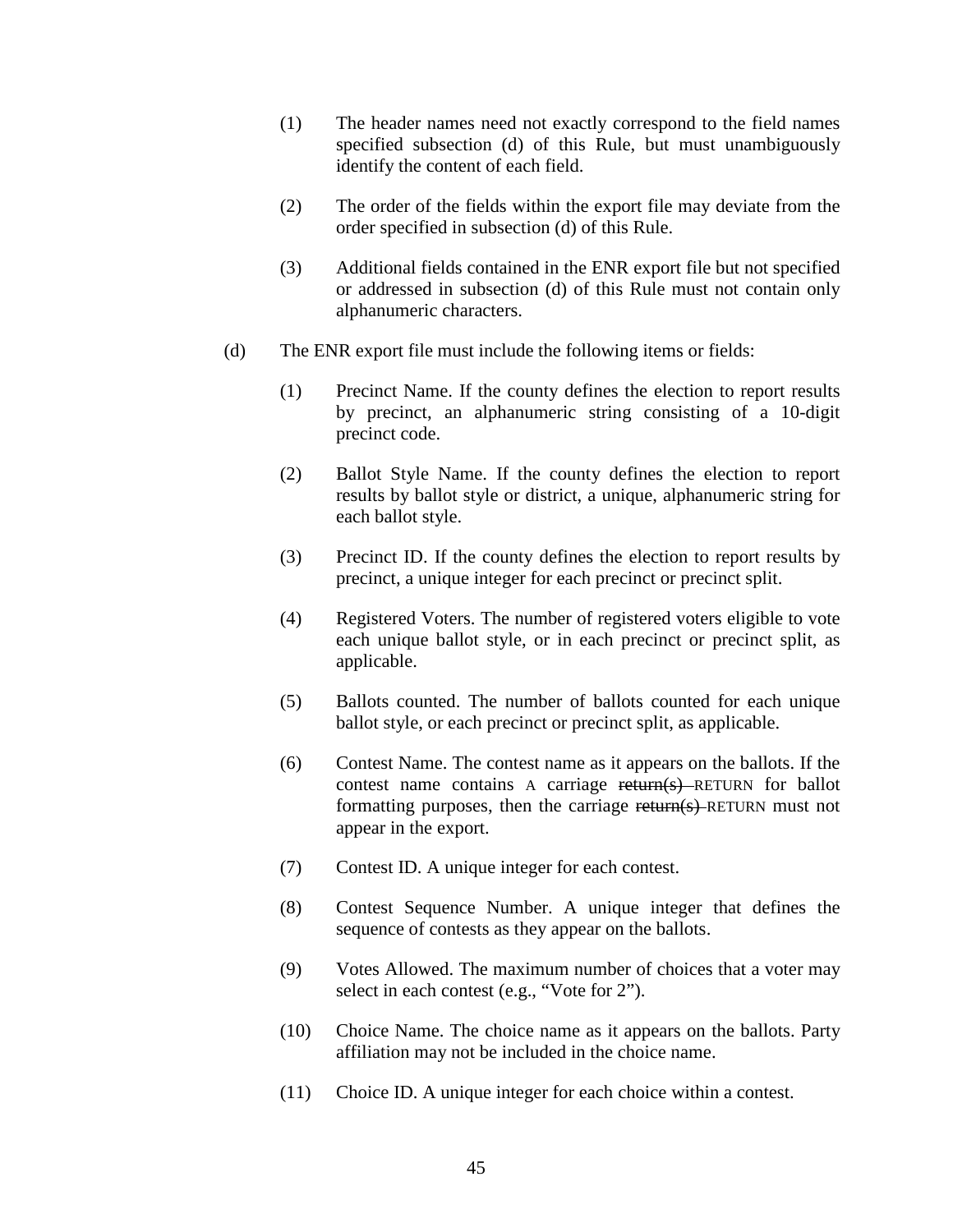- (12) Party Code. An indicator of party affiliation for each choice, if applicable.
- (13) Vote Count. The total number of votes for each choice.
- (14) Reporting Flag. The reporting flag field must contain a value of "0".
- (15) Precinct Sequence Number. A unique integer that defines the sequence of precincts.
- (16) Choice Sequence Number. A unique integer that defines the sequence of candidates as they appear on the ballot.
- 21.4.16 21.4.14 Central Ballot Counting Functionality. All voting systems certified for use in Colorado by the Secretary of State on or after January 1, 2016, must meet the following functional requirements for centrally counting ballots:
	- (a) Digital Ballot Adjudication: The voting system must include a digital ballot adjudication software application, enabling election judges to resolve, adjudicate, and duplicate ballots with marginal or ambiguous voter markings digitally rather than manually.
	- (b) Ballot Scanners. The voting system must include central count ballot scanners equipped with automatic document feeders, enabling election judges to scan multiple ballots rather than a single ballot at a time.
- 21.5 Testing preparation procedures
	- 21.5.1 Voting system provider demonstration
		- (a) The voting system provider must demonstrate the submitted voting system to the Secretary of State prior to any functional testing.
		- (b) The demonstration period does not have a predetermined agenda for the voting system provider to follow; however, presentations should be prepared to address and demonstrate the following items as they pertain to each area and use within the voting system, if applicable:
			- (1) System overview;
			- (2) Verification of complete system matching EAC certification;
			- (3) Ballot definition creation;
			- (4) Printing ballots on demand;
			- (5) Hardware diagnostic testing;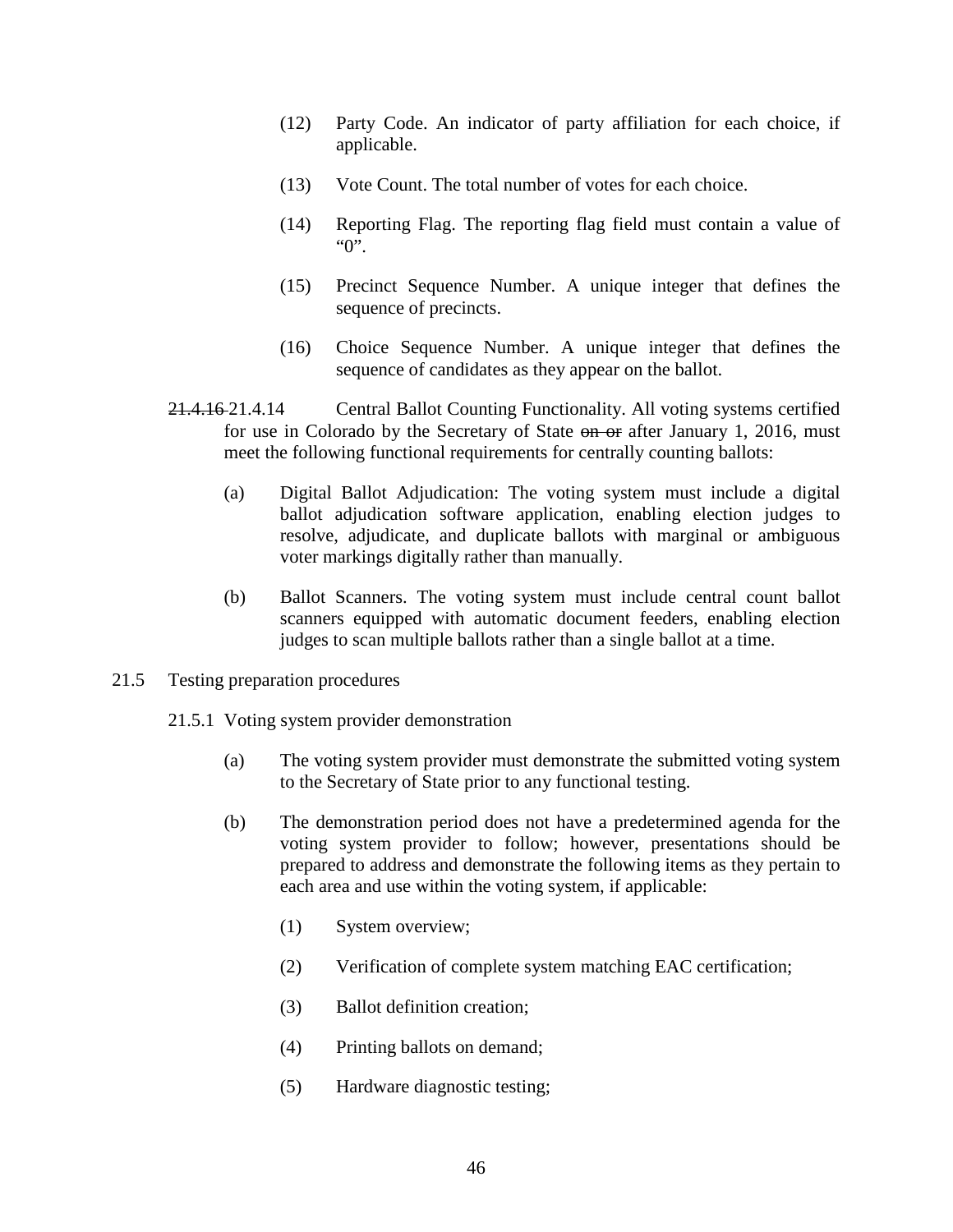- (6) Programming election media devices for various counting methods including:
	- (A) Mail ballots;
	- (B) In-person ballots; and
	- (C) Provisional ballots;
- (7) Sealing and securing system devices;
- (8) Logic and accuracy testing;
- (9) Processing ballots;
- (10) Accessible use;
- (11) Accumulating results;
- (12) Post-election audit;
- (13) Canvass process handling;
- (14) Audit steps and procedures throughout all processes;
- (15) Certification of results; and
- (16) Troubleshooting.
- (c) The voting system provider will have access to the demonstration room for one day prior to the start of the demonstration to provide time for setup of the voting system.
- (d) A maximum of one business day is normally allowed for the demonstration. If the voting system provider requests more time for the demonstration or, if the Secretary of State finds that the complexity of the system is such that more time is needed for a demonstration, more time may be granted.
- (e) The demonstration will be open to representatives of the press and the public to the extent allowable. The Secretary of State may limit the number of representatives from each group to accommodate space.
- (f) The Secretary of State will post notice of the fact that the demonstration will take place in the designated public place for posting such notices for at least seven days prior to the demonstration. The notice must indicate the general time frame during which the demonstration may take place and the manner in which members of the public may obtain specific information about the time and place of the test.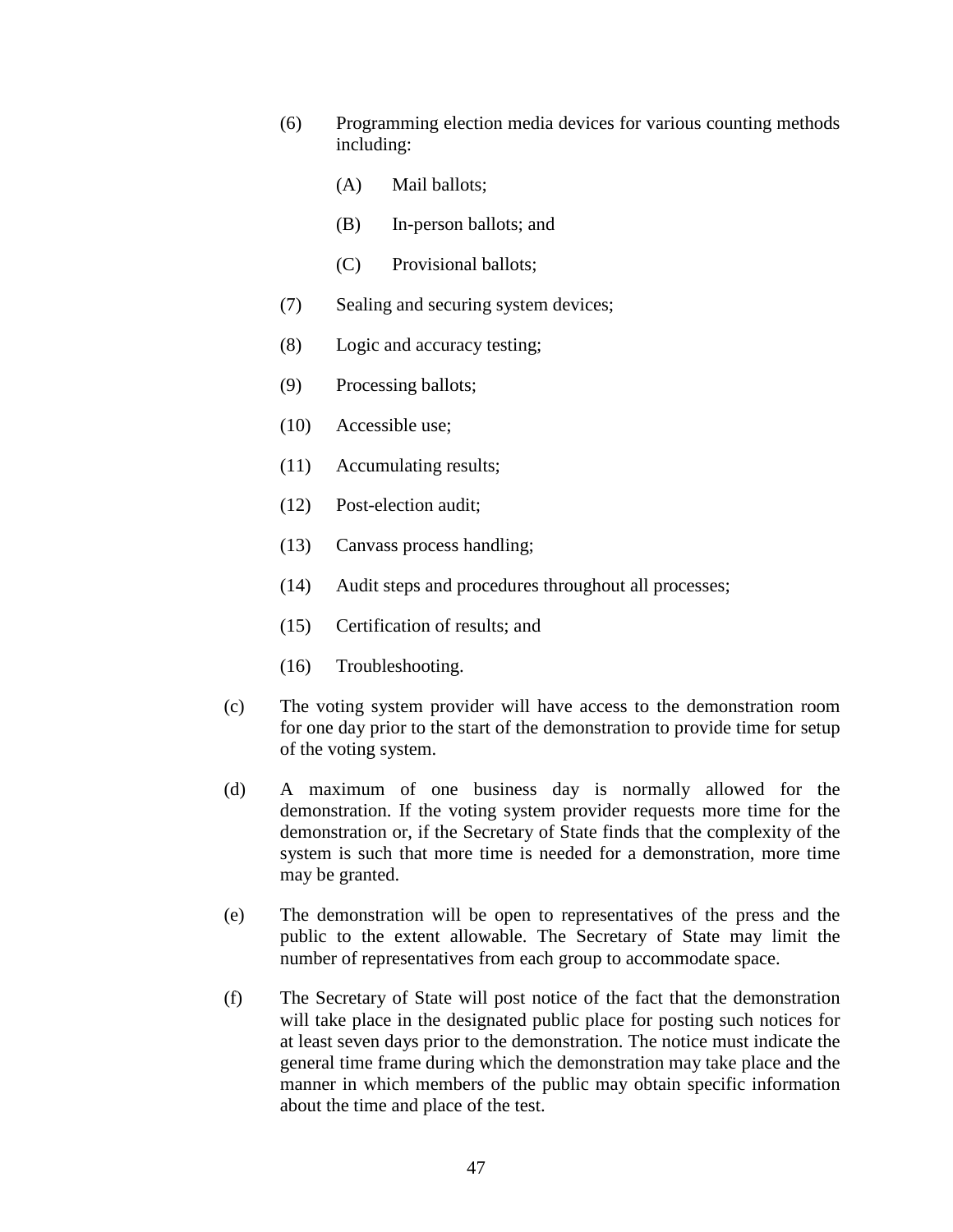#### 21.5.2 CERTIFICATION TESTING

- $(g)$  (A) The voting system provider must provide the same class of workstation and/or server for testing the voting system as the normal production environment for the State of Colorado.
- $(h)(B)$  Based upon the review of VSTL or other state reports and test records, the Secretary of State will prepare a test plan. The test plan will be designed to test for any requirements specific to Colorado law which were not addressed in prior testing and for any federal or Colorado requirements which were not addressed to the satisfaction of the Secretary of State in the reports and records from prior testing.
- $(i)$  (c) The test plan must include the election definitions to be used in testing and specifications for test ballots. Test ballots and election definitions must generally follow all requirements for election definitions, ballot layout and printing to verify the system's ability to meet those requirements. Some election definitions and ballots may depart from the requirements in order to test specific functions.
- $(j)(D)$  For each system tested, a requirements matrix must be prepared to identify those requirements satisfied by the review of VSTL or other state reports and test data and how those requirements not satisfied are to be tested or otherwise satisfied. If during test planning or testing one of the requirements in the voting systems standards or in this Rule are determined to be not applicable to the system under test, the reason for the determination will be documented.
- $(k)(E)$  The voting system provider must submit for testing the specific system configuration that will be offered to jurisdictions including the components with which the voting system provider recommends the system be used.
- $(H)(F)$  The voting system provider is not required to have a representative present during the functional testing, but must provide a point of contact for technical support. After the delivery, unpacking, and initial inspection of the equipment for shipping damage and missing components, a vendor representative will only be allowed to operate or touch the equipment when approved by the Secretary of State. All such activity by a vendor representative must be documented on video or in writing.
- (m) (G)The proprietary software must be installed on the workstation/server and all applicable voting system components by the Secretary of State or the VSTL using the trusted build following the installation procedures provided by the voting system provider. After installation, hash values for the software and firmware must be compared to any published hash values of the trusted build. Any mismatches in hash values will be investigated and resolved before proceeding with testing.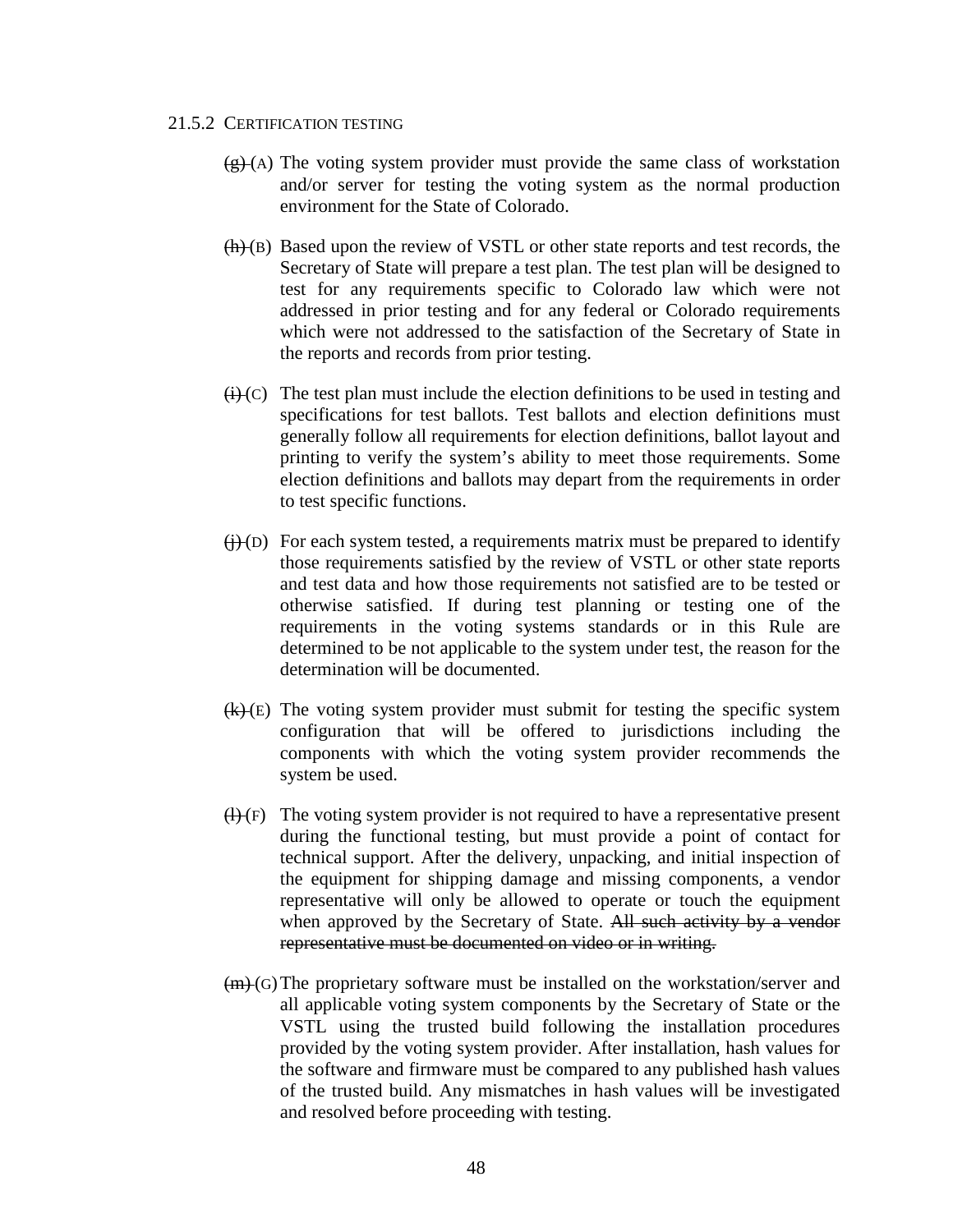- $(n)(H)$  All equipment must be hardened using the voting system provider's procedures and specifications.
- $\overline{(0)}$  (I) Testing must be performed with test election definitions and test ballots as required in the test plan.
- $(\theta)$  (J) The results of all testing must be recorded in the requirements matrix. The requirements matrix will be the primary record describing which requirements were met and specifying which were not. It must be supplemented as necessary to support the findings with test team notes and system reports. Supplemental information may include photographs and audio or video recordings.
- $\overline{(q)}(K)$  Functional testing must be completed according to the phases identified in Rule 21.2.3.
- $(r)(L)$  The Secretary of State or the VSTL must conduct functional testing on the voting system based on this Rule.
- $(s)$  (M) The voting system must receive a pass, fail or not applicable for each requirement with appropriate notation in the requirements matrix.
- $H(N)$  The Secretary of State will maintain records of the test procedures in accordance with Rule 21.3.7. The records must identify the system and all components by voting system provider name, make, model, serial number, software version, firmware version, date tested, test number, test plan, requirements matrix, test team notes, and other supplemental information, and results of test. The test environment conditions must be described.
- $(u)$  (o) In the event that a deviation from the test plan is required, it must be documented in a test team note. The note must provide a description of the deviation, the reason for the deviation and effect of the deviation on testing and determining compliance with requirements.

## *Amendments to Rule 21.5.2(d), (e), and (h):*

21.5.2 21.5.3 General testing procedures and instructions

- (d) For mark-sense or optical scan BALLOT SCANNER devices, the Secretary of State or the VSTL will prepare 100 or more test ballots with marking devices of various color, weight and consistency to determine the range of marks that can be read and the range and consistency of reading marginal marks.
- (e) Ballots must be cast and counted in all applicable counter types (or counter groups) as necessary based on the parts included in the voting system. These are, at a minimum, in-person, mail, and provisional ballots. Ballots may be run through components more than one time depending on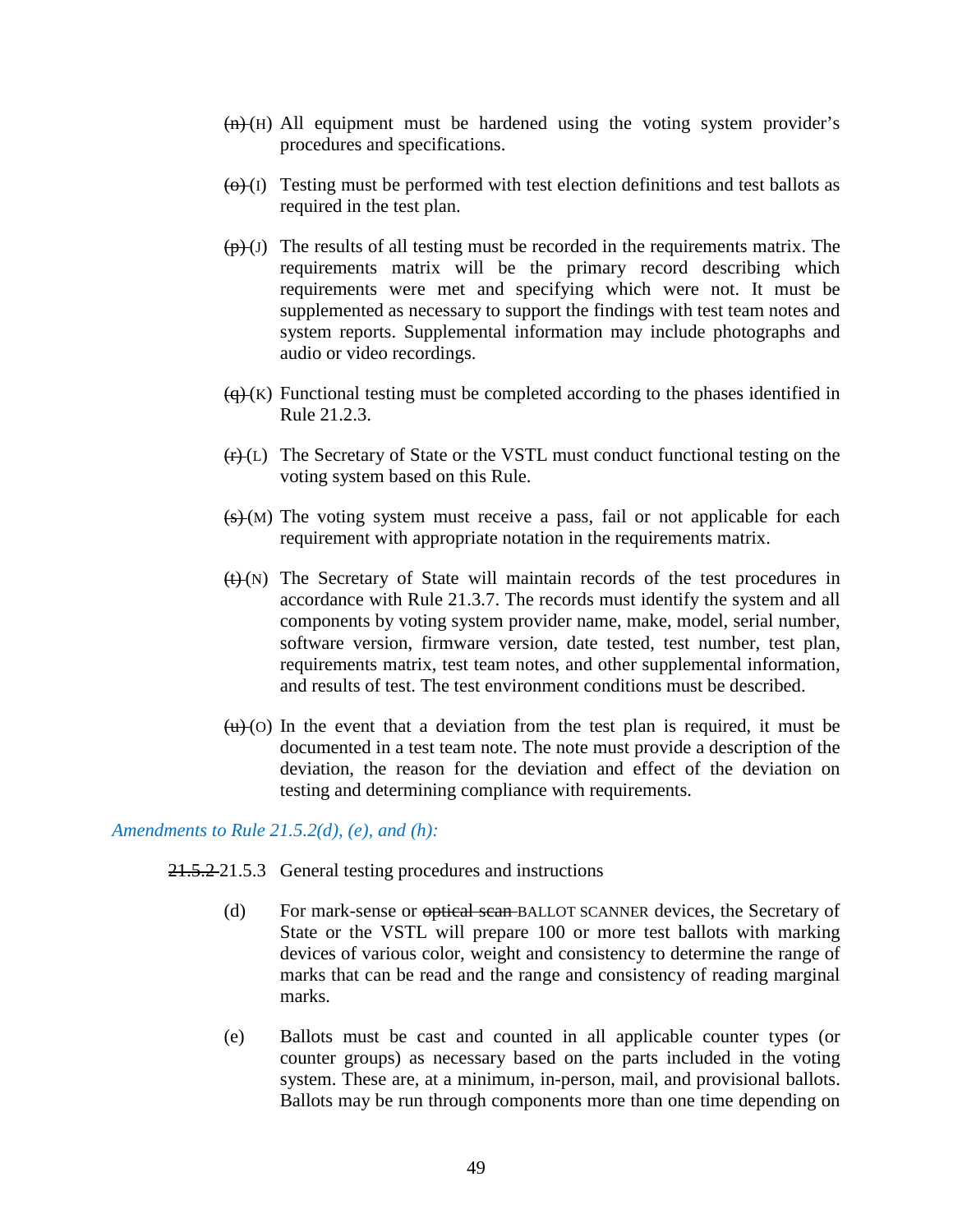components and counter group being tested to achieve a minimum number of ballots counted as follows for each group:

 $(1)$  Polling location / OS = 1,000;  $(2)(1)$  Polling location  $\angle$ DRE or BMD = 500;  $(3)(2)$  Mail = 1,-500; and  $(4)(3)$  Provisional = 500.

(h) The public must be allowed to view all functional testing conducted by the Secretary of State. However, legal limitations may require that certain testing, including but not limited to proprietary information and system security, be done outside the view of the public. If the functional testing is outsourced to a testing lab VSTL or contractor, public viewing is subject to limitations set forth by the testing lab VSTL or contractor.

#### *Amendments to Rule 21.6:*

- 21.6 Temporary use
	- 21.6.1 If a voting system provider has a system that has not yet been approved for certification through the Secretary of State, the voting system provider or the designated election official may apply to the Secretary of State for temporary approval of the system to be used for up to one year.

*[Current Rule 21.6.3 is renumbered as Rule 21.6.2; subsequent rule is also renumbered]*

- 21.6.3 21.6.2 Temporary use does not supersede the certification requirements or process, and may be revoked at any time at the discretion of the Secretary of State.
- 21.6.2-21.6.3 Upon approval of temporary use, a jurisdiction may use the voting system, or enter into a contract to rent or lease the voting system for a specific election upon receiving written notice from the Secretary of State's office. At no time may a jurisdiction enter into a contract to purchase a voting system that has been approved for temporary use.

## *Amendments to Rule 21.10.12:*

21.10.12 Copies of electronic media and supporting documentation for escrow within the Secretary of State will be sent to:

Colorado Secretary of State Attn: Voting Systems Specialist 1700 Broadway – Suite 200 Denver, CO 80290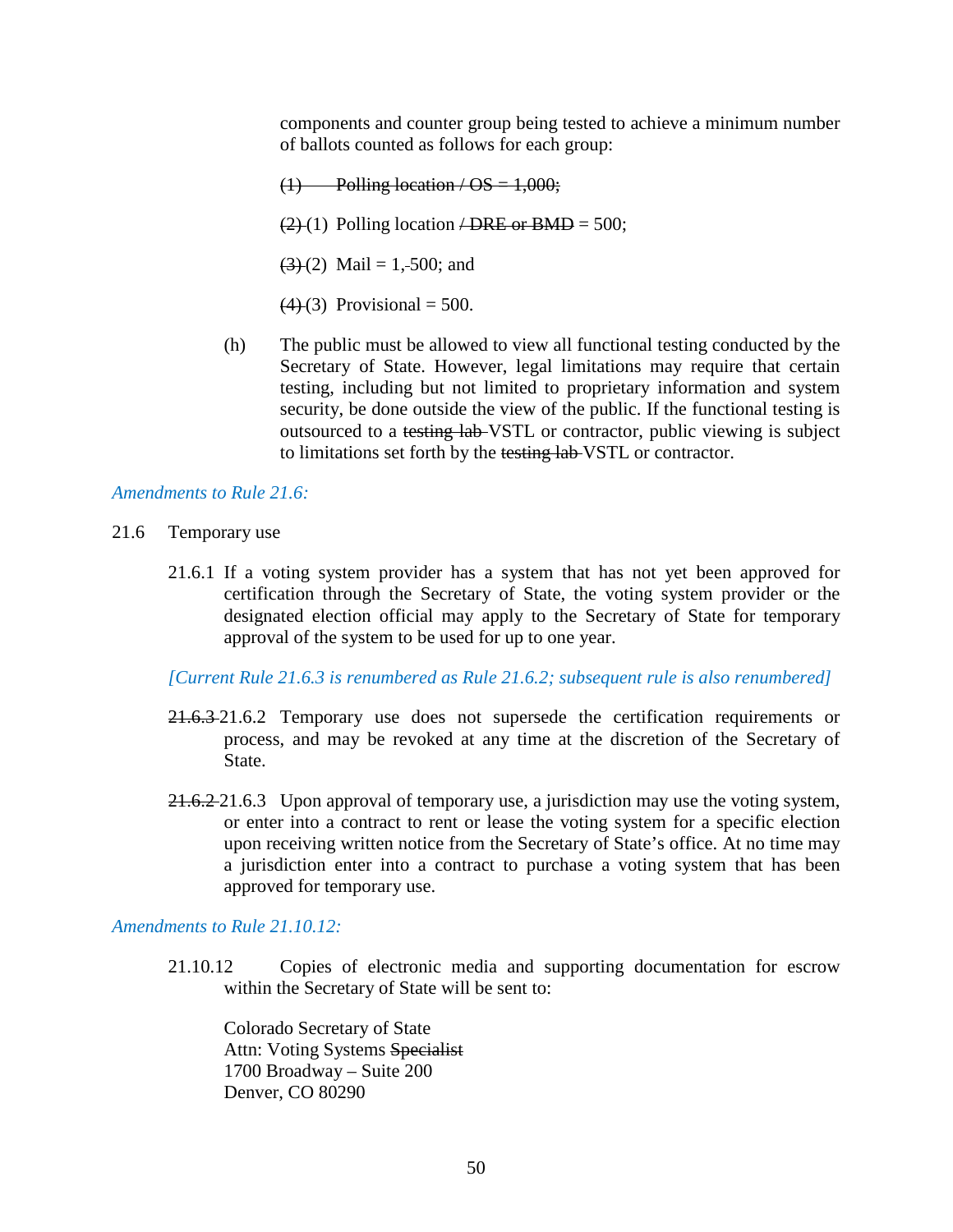#### *Amendments to Rule 25.2.2(a) concerning risk limiting audit:*

#### 25.2.2 Preparing for the audit

(a) Risk limit. No later than 32 days before election day, the Secretary of State will establish and publish on the Audit Center the risk  $\overline{\text{limit}}(s)$ -LIMITS that will apply in RLAs for that election. The Secretary of State may establish different risk limits for comparison audits and ballot polling audits, and for audits of statewide and countywide contests. In comparison audits the risk limit will not exceed five percent for statewide contests, and ten percent for countywide contests.

#### *New Rule 26 concerning ranked voting:*

#### **RULE 26. RANKED VOTING METHOD**

- 26.1 DEFINITIONS. AS USED IN THIS RULE, UNLESS STATED OTHERWISE:
	- 26.1.1 "ACTIVE BALLOT" MEANS A BALLOT PROPERLY MARKED AND COUNTED FOR EITHER A WINNING CANDIDATE OR A CONTINUING CANDIDATE.
	- 26.1.2 "CONTINUING CANDIDATE" MEANS A CANDIDATE WHO HAS NOT BEEN ELIMINATED BUT IS NOT A WINNING CANDIDATE.
	- 26.1.3 "DUPLICATE RANKING" MEANS A VOTER MARKED MORE THAN ONE RANKING FOR A CANDIDATE.
	- 26.1.4 "INSTANT RUN-OFF ELECTION" MEANS A TYPE OF RANKED VOTING ELECTION WHERE ONLY ONE CANDIDATE WILL BE ELECTED TO OFFICE.
	- 26.1.5 "OVERVOTE" MEANS A VOTER MARKED MORE THAN ONE CANDIDATE WITH THE SAME RANKING.
	- 26.1.6 "RANKING" MEANS THE VOTER'S ASSIGNED NUMBER OR THE NUMERIC POSITION FOR A CANDIDATE TO EXPRESS THE VOTER'S PREFERENCE FOR THAT CANDIDATE. RANKING NUMBER ONE IS THE HIGHEST RANK, RANKING NUMBER TWO IS THE NEXT-HIGHEST RANK, AND SO ON.
	- 26.1.7 "SINGLE TRANSFERABLE VOTE ELECTION" MEANS A TYPE OF RANKED VOTING ELECTION WHERE MORE THAN ONE CANDIDATE WILL BE ELECTED TO THE SAME OFFICE.
	- 26.1.8 "SKIPPED RANKING" MEANS A VOTER DID NOT RANK CANDIDATES IN NUMERICAL ORDER (E.G., VOTER RANKS TOP CANDIDATE WITH A "1" AND SECOND CANDIDATE WITH A "3", OR LEAVES A RANKING BLANK).
	- 26.1.9 "SURPLUS VOTES" MEANS THE VOTES CAST FOR A WINNING CANDIDATE IN EXCESS OF THE WINNING THRESHOLD THAT MAY BE TRANSFERRED TO A CONTINUING CANDIDATE.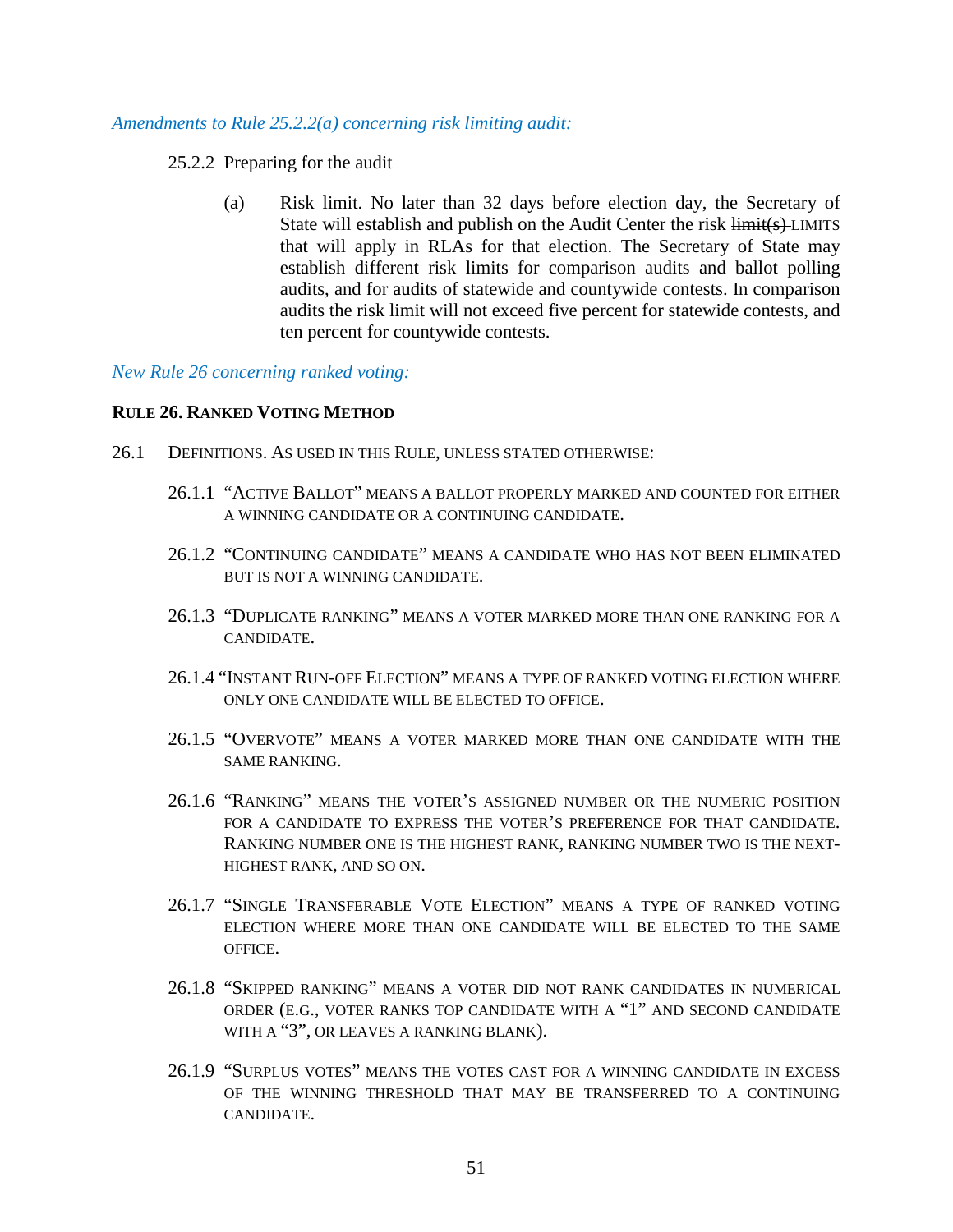- 26.1.10 "SURPLUS FRACTION" MEANS A FRACTION CALCULATED BY DIVIDING THE SURPLUS VOTES BY THE TOTAL VOTES CAST FOR THE WINNING CANDIDATE, CALCULATED TO FOUR DECIMAL PLACES, IGNORING ANY REMAINDER. SURPLUS FRACTION = (SURPLUS VOTES OF A WINNING CANDIDATE)/(TOTAL VOTES CAST FOR WINNING CANDIDATE), CALCULATED TO FOUR DECIMAL PLACES, IGNORING ANY REMAINDER.
- 26.1.11 "TRANSFER" MEANS ASSIGNING THE VOTE OF AN ELIMINATED CANDIDATE OR THE SURPLUS VOTE OF A WINNING CANDIDATE TO THE NEXT-HIGHEST-RANKED CONTINUING CANDIDATE.
- 26.1.12 "TRANSFER VALUE" MEANS THE FRACTION OF A VOTE THAT A TRANSFERRED BALLOT WILL CONTRIBUTE TO THE NEXT RANKED CONTINUING CANDIDATE ON THAT BALLOT. THE TRANSFER VALUE OF A VOTE CAST FOR A WINNING CANDIDATE IS LIMITED TO FOUR DECIMAL PLACES, IGNORING ANY REMAINDER.
- 26.1.13 "WINNING CANDIDATE" MEANS A CANDIDATE WHO IS ELECTED AFTER RECEIVING AT LEAST 50 PERCENT PLUS ONE VOTE IN AN INSTANT-RUN-OFF ELECTION, OR AFTER REACHING THE WINNING THRESHOLD REQUIRED IN A SINGLE TRANSFERRABLE VOTE ELECTION, OR BECAUSE THE NUMBER OF CONTINUING CANDIDATES AND OTHER WINNING CANDIDATES IS LESS THAN OR EQUAL TO THE NUMBER OF SEATS TO BE FILLED.
- 26.1.14 "WINNING THRESHOLD" MEANS THE NUMBER OF VOTES SUFFICIENT FOR A CANDIDATE TO BE ELECTED. IN ANY GIVEN ELECTION, THE WINNING THRESHOLD EQUALS THE TOTAL VOTES COUNTED IN THE FIRST ROUND OF TABULATION, DIVIDED BY THE SUM OF ONE PLUS THE NUMBER OF OFFICES TO BE FILLED, THEN ADDING ONE, DISREGARDING ANY FRACTIONS. WINNING THRESHOLD = ((TOTAL VOTES  $CAST)/(SEATS TO BE ELECTED + 1) + 1, WITH ANY FRACTION DISREGARDED.$
- 26.2 A LOCAL GOVERNMENT MAY ONLY CONDUCT A RANKED VOTING ELECTION IF THERE ARE THREE OR MORE CANDIDATES WHO HAVE QUALIFIED FOR THE BALLOT FOR THAT CONTEST, OR WHEN THERE IS A COMBINATION OF AT LEAST TWO CANDIDATES WHO HAVE QUALIFIED FOR THE BALLOT FOR THAT CONTEST PLUS AT LEAST ONE QUALIFIED WRITE-IN CANDIDATE.
- 26.3 A LOCAL GOVERNMENT CONDUCTING A RANKED VOTING ELECTION THAT IS COORDINATING WITH THE COUNTY CLERK MUST GIVE NOTICE TO THE COUNTY CLERK NO LATER THAN 100 DAYS BEFORE THE ELECTION. IF THE COUNTY'S VOTING SYSTEM IS NOT CAPABLE OF CONDUCTING A RANKED VOTING ELECTION, THE COUNTY CLERK IS NOT REQUIRED TO COORDINATE.
- 26.4 THE DESIGNATED ELECTION OFFICIAL OF A JURISDICTION THAT WILL CONDUCT AN ELECTION USING A RANKED VOTING METHOD MUST PROVIDE VOTER INSTRUCTIONS.
	- 26.4.1 THE VOTER INSTRUCTIONS MUST INCLUDE, AT A MINIMUM:
		- (A) A BRIEF EXPLANATION OF RANKED VOTING;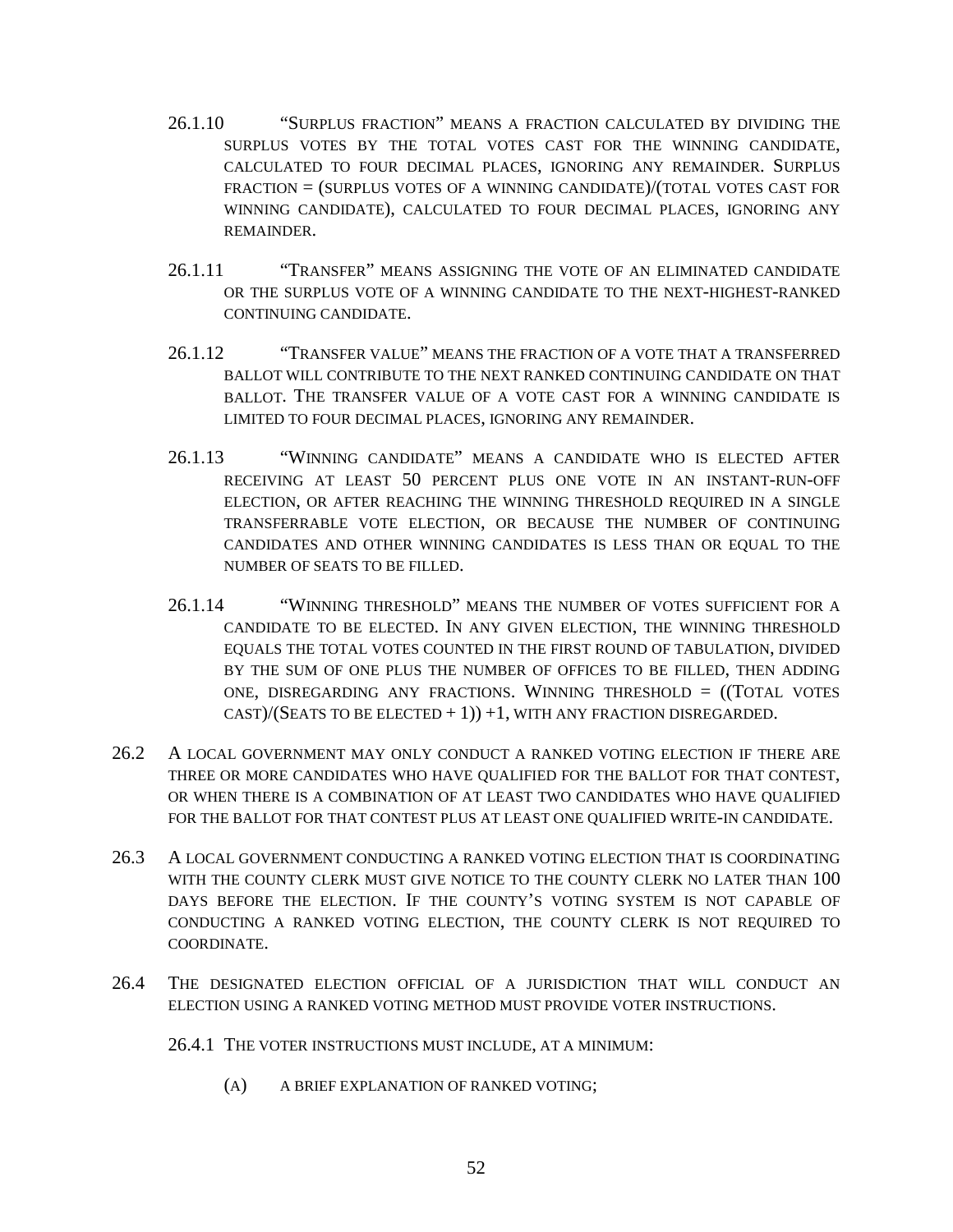- (B) INSTRUCTIONS ON HOW TO PROPERLY MARK A BALLOT;
- (C) A DESCRIPTION OF HOW BALLOTS WILL BE COUNTED;
- (D) AN EXAMPLE OF A PROPERLY MARKED PAPER BALLOT;
- (E) FOR INSTRUCTIONS THAT WILL BE POSTED AT A POLLING LOCATION, AN EXAMPLE OF HOW TO PROPERLY VOTE AN IN-PERSON BALLOT; AND
- (F) CONTACT INFORMATION FOR THE DESIGNATED ELECTION OFFICIAL OF THE ELECTION.
- 26.4.2 IN A COORDINATED ELECTION, THE COUNTY CLERK MUST INCLUDE THE INSTRUCTIONS IN THE COUNTY'S MAIL BALLOT PLAN.
- 26.5 THE DESIGNATED ELECTION OFFICIAL OF A JURISDICTION CONDUCTING A RANKED VOTING ELECTION MUST INCLUDE INSTRUCTIONS ON THE BALLOT SHOWING HOW TO PROPERLY MARK THE BALLOT. FOR ELECTIONS IN WHICH RANKED VOTING IS NOT THE ONLY VOTING METHOD USED, THE DESIGNATED ELECTION OFFICIAL MUST FORMAT THE BALLOT IN A WAY THAT WILL ALLOW THE COUNTY TO CONDUCT ALL AUDITS AND REPORTING REQUIRED BY LAW AND RULE, INCLUDING REPORTING RESULTS OF RANKED VOTING RACES BY PRECINCT, AND MAY PLACE THE RANKED VOTING RACES ON A SEPARATE BALLOT CARD.
- 26.6 TABULATION OF INSTANT-RUN-OFF ELECTIONS
	- 26.6.1 IN ANY RANKED VOTING ELECTION IN WHICH ONLY ONE CANDIDATE WILL BE ELECTED TO OFFICE, THE DESIGNATED ELECTION OFFICIAL MUST FOLLOW THE TABULATION PROCEDURES DESCRIBED IN THIS RULE.
	- 26.6.2 DURING THE FIRST ROUND OF TABULATION, THE DESIGNATED ELECTION OFFICIAL MUST TABULATE THE FIRST-CHOICE RANKS ON EACH BALLOT.
		- (A) A CANDIDATE WHO RECEIVES OVER 50 PERCENT OF THE FIRST-CHOICE RANKS ON EACH BALLOT IS THE WINNING CANDIDATE AND NO FURTHER ROUNDS OF TABULATION WILL TAKE PLACE.
		- (B) IF NO CANDIDATE RECEIVES OVER 50 PERCENT OF THE FIRST-CHOICE RANKS ON EACH BALLOT, THE DESIGNATED ELECTION OFFICIAL MUST CONTINUE TO THE NEXT ROUND OF TABULATION.
	- 26.6.3 DURING THE SECOND ROUND OF TABULATION, THE CANDIDATE WITH THE FEWEST FIRST-CHOICE RANKS IN THE FIRST ROUND IS ELIMINATED AND THE ELIMINATED CANDIDATE'S VOTES ARE TRANSFERRED TO EACH BALLOT'S NEXT-RANKED CONTINUING CANDIDATE.
		- (A) IF, AFTER RECEIVING THE TRANSFERRED VOTES, A CONTINUING CANDIDATE RECEIVES OVER 50 PERCENT OF THE VOTES CAST ON ACTIVE BALLOTS, THAT CANDIDATE IS THE WINNING CANDIDATE AND NO FURTHER ROUNDS WILL TAKE PLACE.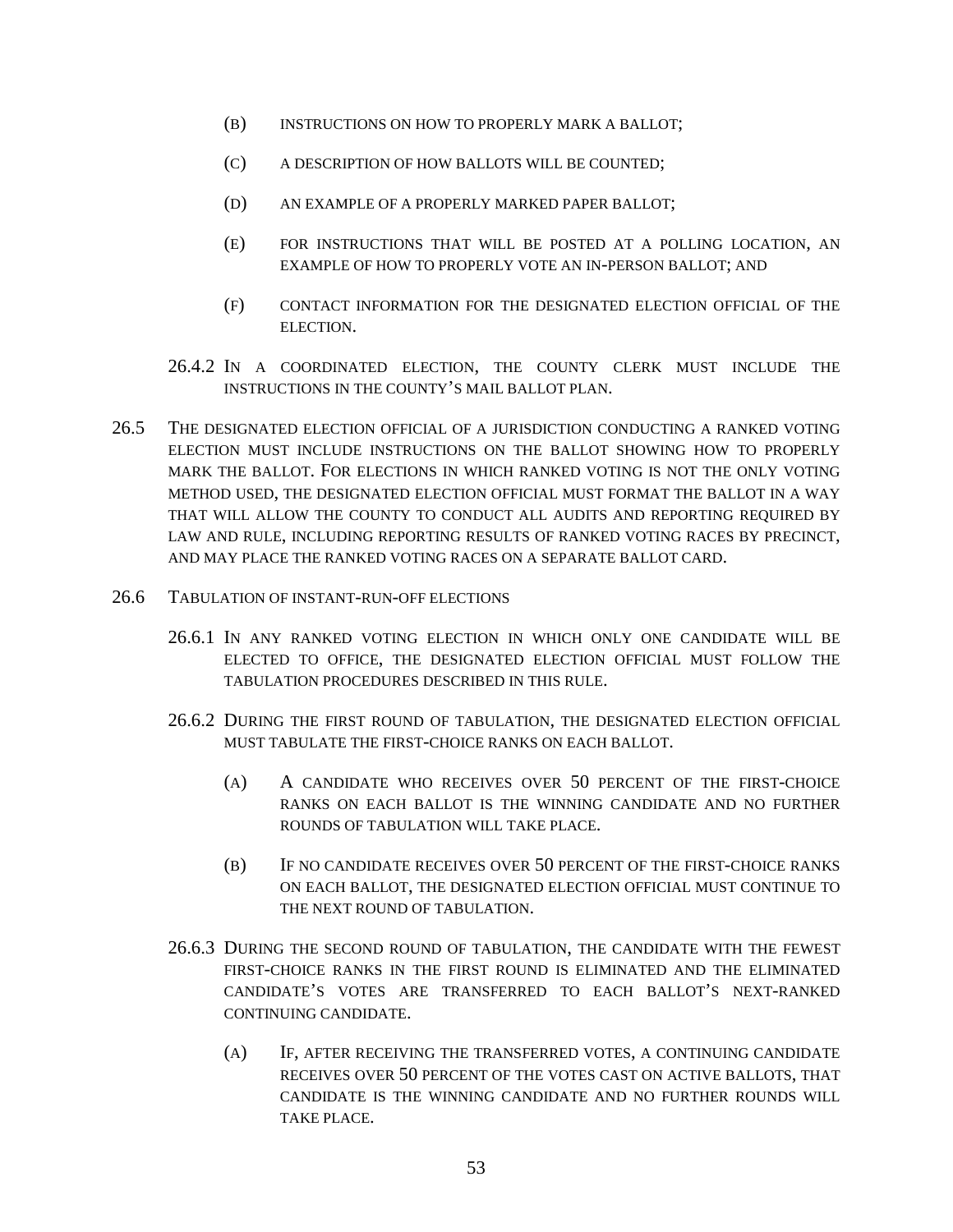- (B) IF NO CANDIDATE HAS OVER 50 PERCENT OF THE VOTES CAST ON ACTIVE BALLOTS AFTER THE SECOND ROUND, THE DESIGNATED ELECTION OFFICIAL MUST REPEAT ADDITIONAL ROUNDS OF TABULATION AS DESCRIBED IN THIS RULE, UNTIL THERE IS A WINNING CANDIDATE.
- 26.6.4 IN ANY ROUND, TWO OR MORE CANDIDATES MAY BE ELIMINATED SIMULTANEOUSLY IF THOSE CANDIDATES' COMBINED VOTES IN THAT ROUND PLUS THE COMBINED VOTES OF ALL CANDIDATES WITH FEWER VOTES, IF ANY, ARE LESS THAN THE NUMBER OF VOTES FOR THE CANDIDATE WITH THE NEXT-HIGHEST NUMBER OF VOTES.
- 26.6.5 IN ANY ROUND, IF TWO OR MORE CANDIDATES TIE FOR THE LOWEST NUMBER OF VOTES, THE ELIMINATED CANDIDATE MUST BE CHOSEN BY LOT, UNLESS THE CANDIDATES MAY BE ELIMINATED SIMULTANEOUSLY UNDER RULE 26.6.4.
- 26.6.6 IF ONLY TWO CONTINUING CANDIDATES REMAIN AFTER A ROUND AND THEY HAVE THE SAME NUMBER OF VOTES, THE WINNING CANDIDATE MUST BE CHOSEN BY LOT.
- 26.6.7 THE DESIGNATED ELECTION OFFICIAL NEED NOT REPORT ELECTION NIGHT RESULTS UNDER RULE 11.10.4, UNLESS DIRECTED BY THE SECRETARY OF STATE.
- 26.7 TABULATION OF RANKED VOTING ELECTIONS USING THE SINGLE TRANSFERABLE VOTE **METHOD** 
	- 26.7.1 IN ANY RANKED VOTING ELECTION WHERE MORE THAN ONE CANDIDATE WILL BE ELECTED TO AN OFFICE, THE DESIGNATED ELECTION OFFICIAL MUST FOLLOW THE TABULATION PROCEDURES DESCRIBED IN THIS RULE.
	- 26.7.2 DURING THE FIRST ROUND OF TABULATION, THE DESIGNATED ELECTION OFFICIAL MUST TABULATE THE FIRST-CHOICE RANKS ON EACH BALLOT.
		- (A) IF THE NUMBER OF WINNING CANDIDATES IS EQUAL TO THE NUMBER OF SEATS TO BE FILLED, THEN NO FURTHER ROUNDS WILL TAKE PLACE.
		- (B) IF THE NUMBER OF WINNING CANDIDATES IS LESS THAN THE NUMBER OF SEATS TO BE FILLED, THE DESIGNATED ELECTION OFFICIAL CONTINUES TO THE NEXT ROUND.
	- 26.7.3 DURING THE SECOND ROUND OF TABULATION, THE DESIGNATED ELECTION OFFICIAL MUST CALCULATE EACH WINNING CANDIDATE'S SURPLUS VOTES, AS DESCRIBED IN RULE 26.7.4, AND TRANSFER THOSE VOTES PROPORTIONATELY TO ANY CONTINUING CANDIDATE.
		- (A) AFTER THE VOTES ARE TRANSFERRED, IF THE NUMBER OF WINNING CANDIDATES IS EQUAL TO THE NUMBER OF SEATS TO BE FILLED, NO FURTHER ROUNDS WILL TAKE PLACE.
		- (B) AFTER THE VOTES ARE TRANSFERRED, IF THE NUMBER OF WINNING CANDIDATES IS LESS THAN THE NUMBER OF SEATS TO BE FILLED, THE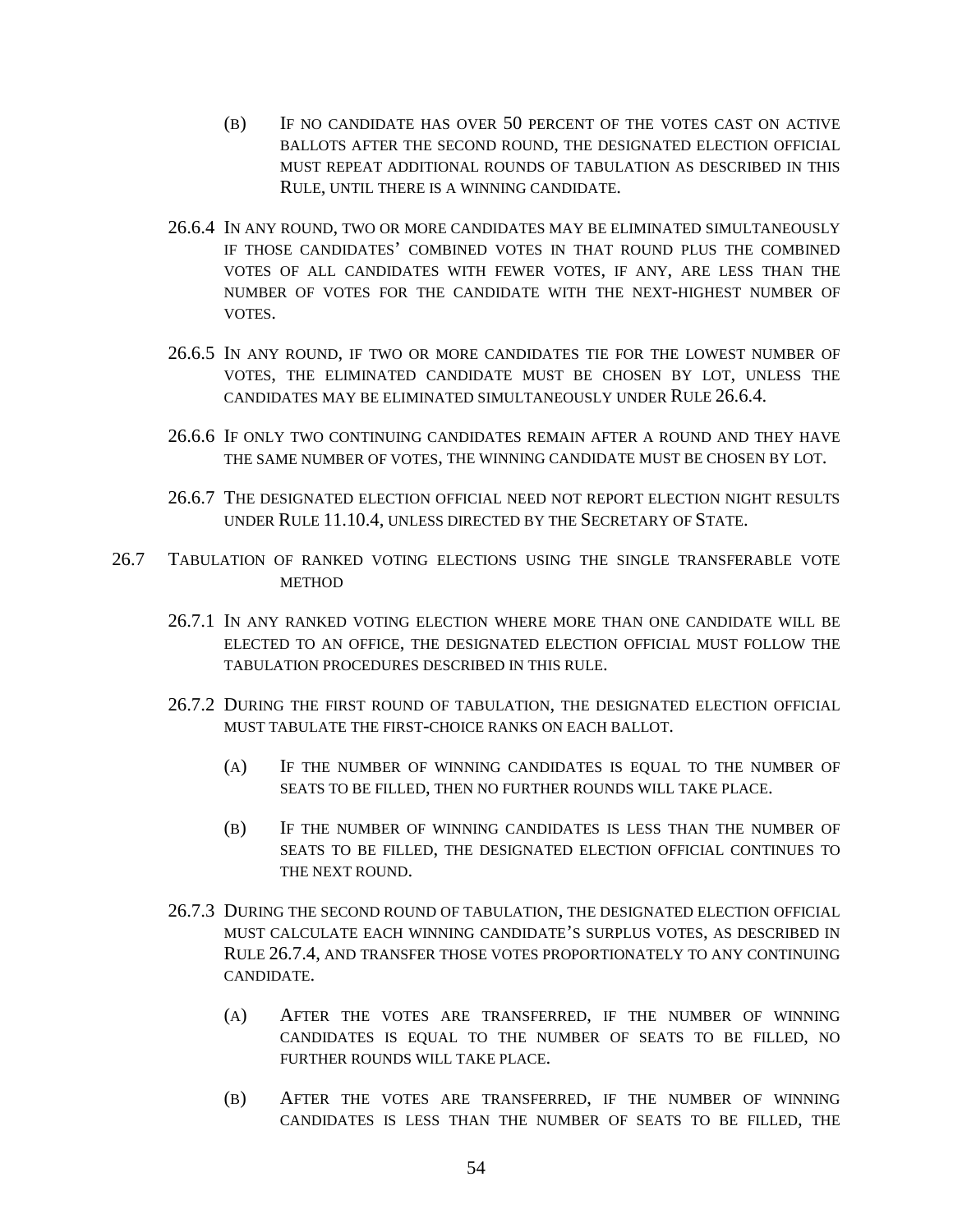DESIGNATED ELECTION OFFICIAL MUST ELIMINATE THE CONTINUING CANDIDATE WITH THE FEWEST FIRST-CHOICE VOTES, SURPLUS VOTES FROM WINNING CANDIDATES, AND, WHEN APPLICABLE, VOTES TRANSFERRED FROM ELIMINATED CANDIDATES. THE ELIMINATED CANDIDATE'S VOTES MUST THEN BE TRANSFERRED TO EACH ACTIVE BALLOT'S NEXT-HIGHEST-RANKED CONTINUING CANDIDATE.

- (C) AFTER EACH ELIMINATED CANDIDATE'S VOTES ARE TRANSFERRED, IF THE NUMBER OF WINNING CANDIDATES IS EQUAL TO THE NUMBER OF SEATS TO BE FILLED, NO FURTHER ROUNDS WILL TAKE PLACE.
- (D) AFTER EACH ELIMINATED CANDIDATE'S VOTES ARE TRANSFERRED, IF THE NUMBER OF WINNING CANDIDATES IS LESS THAN THE NUMBER OF SEATS TO BE FILLED, THE DESIGNATED ELECTION OFFICIAL MUST CONDUCT ADDITIONAL ROUNDS OF TABULATION AS DESCRIBED IN THIS RULE UNTIL ALL SEATS ARE FILLED.
- 26.7.4 TO CALCULATE A WINNING CANDIDATE'S SURPLUS VOTES IN ANY ROUND, THE DESIGNATED ELECTION OFFICIAL MUST:
	- (A) DETERMINE WHICH WINNING CANDIDATE RECEIVED THE MOST VOTES IN ANY ROUND.
		- (1) IN THE FIRST ROUND, THIS WILL ONLY INCLUDE FIRST-CHOICE VOTES CAST FOR THE WINNING CANDIDATE.
		- (2) IN SUBSEQUENT ROUNDS, THIS WILL INCLUDE FIRST-CHOICE VOTES CAST FOR THE WINNING CANDIDATE, VOTES TRANSFERRED FROM ELIMINATED CANDIDATES, AND SURPLUS VOTES FROM OTHER WINNING CANDIDATES.
		- (3) IF TWO OR MORE WINNING CANDIDATES TIE FOR THE MOST VOTES IN ANY ROUND, THE DESIGNATED ELECTION OFFICIAL MUST FIRST COUNT THE SURPLUS VOTES OF THE CANDIDATE CHOSEN BY LOT.
	- (B) AFTER DETERMINING WHICH WINNING CANDIDATE RECEIVED THE MOST VOTES IN ANY ROUND, CALCULATE THAT CANDIDATE'S SURPLUS FRACTION.
	- (C) AFTER CALCULATING A WINNING CANDIDATE'S SURPLUS FRACTION, TABULATE THE NUMBER OF VOTES CAST FOR THE NEXT-HIGHEST-RANKED CONTINUING CANDIDATE ON EVERY BALLOT CAST FOR THE WINNING CANDIDATE. THEN MULTIPLY EACH OF THOSE VOTES CAST BY THE WINNING CANDIDATE'S SURPLUS FRACTION AND ADD THE RESULTING TRANSFER VALUE TO ANY CONTINUING CANDIDATE'S TOTAL AS DESCRIBED IN RULE 26.7.3(B).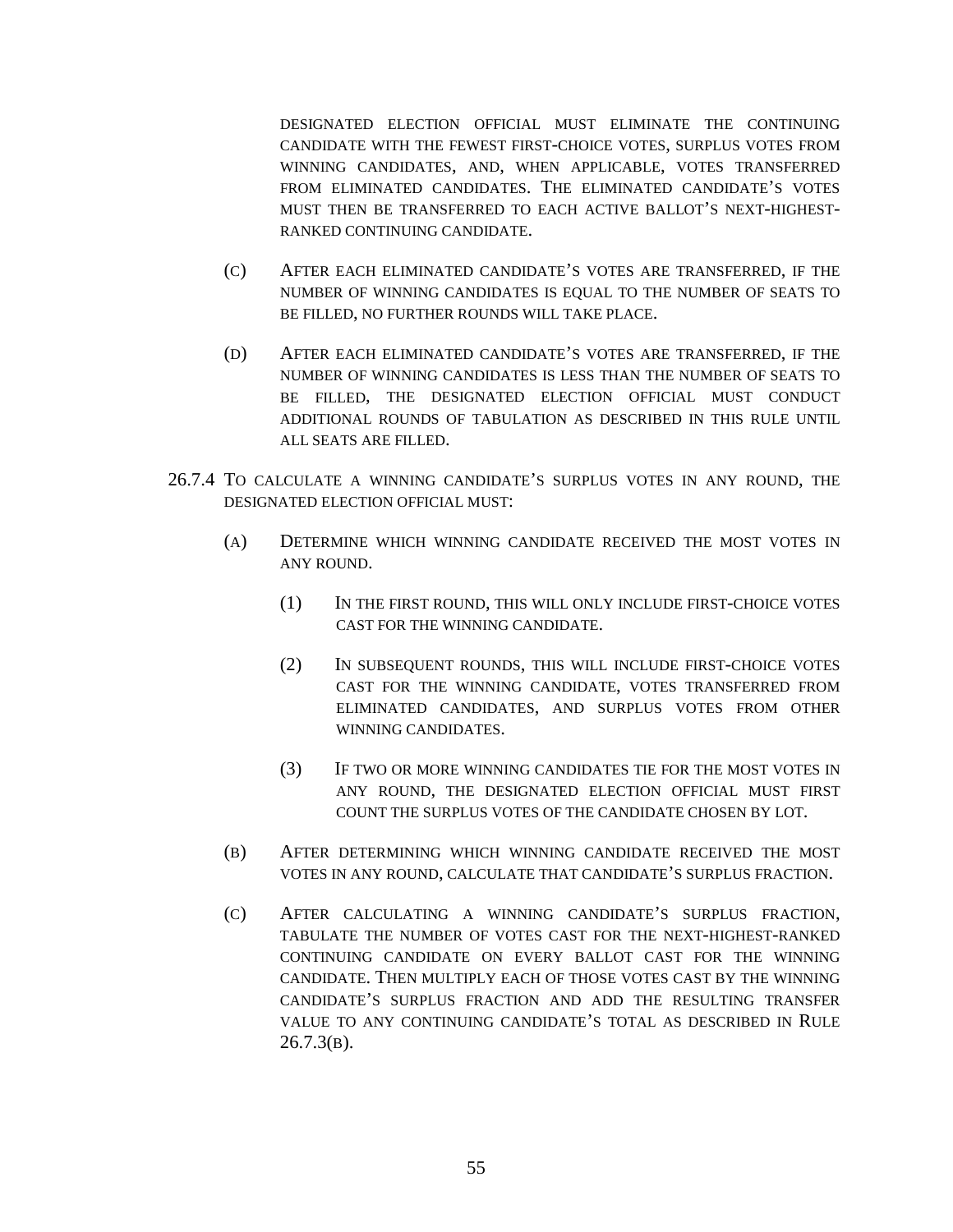- (D) IN ANY ROUND WITH MORE THAN ONE WINNING CANDIDATE, REPEAT THIS PROCESS FOR EACH WINNING CANDIDATE IN THE ORDER OF HIGHEST VOTES RECEIVED.
- 26.7.5 IN ANY ROUND, IF TWO OR MORE CANDIDATES TIE FOR THE LOWEST NUMBER OF VOTES, THE DESIGNATED ELECTION OFFICIAL MUST DETERMINE THE ELIMINATED CANDIDATE BY LOT.
- 26.7.6 THE DESIGNATED ELECTION OFFICIAL NEED NOT REPORT ELECTION NIGHT RESULTS UNDER RULE 11.10.4, UNLESS DIRECTED BY THE SECRETARY OF STATE.
- 26.8 AFTER DETERMINING VOTER INTENT IN ACCORDANCE WITH THE SECRETARY OF STATE'S VOTER INTENT GUIDE, THE DESIGNATED ELECTION OFFICIAL MUST COUNT IMPROPERLY MARKED BALLOTS AS FOLLOWS:
	- 26.8.1 AN OVERVOTE INVALIDATES THE OVERVOTED RANKINGS AND ALL LOWER RANKINGS MARKED FOR THAT CONTEST ON THE BALLOT.
	- 26.8.2 A SKIPPED RANKING AND ANY LOWER RANKING MUST BE IGNORED.
	- 26.8.3 A CANDIDATE WHO RECEIVES A DUPLICATE RANKING ON A SINGLE BALLOT IS CREDITED WITH THE HIGHEST RANKING MARKED BY THE VOTER. ALL OTHER RANKINGS FOR THAT CANDIDATE MUST BE IGNORED.
- 26.9 REPORTING RESULTS OF A RANKED VOTING ELECTION
	- 26.9.1 THE DESIGNATED ELECTION OFFICIAL MUST ENSURE ANONYMITY OF A VOTER'S RANKINGS IN THE BALLOT IMAGE REPORT REQUIRED BY SECTION 1-7-1003  $(7)(A)(II)$ , C.R.S. IN PRECINCTS WITH TEN OR FEWER VOTERS, THE BALLOT IMAGE REPORTS MUST BE COMBINED WITH ANOTHER PRECINCT.
	- 26.9.2 THE COMPREHENSIVE REPORT REQUIRED BY SECTION  $1$ -7-1003 (7)(A)(III), C.R.S., MUST INCLUDE RESULTS IN THE SUMMARY REPORT BY PRECINCT.
	- 26.9.3 THE DESIGNATED ELECTION OFFICIAL MUST SUBMIT THE FINAL REPORTS REQUIRED BY SECTION  $1-7-1003$   $(7)(A)$ , C.R.S., to the Secretary of State no later than THE TWENTY-SECOND DAY AFTER THE ELECTION.
- 26.10 AUDITING A RANKED VOTING ELECTION OR RACE. THE DESIGNATED ELECTION OFFICIAL MUST AUDIT EACH RANKED VOTING RACE IN ACCORDANCE WITH THIS RULE BEFORE THE CANVASS BOARD CERTIFIES OFFICIAL ELECTION RESULTS.
	- 26.10.1 IN A COORDINATED ELECTION, IF ALL WINNING CANDIDATES ARE DETERMINED IN THE FIRST ROUND OF TABULATION, THE COUNTY CLERK MUST CONDUCT A RISK-LIMITING AUDIT UNDER RULE 25.2. IN ALL OTHER CASES, THE AUDIT BOARD MUST VERIFY THE ACCURACY OF THE VOTING SYSTEM'S TABULATION OF THE RANKED VOTING CONTEST BY HAND COUNTING THE VOTES IN AT LEAST ONE PRECINCT, OR IN ONE PERCENT OF ALL PRECINCTS IN WHICH THE RANKED VOTING CONTEST APPEARED ON THE BALLOT, WHICHEVER IS GREATER.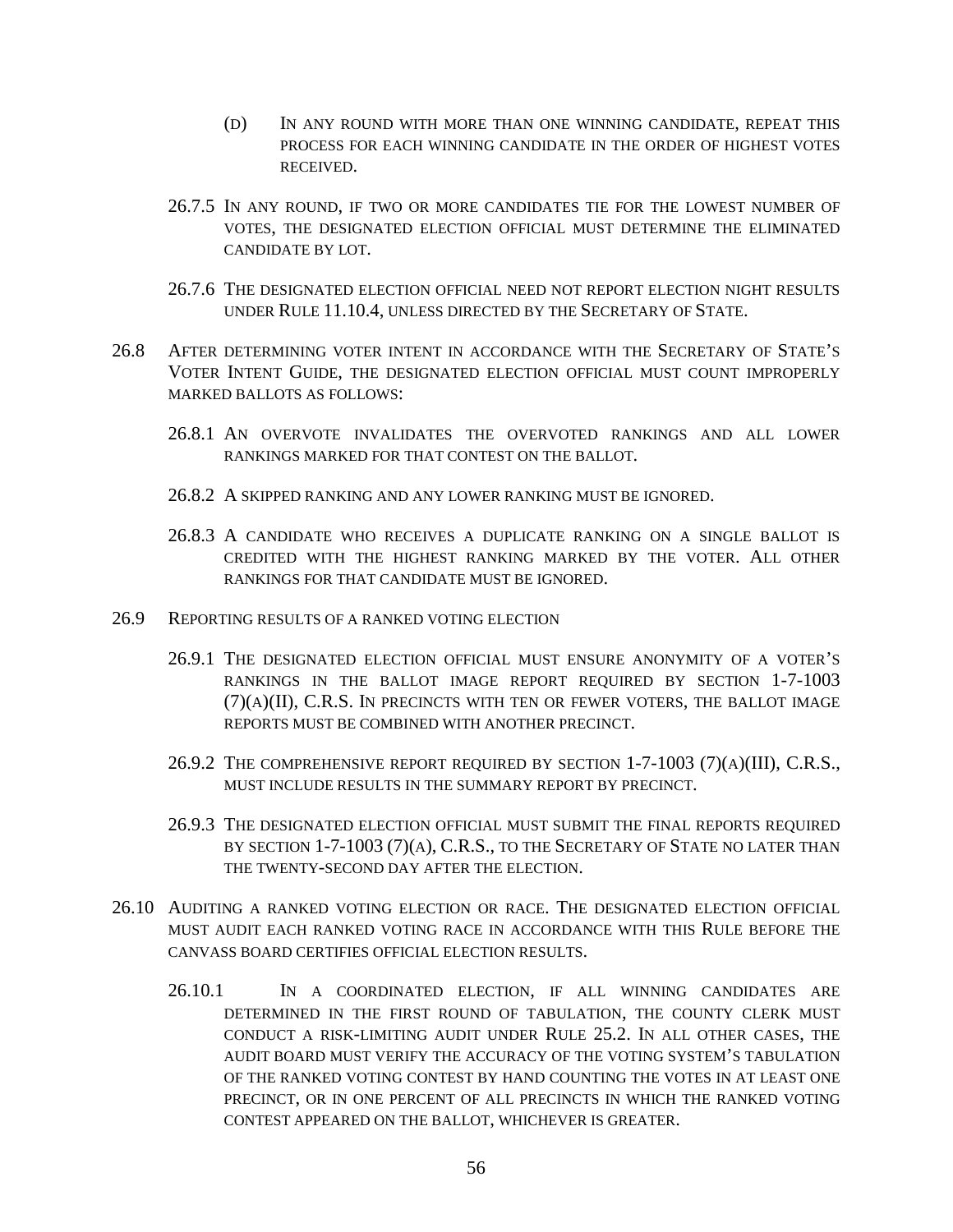- 26.10.2 NO LATER THAN 15 DAYS BEFORE ELECTION DAY, THE DESIGNATED ELECTION OFFICIAL MUST APPOINT AN AUDIT BOARD.
	- (A) IN A COORDINATED ELECTION, THE AUDIT BOARD MUST CONSIST OF ELECTORS NOMINATED BY THE MAJOR POLITICAL PARTY COUNTY CHAIRPERSONS, EXCEPT AS OTHERWISE PROVIDED BY AN INTERGOVERNMENTAL AGREEMENT.
	- (B) IN ANY OTHER ELECTION, THE MEMBERS OF THE AUDIT BOARD MUST BE NOMINATED AND APPOINTED AS PROVIDED BY APPLICABLE LAW OR ORDINANCE.
	- (C) AT LEAST TWO MEMBERS OF THE CANVASS BOARD MUST OBSERVE THE AUDIT, AND MEMBERS OF THE CANVASS BOARD MAY SERVE AS MEMBERS OF THE AUDIT BOARD.
	- (D) THE DESIGNATED ELECTION OFFICIAL, MEMBERS OF THEIR STAFF, AND OTHER DULY APPOINTED ELECTION JUDGES MAY ASSIST THE AUDIT BOARD IN CONDUCTING THE AUDIT.
- 26.10.3 THE DESIGNATED ELECTION OFFICIAL MUST CONVENE A PUBLIC MEETING ON THE TENTH DAY AFTER ELECTION DAY TO RANDOMLY SELECT BY LOT THE PRECINCT OR PRECINCTS TO BE AUDITED. THE DESIGNATED ELECTION OFFICIAL MUST POST NOTICE OF THE PUBLIC MEETING AT LEAST SEVEN CALENDAR DAYS IN ADVANCE. THE NOTICE MUST INCLUDE A DESCRIPTION OF THE RANDOM SELECTION LOT METHOD. THE DESIGNATED ELECTION OFFICIAL MUST GIVE NOTICE OF AND SUBMIT TO THE SECRETARY OF STATE A LIST OF THE PRECINCTS RANDOMLY SELECTED FOR AUDIT BY 5:00 P.M. ON THE TENTH DAY AFTER ELECTION DAY.
- 26.10.4 CONDUCTING THE AUDIT.
	- (A) THE AUDIT BOARD MUST LOCATE AND RETRIEVE ALL BALLOT CARDS CONTAINING THE RANKED VOTING CONTEST FOR THE RANDOMLY SELECTED PRECINCTS FROM THEIR STORAGE CONTAINERS, AND VERIFY AND MAINTAIN DOCUMENTED CHAIN-OF-CUSTODY OF ALL VOTED BALLOTS.
	- (B) THE AUDIT BOARD MUST FIRST CONFIRM THAT THE NUMBER OF BALLOT CARDS LOCATED AND RETRIEVED FOR THE AUDIT EQUALS THE NUMBER OF BALLOT CARDS WITH THE RANKED VOTING CONTEST TABULATED IN EACH RANDOMLY SELECTED PRECINCT.
	- (C) FOR EACH RANKED VOTING CONTEST, THE AUDIT BOARD MUST HAND COUNT THE BALLOTS CAST, FOLLOWING THE COUNTING METHOD SET FORTH IN RULE 26.6 FOR INSTANT-RUNOFF-VOTING CONTESTS, AND IN RULE 26.7 FOR SINGLE TRANSFERABLE VOTING CONTESTS.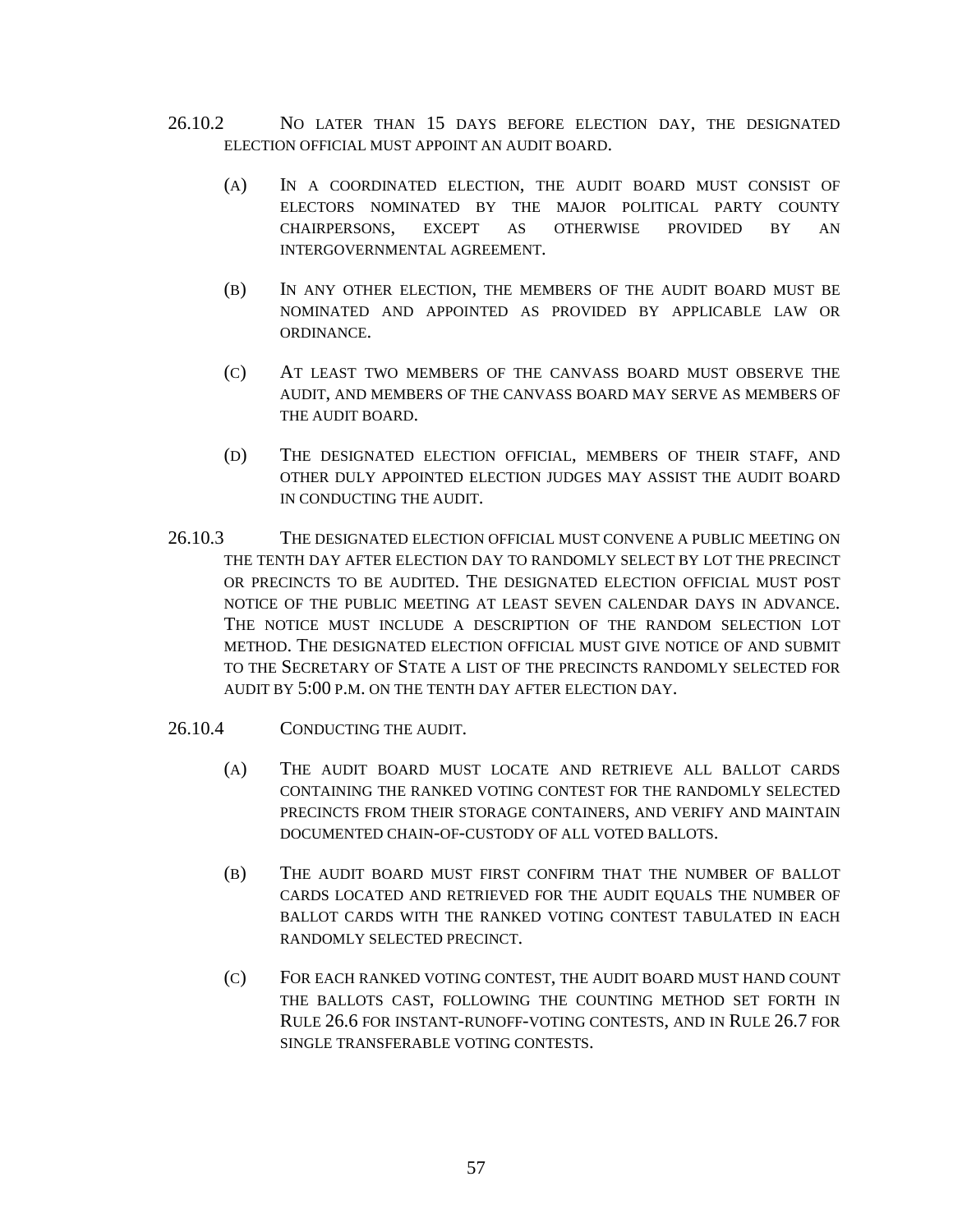- 26.10.5 THE DESIGNATED ELECTION OFFICIAL MUST REPORT THE RESULTS OF THE AUDIT TO THE SECRETARY OF STATE BY MAIL, FAX, OR EMAIL BY 5:00 P.M. ON THE LAST DAY TO CANVASS. THE AUDIT REPORT MUST CONTAIN:
	- (A) THE NUMBER OF BALLOTS AUDITED FOR EACH RANKED VOTING CONTEST;
	- (B) THE VOTING SYSTEM'S TABULATION OF THE RANKED VOTING CONTESTS FOR THE RANDOMLY SELECTED PRECINCTS;
	- (C) THE AUDIT BOARD'S HAND COUNT OF THE RANKED VOTING CONTESTS FOR THE RANDOMLY SELECTED PRECINCTS;
	- (D) THE AUDIT BOARD'S STATEMENT THAT ITS HAND COUNT CONFIRMED THE VOTING SYSTEM'S TABULATION OR AN EXPLANATION FOR ANY DISCREPANCIES IDENTIFIED; AND
	- (E) THE SIGNATURES OF THE AUDIT BOARD, THE CANVASS BOARD MEMBERS WHO OBSERVED THE AUDIT, AND THE DESIGNATED ELECTION OFFICIAL.
- 26.10.6 THE DESIGNATED ELECTION OFFICIAL MUST SEGREGATE AND SEAL AND PRESERVE AS ELECTION RECORDS ALL MATERIALS USED DURING THE RANKED VOTING AUDIT, INCLUDING ALL TABULATION REPORTS, THE AUDITED BALLOTS, AND THE AUDIT REPORT.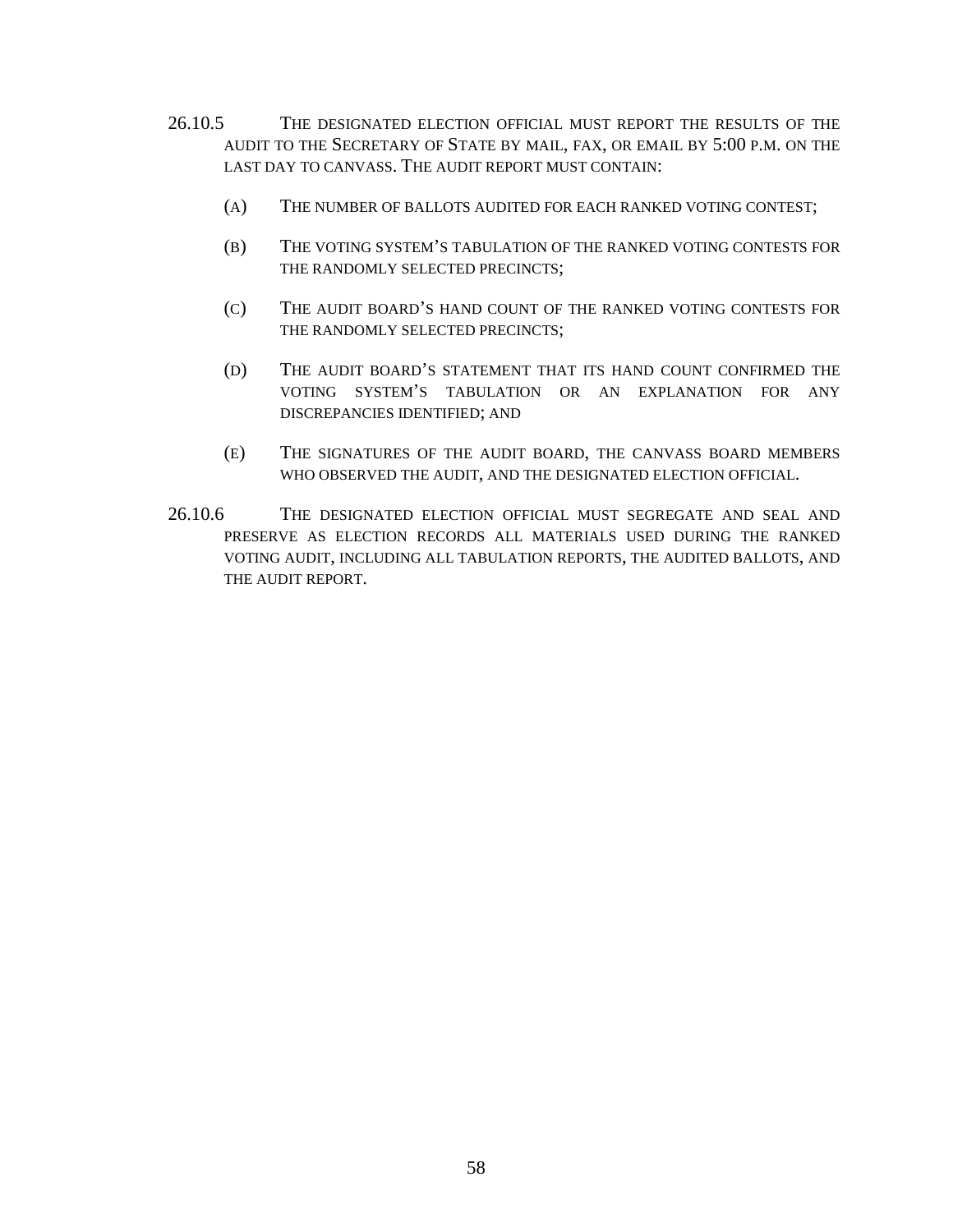## II. Basis, Purpose, and Specific Statutory Authority

A Statement of Basis, Purpose, and Specific Statutory Authority follows this notice and is incorporated by reference.

## III. Statement of Justification and Reasons for Adoption of Temporary Rules

A statement of the Secretary of State's findings to justify the immediate adoption of this new rule on <sup>a</sup> temporary basis follows this notice and is incorporated by reference.4

## Iv. Effective Date of Adopted Rules

This new rule is immediately effective on <sup>a</sup> temporary basis.

Dated this 22nd day of August, 2018,

La Stat

Suzanne Staiert Deputy Secretary of State

For

Wayne W. Williams Colorado Secretary of State

<sup>4</sup> Section 24-4-103(6), C.R.S. (2017).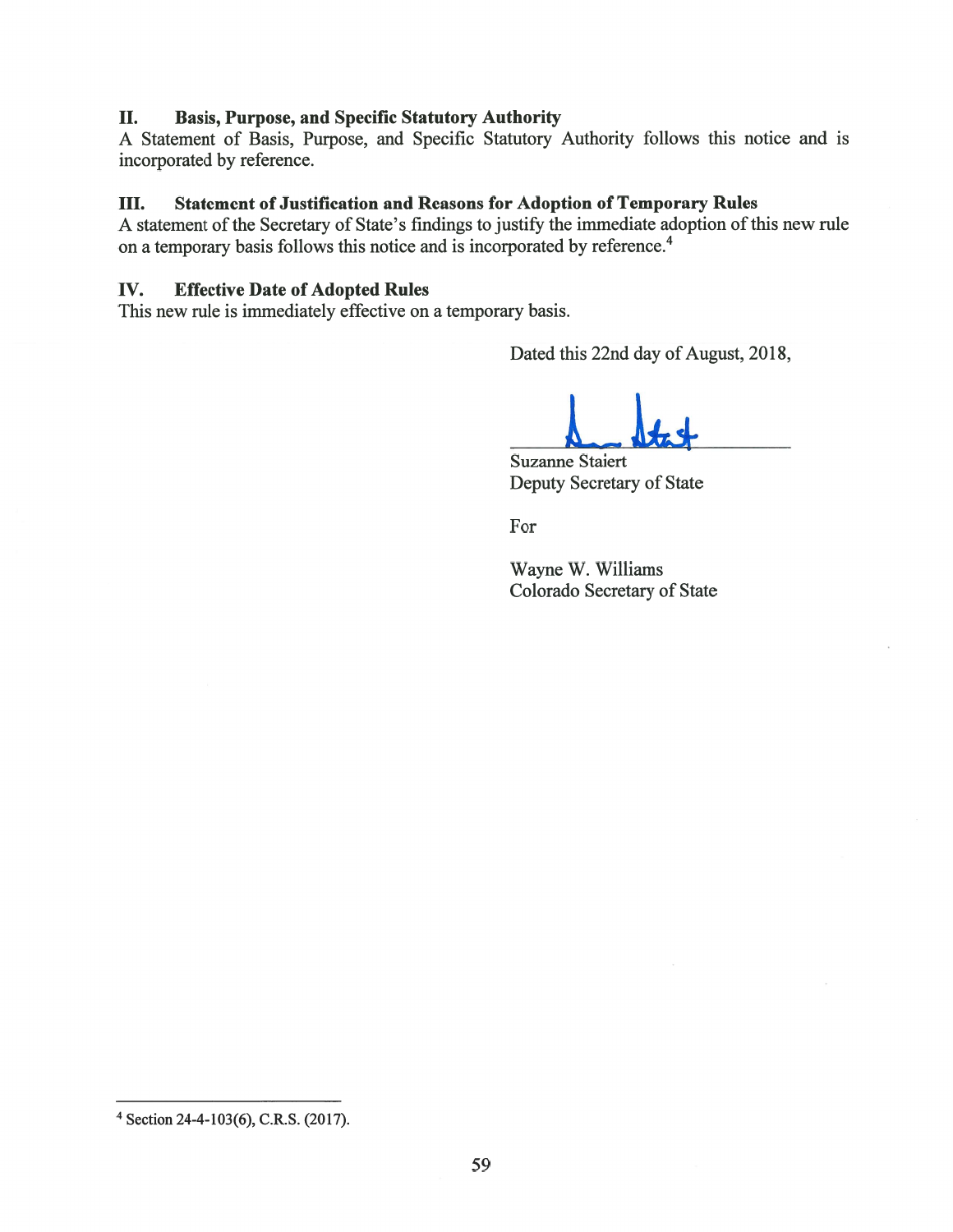**STATE OF COLORADO Department of State** 1700 Broadway Suite 200 Denver, CO 80290



**Wayne W. Williams Secretary of State**

**Suzanne Staiert Deputy Secretary of State**

# **Statement of Basis, Purpose, and Specific Statutory Authority**

## **Office of the Secretary of State Election Rules 8 CCR 1505-1**

## **August 22, 2018**

## **I. Basis and Purpose**

This statement explains amendments to the Colorado Secretary of State Election Rules. The amendments are intended to ensure uniform and proper administration, implementation, and enforcement of Federal and Colorado election  $laws<sub>i</sub>$  improve elections administration in Colorado, and increase the transparency and security of the election process.

- Amendments to Rule 1.1.4 to provide uniform terminology in rules.
- Amendments to Rule 1.1.6 to provide uniform terminology in rules.
- Amendments to Rules 1.1.31 and 1.1.24 (renumbered as Rules 1.1.7 and 1.1.25) to provide uniform terminology in rules.
- Amendments to rule 1.1.43 to establish uniformity in administration of current law.
- Amendments to Rule 2.1 to establish uniformity in administration of current law.
- New Rule 2.1.6 to provide for uniform administration of current law.
- Amendments to Rule 2.2 to implement changes due to SB 18-233.
- Amendments to Rule 2.8 to implement changes due to SB 18-233.
- New Rule 2.9 (renumbering Rule 2.18, temporarily adopted on  $5/16/2018$  under CCR Tracking #2018-00215). The rule concerns registered electors absent from the state and is necessary to ensure uniform application of the law throughout the state regarding residency for voter registration purposes.
- Renumbering of Current Rules 2.9 through 2.17 to Rules 2.10 through 2.18.

<span id="page-59-0"></span><sup>&</sup>lt;sup>1</sup> Article VII of the Colorado Constitution, Title 1 of the Colorado Revised Statutes, and the Help America Vote Act of 2002 ("HAVA"), P.L. No. 107-252.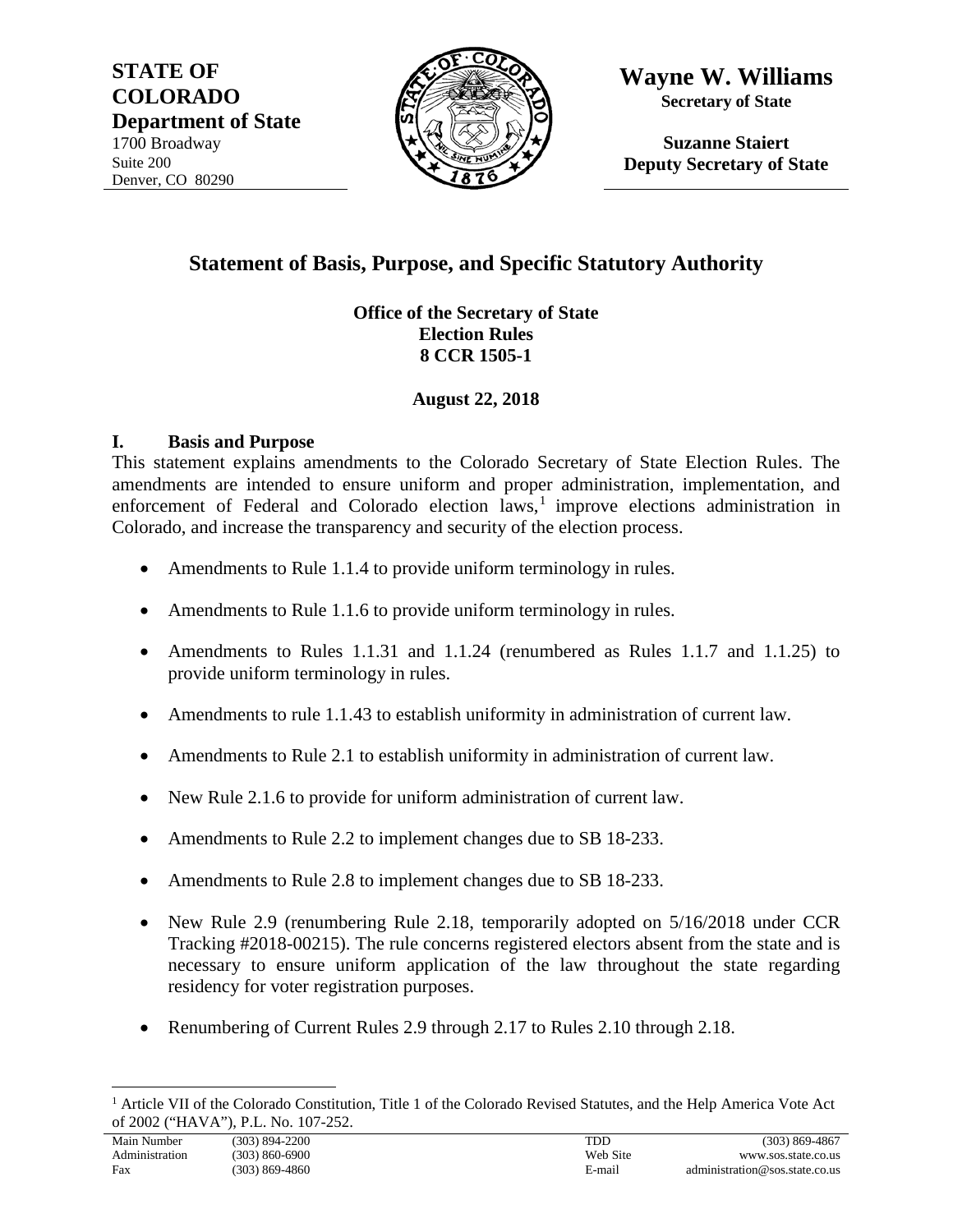- Update cross references in Current Rule 2.16.2.
- New Rule 2.20 to establish uniformity in administration of current law.
- Amendments to Rule 4.7.1 concern the form that a candidate must submit to the Secretary of State to receive the Congressional Term Limits Declaration.
- New Rule 4.8.3 to establish uniformity in the administration of current law.
- Amendments to Rule 7.1.1 to implement changes due to SB 18-233.
- Repeal Rule 7.2.7 to implement changes due to SB 18-233.
- Update cross reference in Current Rule 7.2.12.
- Repeal Rule 7.3 to implement changes due to SB 18-233.
- Renumbering all of Current Rule 7.4 to Rule 7.3.
- New Rule 7.4 (renumbering Rule 7.17, temporarily adopted on  $7/31/2018$  under CCR Tracking #2018-00375). The rule establishes requirements concerning ballot transmission to county jails and detention facilities.
- Amendments to Rule 7.5.5 to establish uniformity in administration of current law.
- Amendments to Rule 7.5.8 and 7.5.13 to implement changes due to SB 18-233.
- New Rule 7.7.5 (temporarily adopted on  $4/25/2018$  under CCR Tracking #2018-00179; temporarily re-adopting to extend the rule until it becomes permanently effective as adopted under CCR Tracking #2018-00221). The rule is necessary to ensure uniform application of the law throughout the state regarding mail ballot cure procedures.
- Updated cross references in 7.11.3, 8.7.4, and 10.6.2.
- Amendments to Rule 10.13.3 to establish uniformity in terminology in rules.
- Amendments to Rule 11.2.3 to establish uniformity in administration of current law.
- Amendments to Rule 11.3.1(a) to establish uniformity in administration of current law.
- Update cross reference in Rule 11.3.2(c).
- Amendments to Rule 11.3.2(d) and (e) to establish uniformity in administration of current law and update cross references.
- Amendments to Rules 11.4, 11.7 (renumbered as Rule 11.6), and 11.8 (renumbered as Rule 11.7) to establish uniform administration of current law.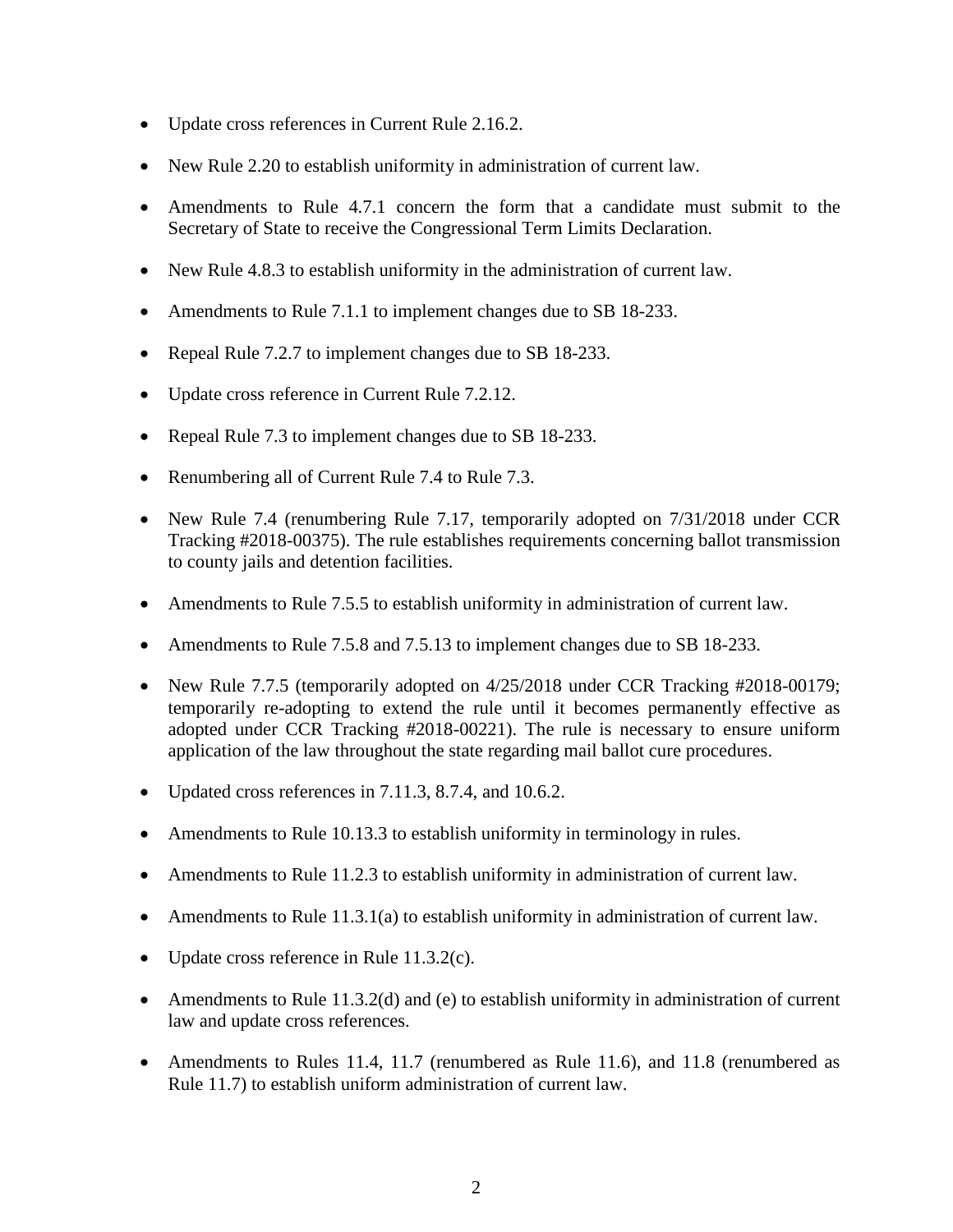- Amendments to Rules 11.9.3 and 11.9.4 (renumbered as Rules 11.8.3 and 11.8.4) to establish uniform administration of current law.
- Technical and cross reference updates in Current Rules 11.9.5 through 11.9.7 (renumbered as Rules 11.8.5 through 11.8.7).
- Amendments to Current Rule 11.9.8 (renumbered as Rule 11.8.8) to establish uniform administration of current law.
- Updates to cross references in Current Rule 11.10.1 (renumbered as Rule 11.9.1) and amendments to establish uniform administration of current law.
- Current Rule 11.6 is amended and recodified as Rule 11.10.
- Amendments to Rules 14.1.2 and 14.5.5 to establish uniform terminology.
- Updated cross reference in Rule 16.2.6.
- Amendments to Rule 19 to establish uniform administration of current law.
- Updated terminology and cross reference in Rule 20.2.2.
- Amendments to Rules 20.3, 20.4, and 20.5.2 to establish uniform administration of current law.
- New Rule 20.5.3 to establish uniform administration of law regarding voting system security.
- Amendment to Rule 20.6 to establish uniform terminology.
- New Rule 20.7 to establish uniform administration of law regarding voting system security.
- Renumbering Current Rules 20.7 through 20.18 to Rules 20.8 through 20.19.
- Amendments and updated cross references in Current Rules 20.7, 20.8, 20.9, 20.11, 20.12, 20.13, 20.14, and 20.15 (renumbered as Rules 20.8, 20.9, 20.10, 20.12, 20.13, 20.14, 20.15, and 20.16) to establish uniform administration of current law.
- Amendments to Current Rules 20.17.5 and 20.18.3 (renumbered as Rules 20.18.5 and 20.19.3) to establish uniform terminology.
- Repeal Rule 20.20 to address outdated technology.
- Amendments to Rules 21.3.6, 21.4.4, 21.4.5, 21.4.7(e), 21.4.9, and 21.10(d)(3) to establish uniform administration of current law.
- Repeal Rules 21.4.11 and 21.4.12 to address outdated technology.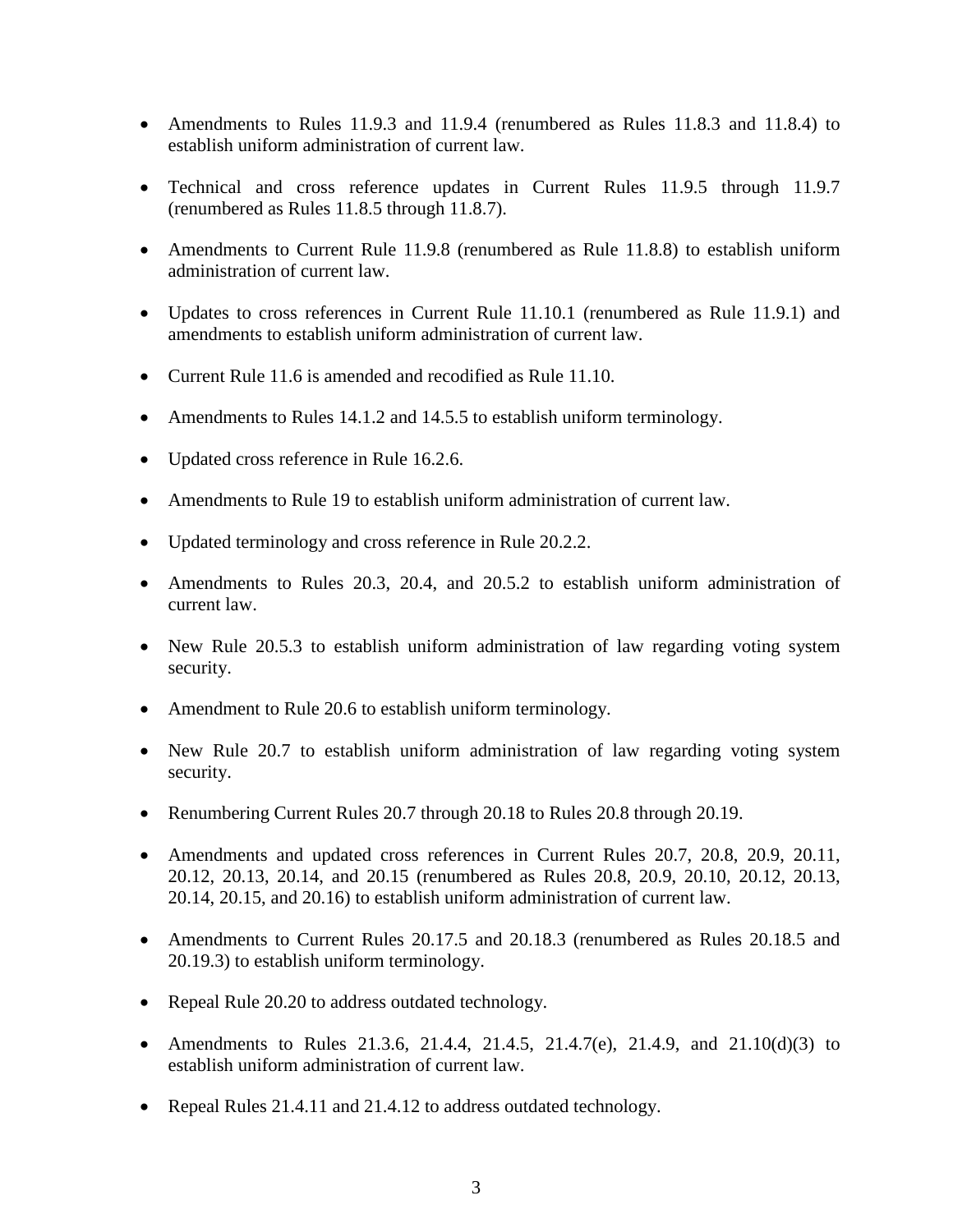- Amendments to Current Rules 21.4.13 through 21.4.16 (renumbered as Rules 21.4.11) through 21.4.14) to establish uniform administration of current law.
- Amendments to Rule 21.5 to provide clarity to current rules.
- New Rule 21.5.2 (Current Rules 21.5.1(g-u) are renumbered as Rules 21.5.2(a-o)). Amendments to Current Rules 21.5.2 (renumbered as Rule 21.5.3) to establish uniform administration of current law.
- Amendments to Rule 21.6 to provide clarity to current rules.
- Amendments to Rule 21.10.12 to provide clarity to current rules.
- Amendments to Rule 25.2.2 to establish uniform terminology.
- New Rule 26 to provide guidance on ranked voting methods in accordance with section 1-7-1004, C.R.S.

## **II. Rulemaking Authority**

The constitutional and statutory authority is as follows:

- Section 1-1-107(2)(a), C.R.S., (2017), which authorizes the Secretary of State "[t]o promulgate, publish and distribute…such rules as the secretary finds necessary for the proper administration and enforcement of the election laws."
- Section 1-1-109(3), C.R.S., (2017), which authorizes the Secretary of State to promulgate rules "as may be necessary to administer and enforce any requirement of this section, including any rules necessary to specify what constitutes approved and acceptable forms certified for use by eligible voters, campaigns, and voter registration drives and acceptance by election officials and any rules necessary to establish uniformity regarding the use of forms."
- Section 1-1.5-104(1)(e), C.R.S., (2017), which gives the Secretary of State the power to "[p]romulgate rules…as the secretary finds necessary for the proper administration, implementation, and enforcement of HAVA."
- Section 1-5-601.5, C.R.S., (2017), which allows the Secretary of State to "require by rule that voting systems and voting equipment satisfy voting systems standards promulgated after January 1, 2008, by the federal election assistance commission as long as such standards meet or exceed those promulgated in 2002."
- Section 1-5-608.5(3)(b), C.R.S., (2017), which permits the Secretary of State to "promulgate conditions of use in connection with the use by political subdivisions of electronic and electromechanical voting systems as may be appropriate to mitigate deficiencies identified in the certification process."
- Section 1-5-613(1), C.R.S., (2017), which requires the Secretary of State to "adopt" uniform rules…for the purchase and sale of voting equipment in the state."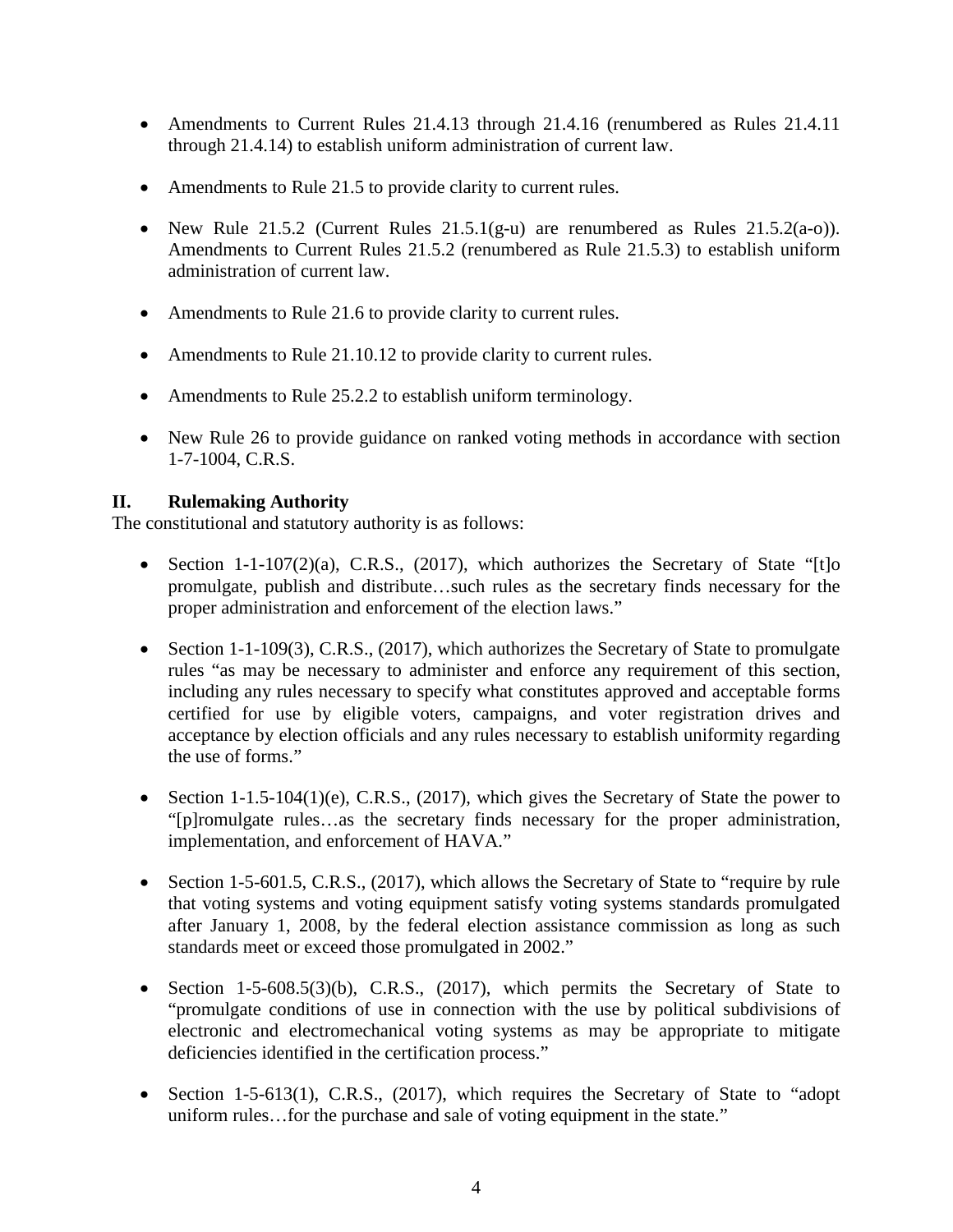- Section 1-5-616, C.R.S., (2017), which requires the Secretary of State to adopt rules "that establish minimum standards for electronic and electromechanical voting systems."
- Section 1-5-623(4), C.R.S., (2017), which requires the Secretary of State to promulgate rules "as may be necessary to administer and enforce any requirement of this section, including any rules necessary to specify permissible conditions of use governing electronic voting devices or systems or related components."
- Section 1-7-509(6), C.R.S., (2017), which requires the Secretary of State to promulgate rules "prescribing the manner of performing the logic and accuracy testing required by this section."
- Section 1-7-510(6), C.R.S., (2017), which requires the Secretary of State to promulgate rules to implement the section regarding election setup records.
- Section 1-7-512(2), C.R.S., (2017), which requires the Secretary of State to promulgate rules "establishing procedures for voting systems providers to comply with this section."
- Section 1-7-513(2), C.R.S., (2017), which requires the Secretary of State to promulgate rules "prescribing the manner of maintenance of records required by this section" regarding voting equipment.
- Section 1-7-1004, C.R.S., (2017), requiring the Secretary of State to adopt rules consistent with section 1-7-1003, C.R.S., "on the conduct of elections using ranked voting methods. The rules shall prescribe the methods and procedures for tabulating, auditing, and reporting results in an election using a ranked voting method."
- Section 1-7.5-104, C.R.S. (2017), which requires the county clerk and recorder to conduct a mail ballot election "under the supervision of, and subject to rules promulgated in accordance with article 4 of title 24, C.R.S., by, the secretary of state."
- Section 1-7.5-105, C.R.S. (2017), which requires the county clerk and recorder to supervise the distribution, handling, and counting of ballots and the survey of returns in accordance with "rules promulgated by the secretary of state as provided in section 1-7.5-  $106(2)$ ."
- Section 1-7.5-106(2), C.R.S., (2017), which allows the Secretary of State to adopt rules governing procedures and forms necessary to implement" article 7.5 of Title 1.